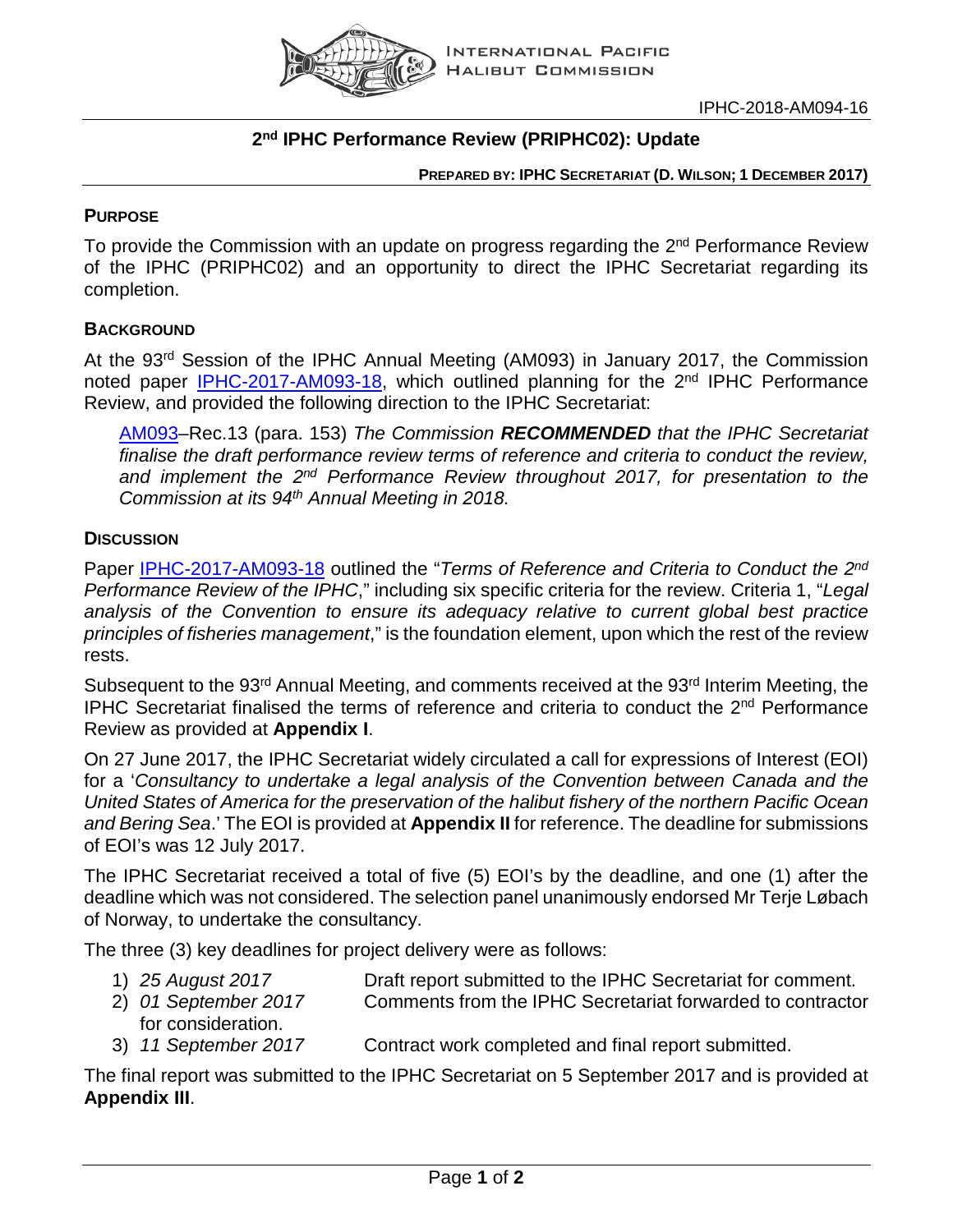The IPHC Secretariat will undertake and complete the 2<sup>nd</sup> Performance Review in 2017 and throughout 2018, with the intention of presenting the final report and associate recommendations at the 94<sup>th</sup> Interim Meeting in November 2018, and for final adoption at the AM093 in January 2019.

# **RECOMMENDATIONS**

That the Commission:

- 1) **NOTE** paper IPHC-2018-AM094-16 which outlines progress on the 2nd IPHC Performance Review (PRIPHC02); and
- 2) **COMMENT** on the Legal analysis of the IPHC Convention undertaken by the consultant.

### **APPENDICES**

- **Appendix I** Terms of Reference, Criteria, Process, and Budget to Conduct the 2<sup>nd</sup> Performance Review of the International Pacific Halibut Commission (IPHC)
- **Appendix II** Expressions of Interest: Consultancy to undertake a legal analysis of the '*Convention Between Canada and the United States of America for the Preservation of the Halibut Fishery of the Northern Pacific Ocean and Bering Sea*'

**Appendix III** Legal analysis of the IPHC Convention against relevant international instruments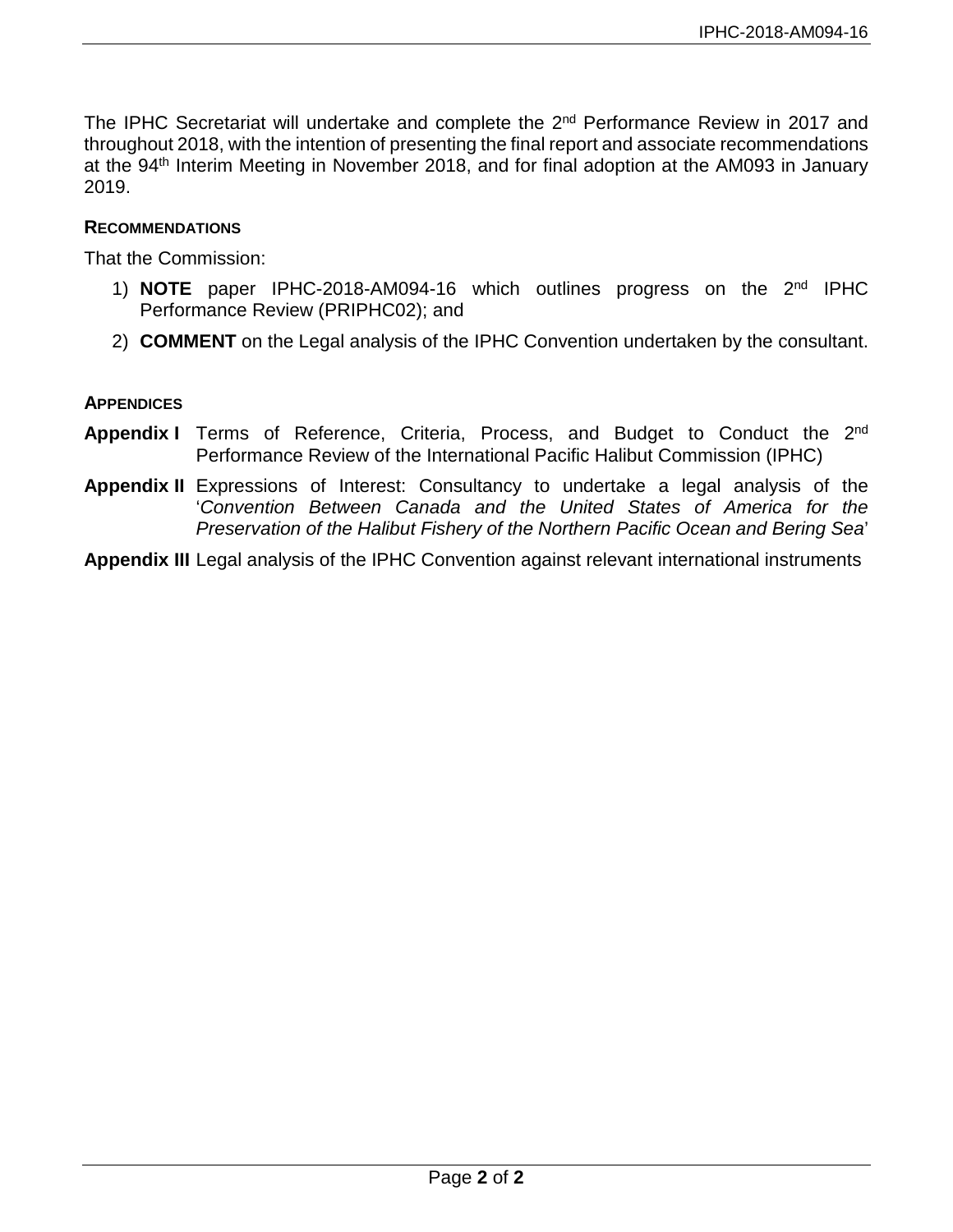

**INTERNATIONAL PACIFIC HALIBUT COMMISSION** 

IPHC-2017-PRIPHC02-01

# **TERMS OF REFERENCE, CRITERIA, PROCESS, AND BUDGET TO CONDUCT THE 2ND PERFORMANCE REVIEW OF THE INTERNATIONAL PACIFIC HALIBUT COMMISSION (IPHC).**

**LAST UPDATED: 1 DEC 2017**

# **1. Terms of reference for the implementation of the 2nd Performance Review of the International Pacific Halibut Commission (PRIPHC02)**

# **1.1 Scope of the review**:

The review will evaluate progress made on the recommendations arising from the 1<sup>st</sup> performance review of the IPHC. In addition, it will focus on the effectiveness of the Commission to fulfil its mandate, in accordance with the criteria set forth below. In conducting the review, the strengths, weakness, opportunities and risks to the organisation shall also be evaluated.

# **1.2 Composition of the Review Panel:**

**Chairperson**: An independent Chairperson with legal fisheries background and a good understanding of Regional Fisheries Management Organisations (RFMO). The Chairperson should not be directly affiliated with any IPHC Contracting Party.

**Contracting Parties**: 1 representative of each IPHC Contracting Party.

**Science Advisor**: A science expert not affiliated with the IPHC Contracting Parties, and with expertise on groundfish and the ecosystems affected by Pacific halibut fisheries.

**RFMOs**: At least two members from other Regional Fisheries Management Organisations: e.g. Inter-American Tropical Tuna Commission (IATTC), North Pacific Fisheries Commission (NPFC), North Pacific Anadromous Fish Commission (NPAFC).

**NGOs**: Two Non-Governmental Organisations: e.g. PEW Charitable Trust, Birdlife International (BL)).

*IPHC Secretariat*: The IPHC Secretariat will not be a part of the Review Panel but it will act as a facilitator of its activities, providing access to information and facilities that the Review Panel will require to conduct its work.

# **1.3 Meeting locations:**

At least two (2) in-person Review Panel meetings will take place, one in the USA (at the seat of the Commission in Seattle or in Alaska) and one in Canada (location to be decided by Canada).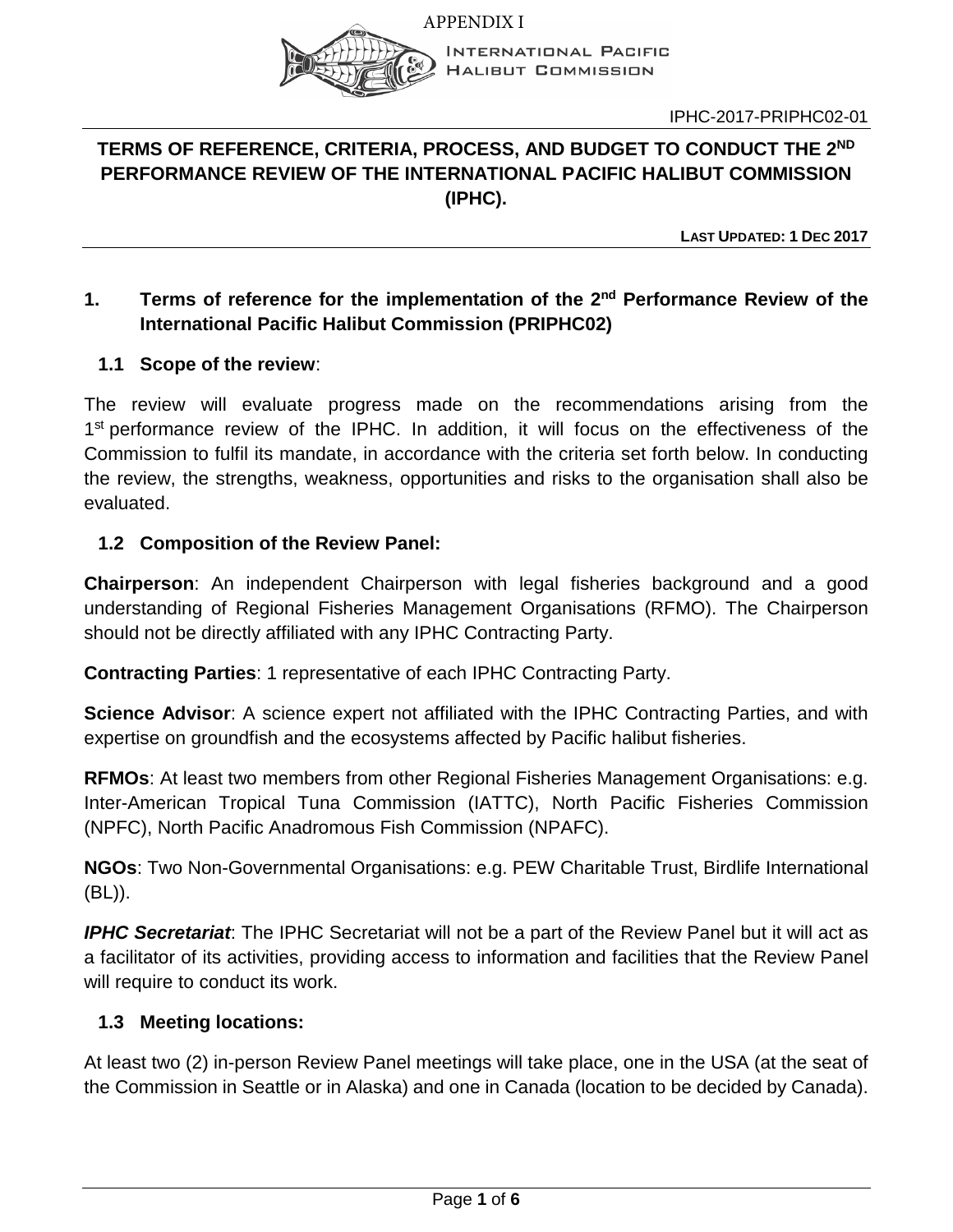Contracting Parties will cover the costs associated with the participation of their representative. However, the attendance of other Panel Members to the Review Panel meetings shall be funded under the Commission's budget. Additional meetings may be required, as determined by the Panel, and will be conducted via electronic means facilitated by the IPHC Secretariat.

# **1.4 Work schedule**

The report of the Review Panel will be completed and made available no later than 30 days prior to the 95<sup>th</sup> Session of the IPHC Annual Meeting (AM095) in 2019, and published on the IPHC website so as to maximize transparency.

# **1.5 Budget**

| <b>Budget Item</b>                      | <b>Details</b>                                                                                             | <b>Costs US\$</b> |
|-----------------------------------------|------------------------------------------------------------------------------------------------------------|-------------------|
| <b>FY2017</b>                           |                                                                                                            |                   |
| Legal review of the IPHC<br>Convention  | Desk analysis of the legal framework of the IPHC<br>(5 days) by an International Fisheries Legal<br>Expert | 4,500             |
|                                         | <b>Sub-Total</b>                                                                                           | 4,500             |
| FY2018 & FY2019                         |                                                                                                            |                   |
| 1 <sup>st</sup> Meeting of the PRIPHC02 | 4-day meeting: Catering (breaks/lunch)<br>Meeting room                                                     | 5,000             |
| Independent Chairperson: fees           | 5 days                                                                                                     | 5,000             |
| Travel: 6 independent Panel<br>members  | Flights [\$6,000], accommodation [\$9,000]; meals<br>[\$1,650]                                             | 16,650            |
|                                         | <b>Sub-Total</b>                                                                                           | 26,650            |
| 2 <sup>nd</sup> Meeting of the PRIPHC02 | 4-day meeting: Catering (breaks/lunch)<br>Meeting room/equipment provided by hosts.                        | 5,000             |
| Independent Chairperson: fees           | 5 days                                                                                                     | 5,000             |
| Travel: 6 independent Panel<br>members  | Flights [\$6,000]; accommodation [\$9,000]; meals<br>[\$1,965]                                             | 16,965            |
|                                         | <b>Sub-Total</b>                                                                                           | 26,650            |
|                                         | Total                                                                                                      | 57,800            |

# **2. Criteria for the 2nd Performance Review of the International Pacific Halibut Commission (PRIPHC02)**

**Criteria 1**: *1st Performance Review*: to evaluate progress made on the implementation of the recommendations arising from the 1<sup>st</sup> performance review of the IPHC

**Criteria 2**: *Legal analysis of the Convention* to ensure its adequacy relative to current global best practice principles of fisheries management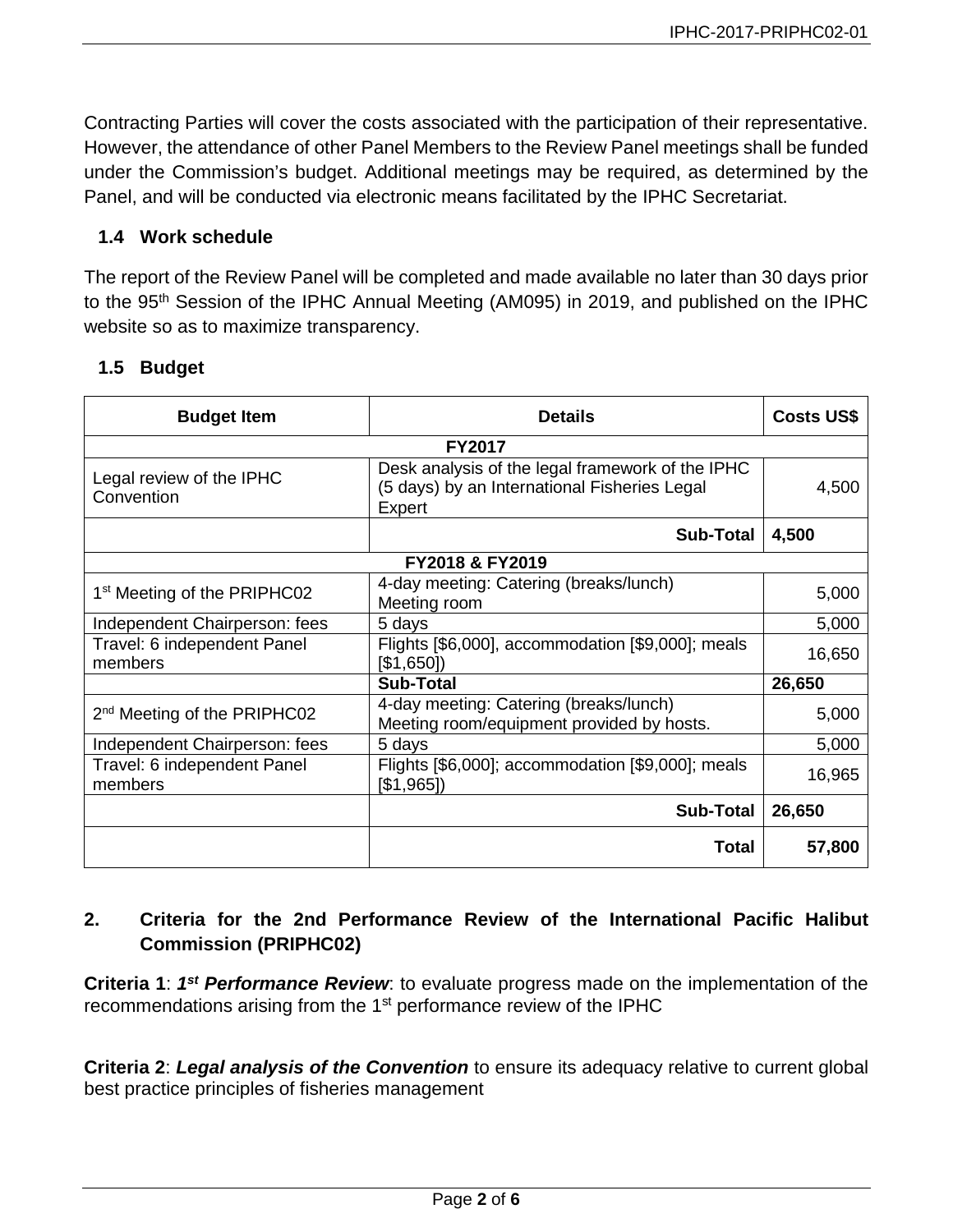**Criteria 3**: *Conservation and management* (status of living marine resources; quality and provision of scientific advice; data collection and sharing; adoption of fishery Regulations, also known in other RFMO's as Conservation and Management Measures, including measures adopted at the national level; compatibility of fishery Regulations)

- i. Status of living marine resources
	- Status of Pacific halibut stock under the purview of the IPHC in relation to relevant biological standards.
	- Trends in the status of the stock.
	- Status of species that belong to the same ecosystems as, or are associated with or dependent upon, Pacific halibut (hereinafter "non-target species").
	- Trends in the status of non-target species.
- ii. Quality and provision of scientific advice
	- Extent to which the IPHC receives and/or produces the best scientific advice relevant to the fish stocks and other living marine resources under its purview, as well as to the effects of fishing on the marine environment.
	- Extend to which the IPHC obtains and evaluates scientific advice, reviews the status of the stock, promotes the conduct of relevant scientific research and disseminates the results thereof.
- iii. Data collection and sharing
	- Extent to which the IPHC has agreed formats, specifications and timeframes for data submission, taking into account UNFSA Annex I.
	- Extent to which IPHC Contracting Parties, individually or through the IPHC, collect and share complete and accurate fisheries data concerning target stocks and non-target species and other relevant data in a timely manner.
	- Extent to which fishing data and fishing vessel data are gathered by the IPHC and shared among Contracting Parties and other relevant bodies.
	- Extent to which the IPHC is addressing any gaps in the collection and sharing of data as required.
	- Extent to which the IPHC has set standards for the collection of socio-economic data from the fisheries; and extent to which this information is used to inform decisions by the Commission.
	- Extent to which the IPHC has set security and confidentiality standards and rules for sharing of sensitive science and operational/compliance data.
- iv. Consistency between scientific advice and fishery Regulations adopted;
	- Extent to which the IPHC has adopted fishery Regulations for both Pacific halibut, and proposed regulations for non-target species to relevant bodies, that ensure the long-term sustainability of the ecosystem as well as of such stocks and species and are based on the best scientific evidence available.
	- Extent to which the IPHC has applied the precautionary approach as set forth in UNFSA Article 6 and the Code of Conduct for Responsible Fisheries Article 7.5, including the application of precautionary reference points and harvest control rules.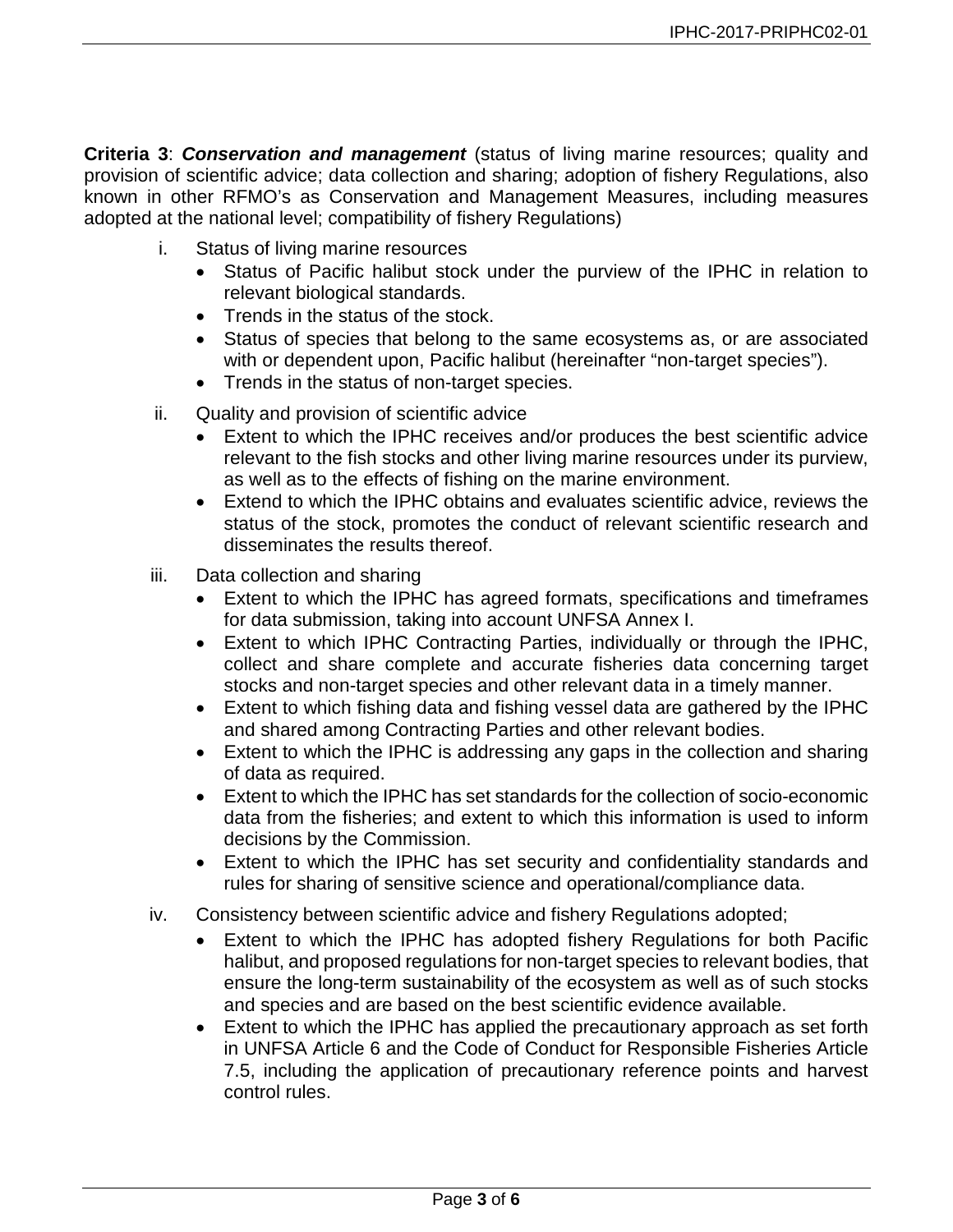- Extent to which the IPHC has adopted and implemented effective rebuilding plans for depleted or overfished stocks.
- Extent to which the IPHC has taken due account of the need to conserve marine biological diversity and minimise harmful impacts of fisheries on living marine resources and marine ecosystems.
- Extent to which the IPHC has adopted measures to minimise pollution, waste, discards, catch by lost or abandoned gear, catch of non-target species, both fish and non-fish species, and impacts on associated or dependent species, in particular endangered species, through measures including, to the extent practicable, the development and use of selective, environmentally safe and cost-effective fishing gear and techniques.
- v. Compatibility of management measures
	- Extent to which measures have been adopted as reflected in UNFSA Article 7.
- vi. Fishing allocations and opportunities
	- Extent to which the IPHC agrees on the allocation of allowable catch or levels of fishing effort, including taking into account requests for participation from new Contracting Parties or participants as reflected in UNFSA Article 11.

**Criteria 4**: *Compliance and enforcement* (flag State duties; monitoring, control and surveillance activities; port State measures; follow-up on infringements; cooperative mechanisms to detect and deter non-compliance; market-related measures)

- i. Flag State duties
	- Extent to which IPHC Contracting Parties are fulfilling their duties as flag States under the Convention establishing the IPHC, pursuant to measures adopted by the IPHC, and under other international instruments, including, *inter alia*, the 1982 Law of the Sea Convention, and the UNFSA, as applicable.
- ii. Port State measures
	- Extent to which the IPHC has adopted measures relating to the exercise of the rights and duties of its members as port States, as reflected in UNFSA Article 23 and the Code of Conduct for Responsible Fisheries Article 8.3 and the FAO Port State Agreement.
	- Extent to which these measures are effectively implemented.
- iii. Monitoring, control and surveillance (MCS)
	- Extent to which the IPHC has adopted integrated MCS measures (e.g. required use of VMS, observers, catch documentation and trade tracking schemes, restrictions on transhipment, boarding and inspection schemes).
	- Extent to which these measures are effectively implemented.
- iv. Follow-up on infringements
	- Extent to which the IPHC Contracting Parties follow up on infringements to management measures.
- v. Cooperative mechanisms to detect and deter non-compliance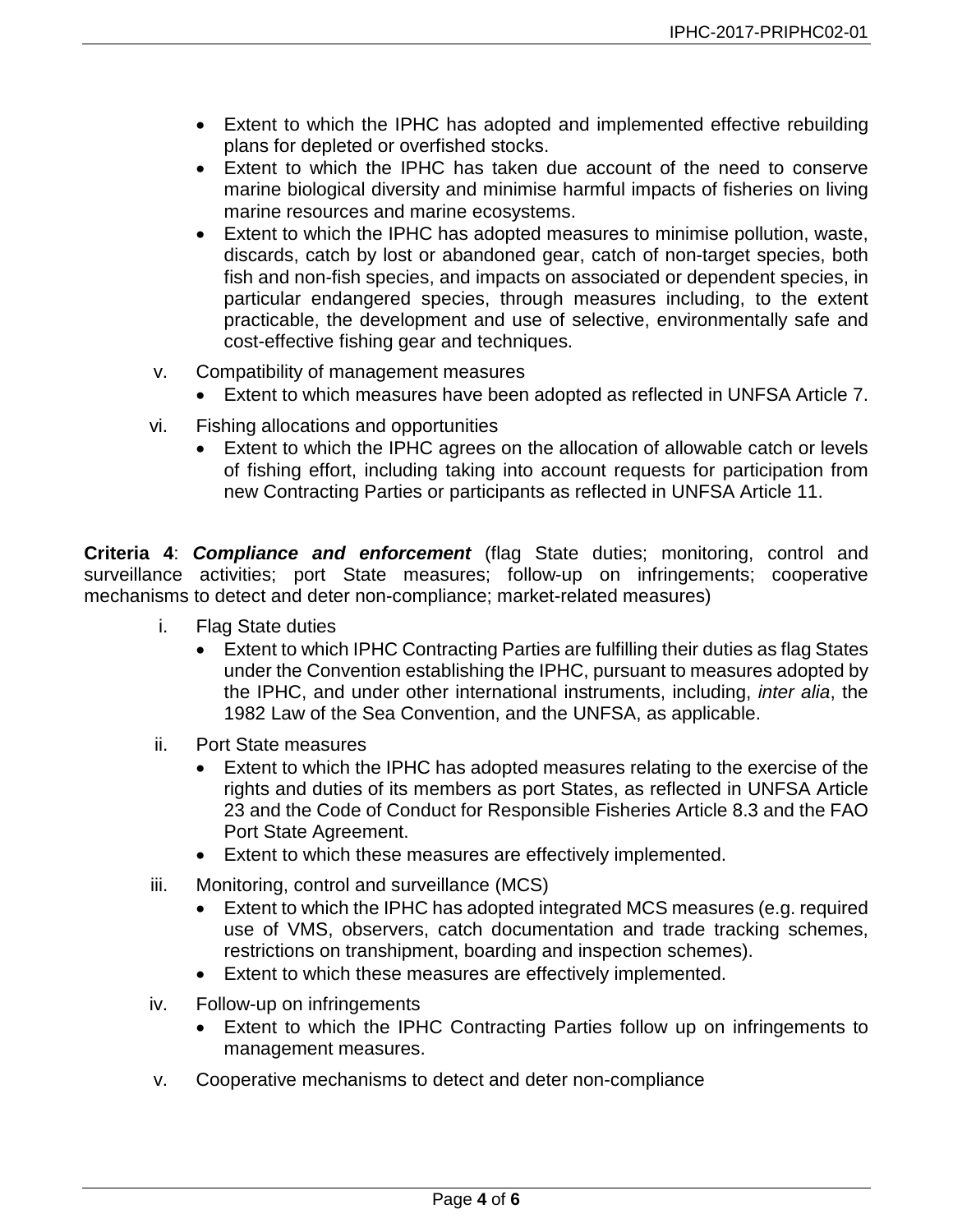- Extent to which the IPHC has established adequate cooperative mechanisms to both monitor compliance and detect and deter non-compliance (e.g. compliance committees, vessel lists, sharing of information about noncompliance, joint patrols, common Minimum Terms and Conditions for access, harmonised regulatory mechanisms, boarding schemes, regional/compatible VMS equipment and operational criteria, observer schemes, with common training standards for inspectors and observers, intra-regional cooperation, etc.).
- Extent to which these mechanisms are being effectively utilised.
- Extent to which the IPHC has adopted new measures to foster (reward/penalise) compliance within IPHC and effectiveness of such measures.
- vi. Market-related measures
	- Extent to which the IPHC has adopted measures relating to the exercise of the rights and duties of its Members as market States.
	- Extent to which these market-related measures are effectively implemented.

# **Criteria 5**: *Decision-making and dispute settlement*

- i. Decision-making
	- Extent to which IPHC has transparent and consistent decision-making procedures that facilitate the adoption of management regulations in a timely and effective manner.
- ii. Dispute settlement
	- Extent to which the IPHC has established adequate mechanisms for resolving disputes among Contracting Parties.

**Criteria 6**: *International cooperation* (transparency; relationship to non-Contracting Parties; cooperation with other RFMOs)

- i. Transparency
	- Extent to which the IPHC is operating in a transparent manner, as reflected in UNFSA Article 12 and the Code of Conduct for Responsible Fisheries Article 7.1.9.
	- Extent to which IPHC decisions, meeting reports, scientific advice upon which decisions are made, and other relevant materials are made publicly available in a timely fashion.
- ii. Relationship to non-Contracting Parties
	- Extent to which the IPHC facilitates cooperation among Contracting Parties and non-Contracting Parties which exploit the Pacific halibut stock, including through the adoption and implementation of procedures for granting Cooperating Non-Contracting Party status.
	- Extent of fishing activity by vessels of non-Contracting Parties that are not cooperating with the IPHC, as well as measures to deter such activities.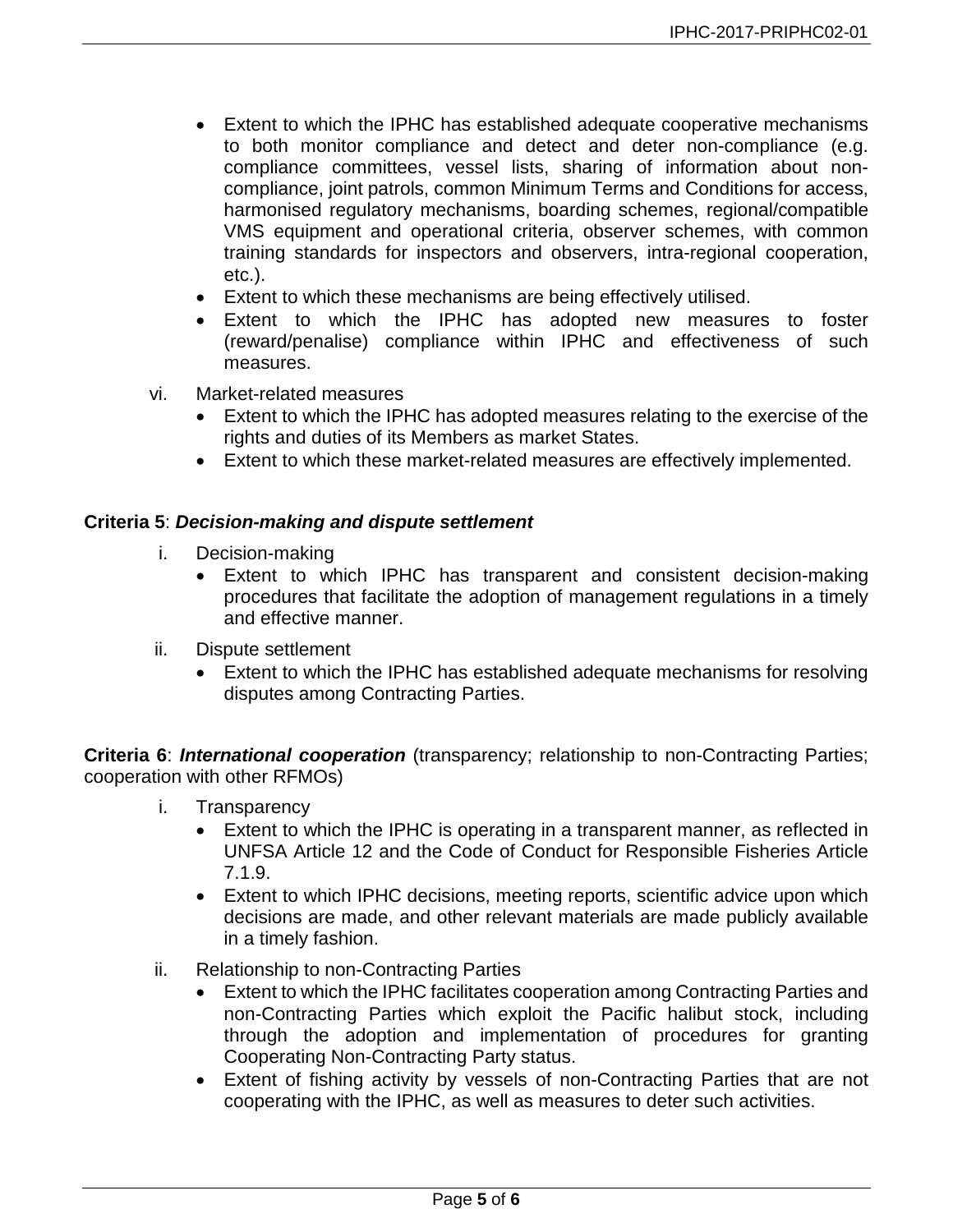- iii. Cooperation with other RFMOs
	- Extent to which the IPHC cooperates with other RFMOs, including through the network of Regional Fishery Body Secretariats.
	- Extent to which IPHC works intra-regionally to adopt common regulatory principles, standards and operational schemes, and processes where appropriate, e.g. observer coverage, gear management, access rules and appropriate financial mechanisms.
- iv. Participation
	- Extent to which all fishing entities active in the Convention area, and the stock range, discharge their obligations in line with the UNFSA.

# **Criteria 7**: *Efficiency and transparency of financial and administrative management*

- i. Availability of resources for IPHC activities
	- Extent to which financial and other resources are made available to achieve the aims of the IPHC and to implement the Commission's decisions.
- ii. Efficiency and cost-effectiveness
	- Extent to which the IPHC is efficiently and effectively managing its human and financial resources.
	- Extent to which the IPHC is managing its budget as well as its capacity to monitor and audit annual and multiannual expenditures.
	- Extent to which the IPHC Rules of Procedure and the IPHC Financial Regulations comply with international best practice.
- iii. Advisory structure
	- Extent to which the IPHC has an adequate and effective set of subsidiary bodies which provide it with sound advice, and in accordance with best practice governance processes.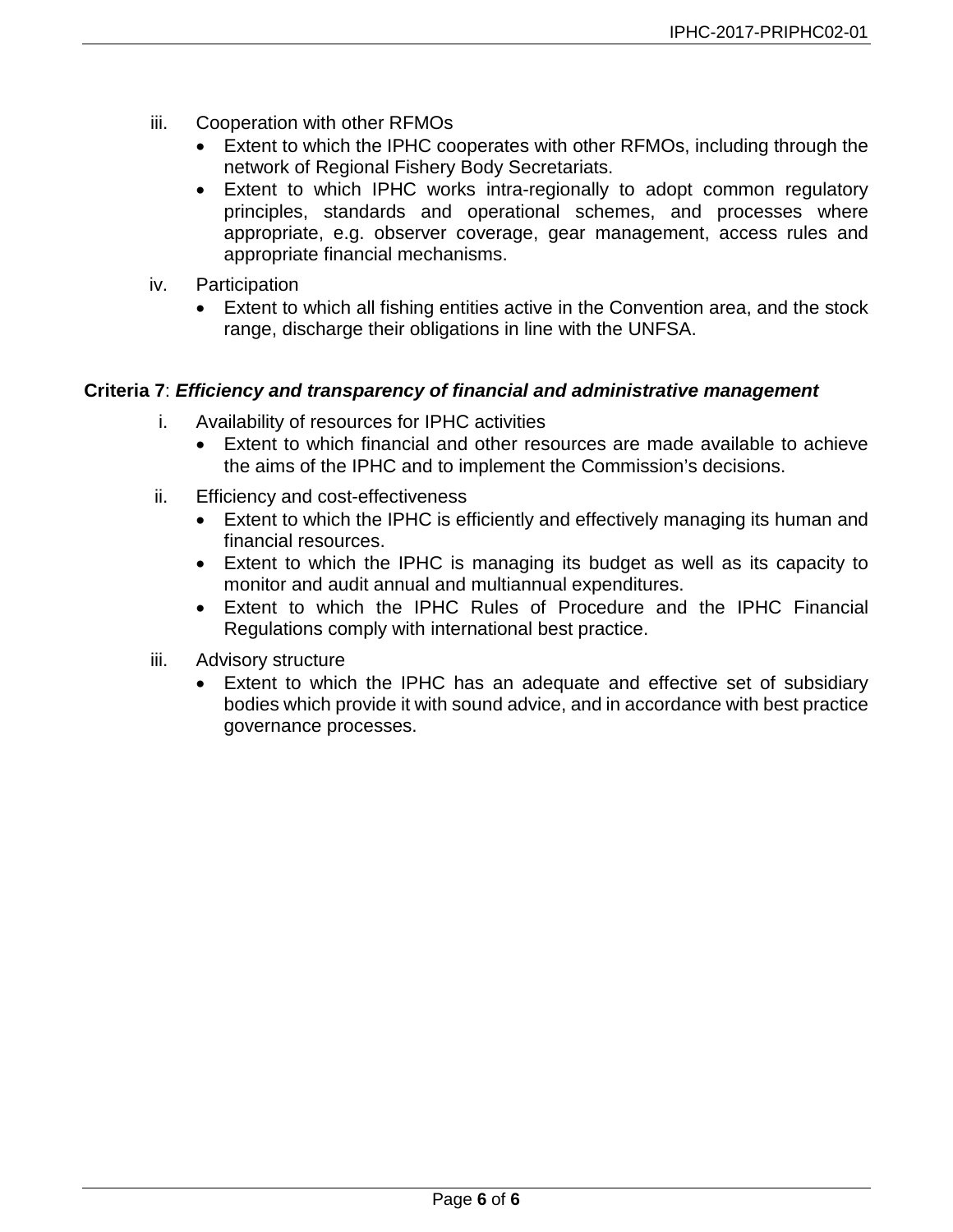APPENDIX II



INTERNATIONAL PACIFIC **HALIBUT COMMISSION** 

IPHC-2017-PRIPHC02

# **Expressions of Interest:**

# **Consultancy to undertake a legal analysis of the '***Convention Between Canada and the United States of America for the Preservation of the Halibut Fishery of the Northern Pacific Ocean and Bering Sea'*

| <b>Issued:</b> | 27 June 2017                  |
|----------------|-------------------------------|
|                | <b>EOIs due: 12 July 2017</b> |

#### **Basic administrative details**

#### Timeline for EOI process and project delivery

| 27 June 2017<br>12 July 2017           | Request for Expressions of Interest (EOI) issued.<br>Deadline for receipt of EOIs.                                                   |
|----------------------------------------|--------------------------------------------------------------------------------------------------------------------------------------|
|                                        | • Please notify IPHC if you intend to respond to this EOI call.                                                                      |
| 19 July 2017                           | Completion of proposal review and notification of successful EOI.                                                                    |
| 28 July 2017                           | Contract finalized.                                                                                                                  |
| 25 August 2017                         | Draft report submitted to the IPHC Secretariat for comment.                                                                          |
| 01 September 2017<br>11 September 2017 | Comments from the IPHC Secretariat forwarded to contractor for consideration.<br>Contract work completed and final report submitted. |

#### IPHC point of contact

The IPHC point of contact for this RFP is Dr. David Wilson at [eoi@iphc.int.](mailto:eoi@iphc.int) All communications with IPHC, including inquiries and submission of EOIs, will use this email address.

#### **Project background**

The International Pacific Halibut Commission (IPHC) is an intergovernmental organization established by a Convention between Canada and the United States of America. The IPHC Convention was concluded in 1923 and entered into force that same year. The Convention has been revised several times since, to extend the Commission's authority and meet new conditions in the fishery (Bell 1969). The most recent change occurred in 1979 and involved an amendment to the 1953 Halibut Convention. The amendment, termed a "protocol", was precipitated in 1976 by Canada and the United States of America extending their jurisdiction over fisheries resources to 200 miles. The 1979 Protocol along with the U.S. legislation that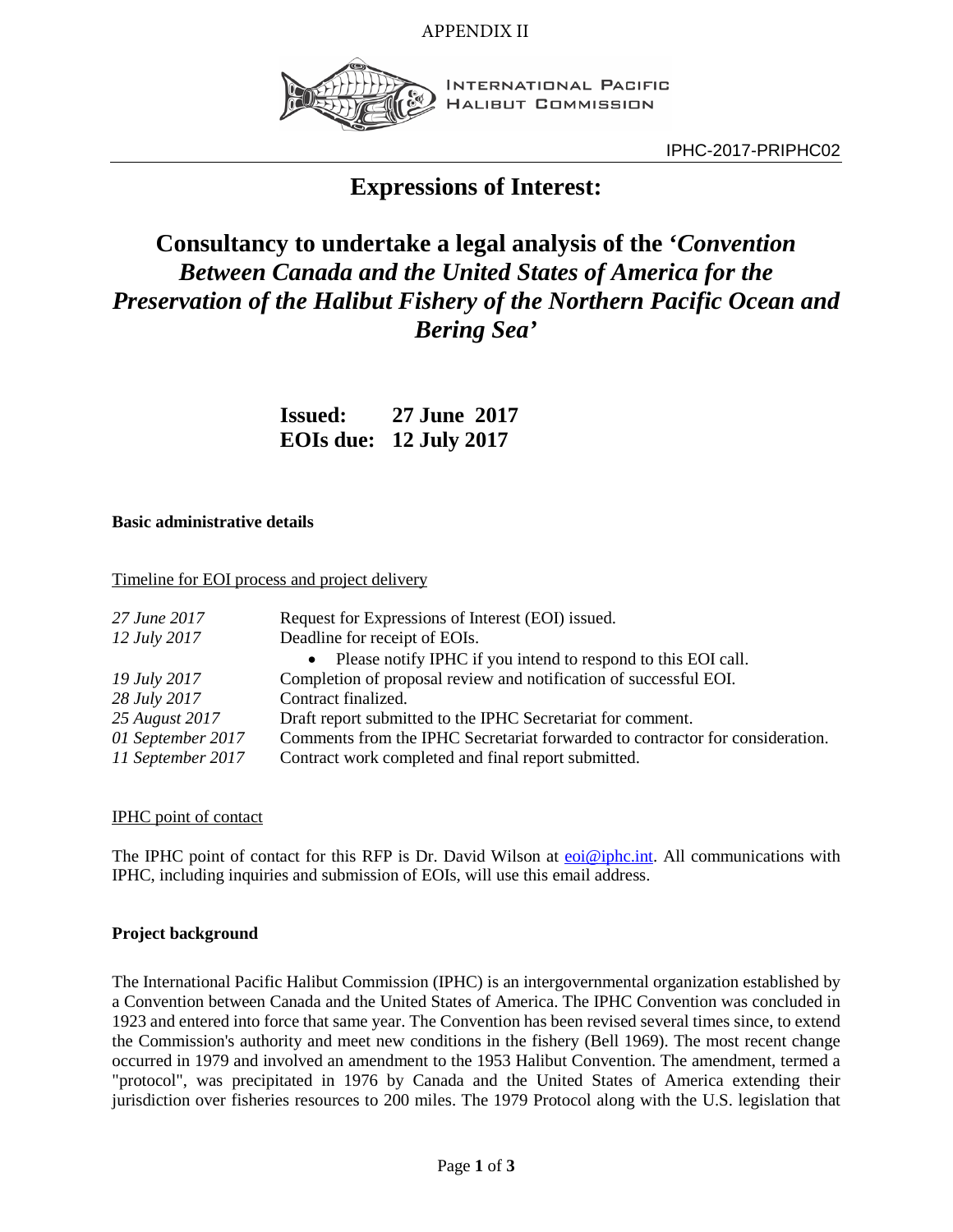gave effect to the Protocol (Northern Pacific Halibut Act of 1982) has affected the way the fishery is conducted, and redefined the role of IPHC in the management of the fishery during the 1980s. (Note: Canada did not require specific enabling legislation to implement the protocol.)

The IPHC is mandated to undertake research on, and management of, the stocks of Pacific halibut (*Hippoglossus stenolepis*) within the Convention waters. The IPHC consists of three government-appointed Commissioners for each Contracting Party, who serve their terms at the pleasure of the President of the United States of America and the Canadian government respectively. The Commission employs a Secretariat staff to assist in carrying out its duties.

In the United States of America, the IPHC is considered a "public international organization" and is entitled to particular privileges, exemptions, and immunities conferred by the International Organizations Immunities Act (22 U.S.C. Sec. 288), by virtue of U.S. Presidential Executive Order 11059. In 1987, the IPHC was granted 503(c) status as a not-for-profit organization, and it is considered part of the U.S. Federal government for purchasing and travel.

#### **Aims and Objectives**

The legal review will evaluate the IPHC *Convention between Canada and the United States of America for the Preservation of the Halibut Fishery of the Northern Pacific Ocean and Bering Sea*, from an international fisheries legal framework point of view. Specifically, the desktop legal analysis shall document deficiencies in the IPHC Convention in terms of international best practice and principles, as well as the protocols the IPHC follows in implementing its Convention. This legal review will be incorporated into the 2nd Performance Review process being undertaken for the IPHC.

#### **Deliverables**

This project includes two (2) deliverables:

- 1. **Draft report**. **Deadline**: 25 August 2017.
- 2. **Final report**. The final report will present detailed findings that meet the project objectives. Supporting rationale must accompany the recommendations for modernizing the IPHC Convention and associated protocols. **Deadline**: 11 September 2017.

#### **Expression of Interest (EOI) details**

The EOI must include the following elements:

- 1. Cover letter detailing relevant experience for the project;
- 2. Confirmation that the proposed budget and delivery schedule is agreeable;
- 3. Listing of relevant international standards which the contractor will base the review upon;
- 4. Supporting documentation such as a full resume/CV for the nominated analyst(s).

#### Submission of EOI

Submit an electronic copy of the EOI by email to the IPHC at  $eoi@iphc.int$  by 12 July 2017. Only emailed submissions will be accepted. EOIs received after the scheduled date will not be accepted.

#### **Budget**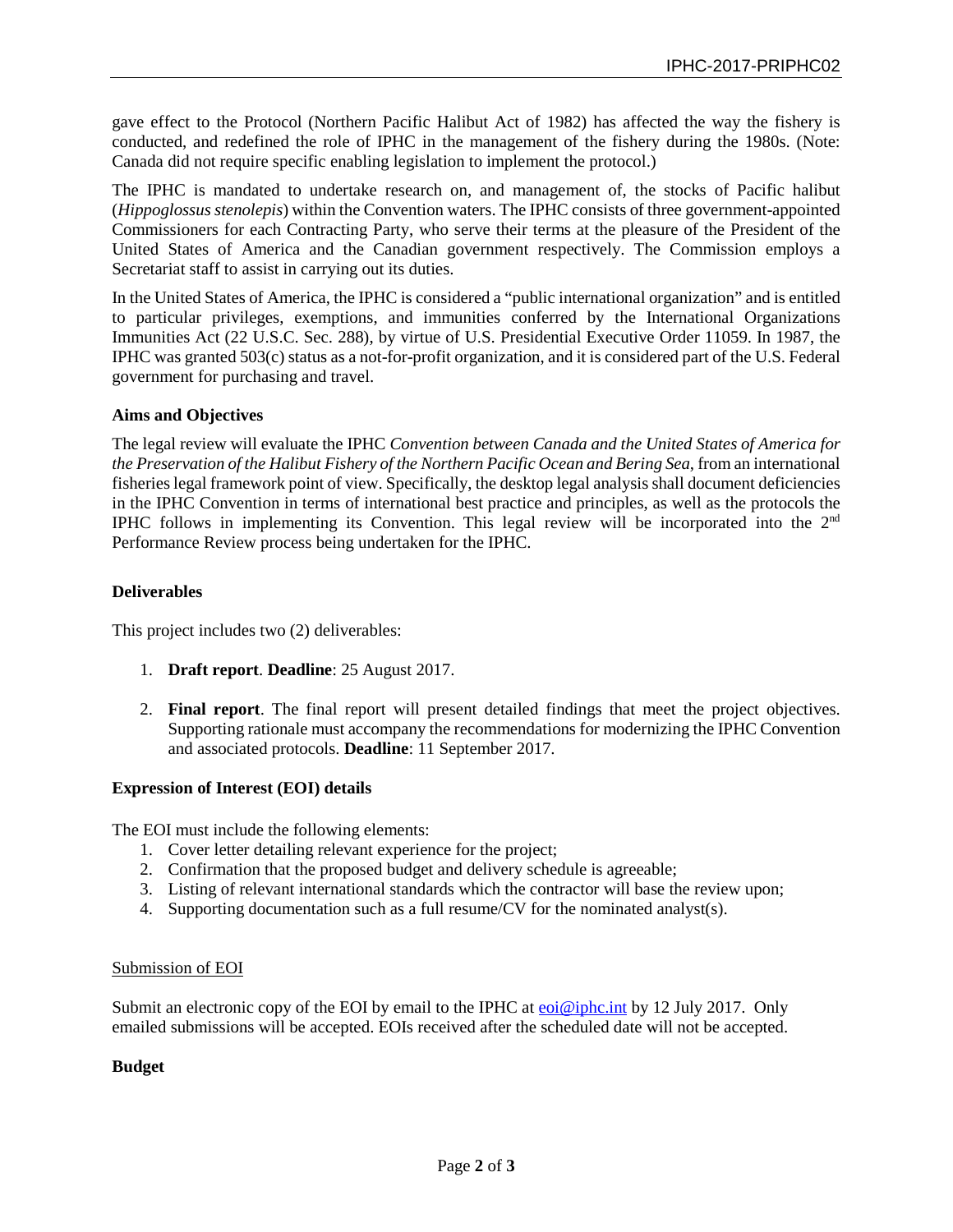The IPHC is offering a consultancy rate of up to US\$900 per day to undertake the desktop analysis and reporting. EOIs should include a proposed duration and daily rate.

#### **Evaluation of proposals**

The IPHC will evaluate EOIs received in response to this request and reserves the right to accept or reject any and all, in whole or in part. The IPHC may request more information from contractors as it evaluates their EOIs. The IPHC may amend this EOI after its release, with due notice given to all identified participants to modify their EOIs to reflect changes to the project.

#### **Additional considerations**

The IPHC reserves the right to award contract(s) for any or all parts of an EOI; and to award contract(s) to one or more responsive and responsible contractors.

By submitting an EOI, the contractor agrees to not make any claim for or have any right to damages because of any lack of information or misinterpretation of the information provided in this EOI.

Nothing in this EOI, the act of issuing it, or in any resulting contracts or agreements, is to be construed as a waiver of any rights or immunities granted the IPHC pursuant to the International Organizations Immunities Act, 22 U.S. Code Section 288 et seq.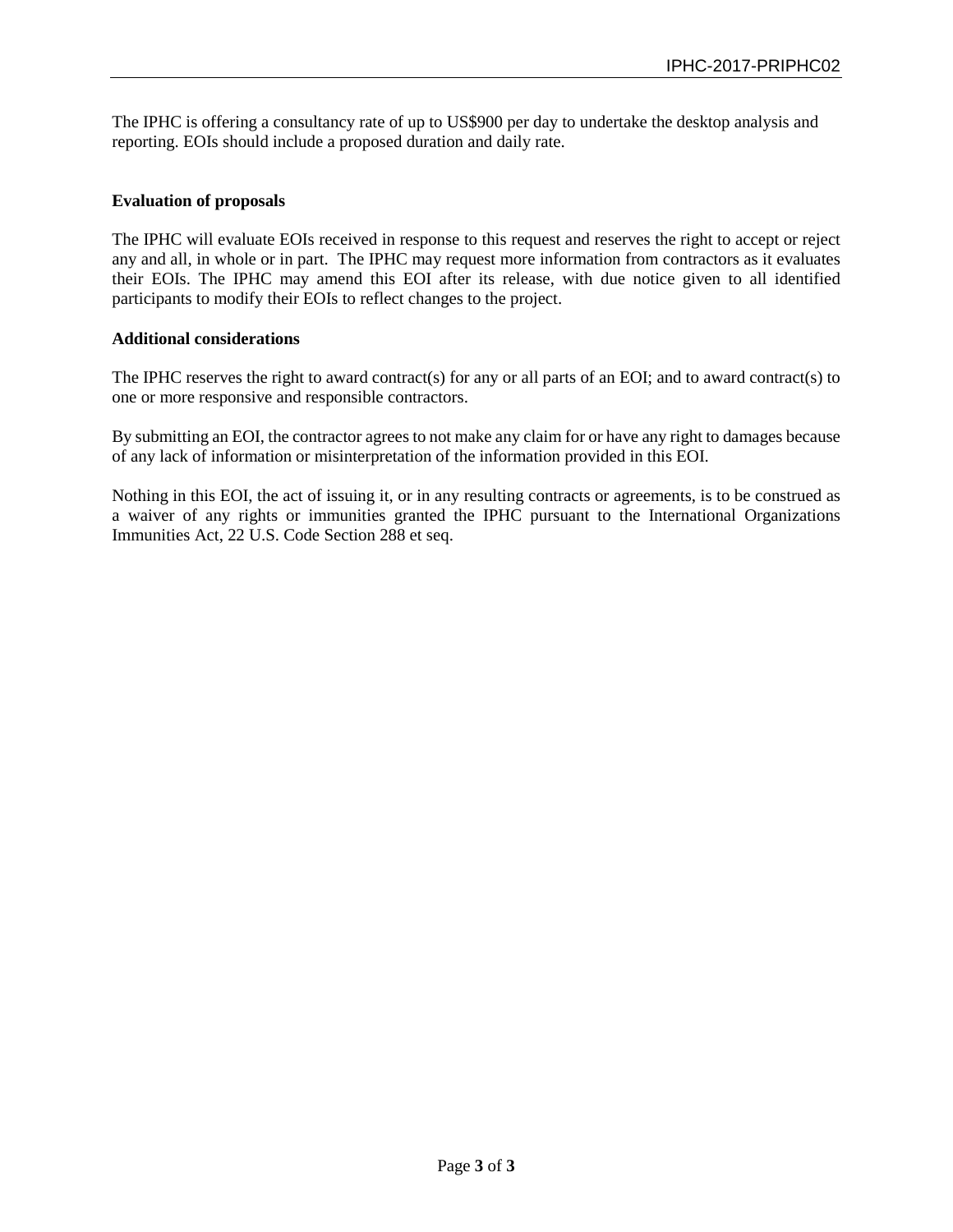#### APPENDIX III

#### **Legal analysis of the IPHC Convention against relevant international instruments[1](#page-11-0)**

The International Pacific Halibut Commission (IPHC) was established in 1923 by the *Convention between Canada and the United States of America for the Preservation of the Halibut Fishery of the Northern Pacific Ocean and the Bering Sea*. Following a series of amendments, the legal framework currently in force is a protocol from 1979.

Since then, several global instruments concerning the conservation and management of world fishery resources have been agreed, many of them containing obligations and principles relevant to transboundary fish stocks. The key legally binding instrument is the 1982 United Nations Convention on the Law of the Sea (UNCLOS), which provides the framework for all maritime activities, including conservation and utilization of living marine resources. Among other treaties related to fishing, and relevant to IPHC include the 2005 UN Fish Stocks Agreement (UNFSA)<sup>[2](#page-11-1)</sup> and the 2009 FAO Port State Measures Agreement (PSMA)<sup>[3](#page-11-2)</sup>. In addition, a series of soft-law instruments have been adopted. Those relevant in this context include the 1995 FAO Code of Conduct on Responsible Fisheries (the Code of Conduct), the 1999 FAO International Plan of Action for the Management of Capacity (IPOA-Capacity), the 1999 FAO International Plan of Action for Reducing Incidental Catch of Seabirds in Longline Fisheries (IPOA-Seabirds), the 2001 FAO International Plan of Action to Prevent, Deter and Eliminate IUU Fishing (IPOA-IUU), the 2010 FAO Guidelines on Bycatch Management and Reduction of Discards (the Bycatch Guidelines), and the 2014 FAO Guidelines for Flag State Performance (the Flag State Guidelines). The UN General Assembly annually addresses fisheries issues, among other things calling upon States, individually or through regional fisheries management organisations (RFMOs), to address specific topics in order to achieve sustainable fisheries. Likewise, several declarations, both ministerial and other, have called for specific actions to address conservation and management of fisheries and the ecosystem in which they take place. While UNCLOS, UNFSA and the PSMA entail legally binding obligations on their parties, all these other instruments are voluntary. They serve as guidelines/toolboxes for conservation and management of fisheries, including some specific options for states and RFMOs.

Summaries of relevant instruments are contained in Annex I.

The role of RFMOs has been significantly strengthened over the last twenty years, in particular by UNFSA, and RFMOs are regarded as the appropriate mechanism for responding to the duties set out in UNCLOS for cooperation between states for fisheries management. Five of these RFMOs, the North Pacific Fisheries Commission (NPFC), the South East Atlantic Fisheries Organisation (SEAFO), the South Indian Ocean Fisheries Agreement (SIOFA), the South

<span id="page-11-0"></span><sup>&</sup>lt;sup>1</sup> This paper has been prepared by Terje Lobach, international legal consultant, to be incorporated into the  $2<sup>nd</sup>$  Performance Review process being undertaken for the IPHC.

<span id="page-11-1"></span><sup>&</sup>lt;sup>2</sup> Its full title is: «Agreement for the Implementation of the Provisions of the United Nations Convention on the Law of the Sea of 10 December 1982 to the Conservation and management of Straddling Fish Stocks and Highly Migratory Fish Stocks".

<span id="page-11-2"></span><sup>3</sup> Its full title is: »Agreement on port State Measures to Prevent, Deter and Eliminate Illegal, Unreported and Unregulated Fishing".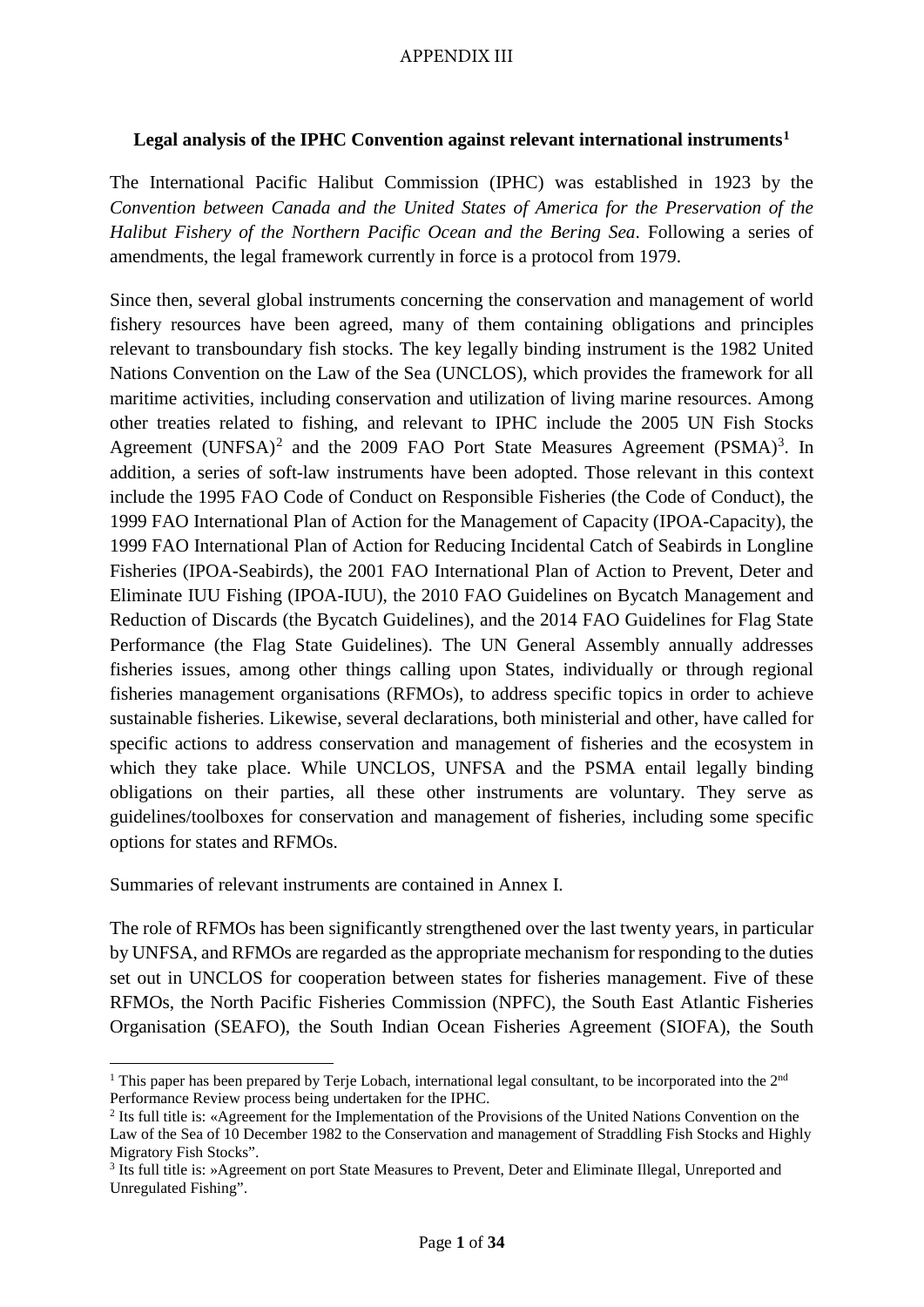Pacific Regional Fisheries Management Organization (SPRFMO) and the Western Central Pacific Fisheries Commission (WCPFC) have been established after the adoption of UNFSA, using that agreement and other international instruments as inspirations and models for developing their treaties. Most of the other RFMOs have revised and/or amended their legislative frameworks in order to be in line with principles set out in these instruments. Furthermore, in recent years, all RFMOs have used the global instruments as a basis and inspiration for the development and subsequent adoption of conservation and management measures within their areas of competence.

Thus new and/or amended RFMO treaties build on the global instruments developed under the auspices of the United Nations and the FAO. Many of the principles for management of fish stocks in those instruments overlap, and the major sources of inspiration seem to be found in the Code of Conduct and in UNFSA. In addition, to assess the IPHC Convention against these instruments, it would be appropriate to compare it with RFMO instruments developed after the adoption of UNFSA and the Code of Conduct in 1995. Both Canada and the USA are parties to the Antigua Convention,<sup>[4](#page-12-0)</sup> which is the new legal framework of the Inter-American Tropical Tuna Commission (IATTC), and to the North Pacific Fisheries Commission (NPFC) Convention<sup>[5](#page-12-1)</sup> established in 2015. Thus, it would be appropriate to examine the IPHC Convention also against standards set out in these two treaties.

The Antigua Convention was drafted to update the original IATTC from 1949, and entered into force in 2010. The initial idea was to amend the 1949 Convention in order to bring it into harmony with the principles of international law as reflected in UNCLOS, and with relevant provisions of other international instruments such as UNFSA and the Code of Conduct. But the gap was so great between these instruments and the 1949 Convention that very little could be preserved from the original text.<sup>[6](#page-12-2)</sup> The institutional continuity of the IATTC was maintained, but the new instrument has filled a number of gaps and uncertainties. The Commission has been institutionally strengthened with the establishment of a compliance committee and a scientific advisory body. The functions of the Commission have been updated and expanded to enable it to perform its tasks and adopt appropriate conservation and management measures. These tasks now cover a broad range of areas, such as scientific research, data collection, application of the precautionary approach, ecosystem considerations, fishing capacity, and allocation. Rights and obligations concerning implementation, compliance, and enforcement have been specified, as well as duties of flag states. Furthermore, decisions are now made by consensus and provisions on the settlement of disputes have been included.

The NPFC Convention entered into force in 2015, and responds to calls from the United Nations to close international jurisdictional gaps for high seas fisheries and, in particular, to take measures to address impacts of fishing on vulnerable marine ecosystems (VMEs) on the high

<sup>4</sup> See: https://www.iattc.org/PDFFiles2/Antigua\_Convention\_Jun\_2003.pdf

<span id="page-12-1"></span><span id="page-12-0"></span><sup>5</sup> Its full title is: The Convention on the Conservation and Management of High Seas Fisheries Resources in the North Pacific Region. See: https://www.npfc.int/npfc-convention

<span id="page-12-2"></span><sup>&</sup>lt;sup>6</sup> The Northwest Atlantic Fisheries Organization (NAFO) experienced similar challenges concerning the Convention dating back to 1978. NAFO chose, however, to amend its Convention, but in fact rewriting it completely, only keeping provisions on denunciation and registration unchanged.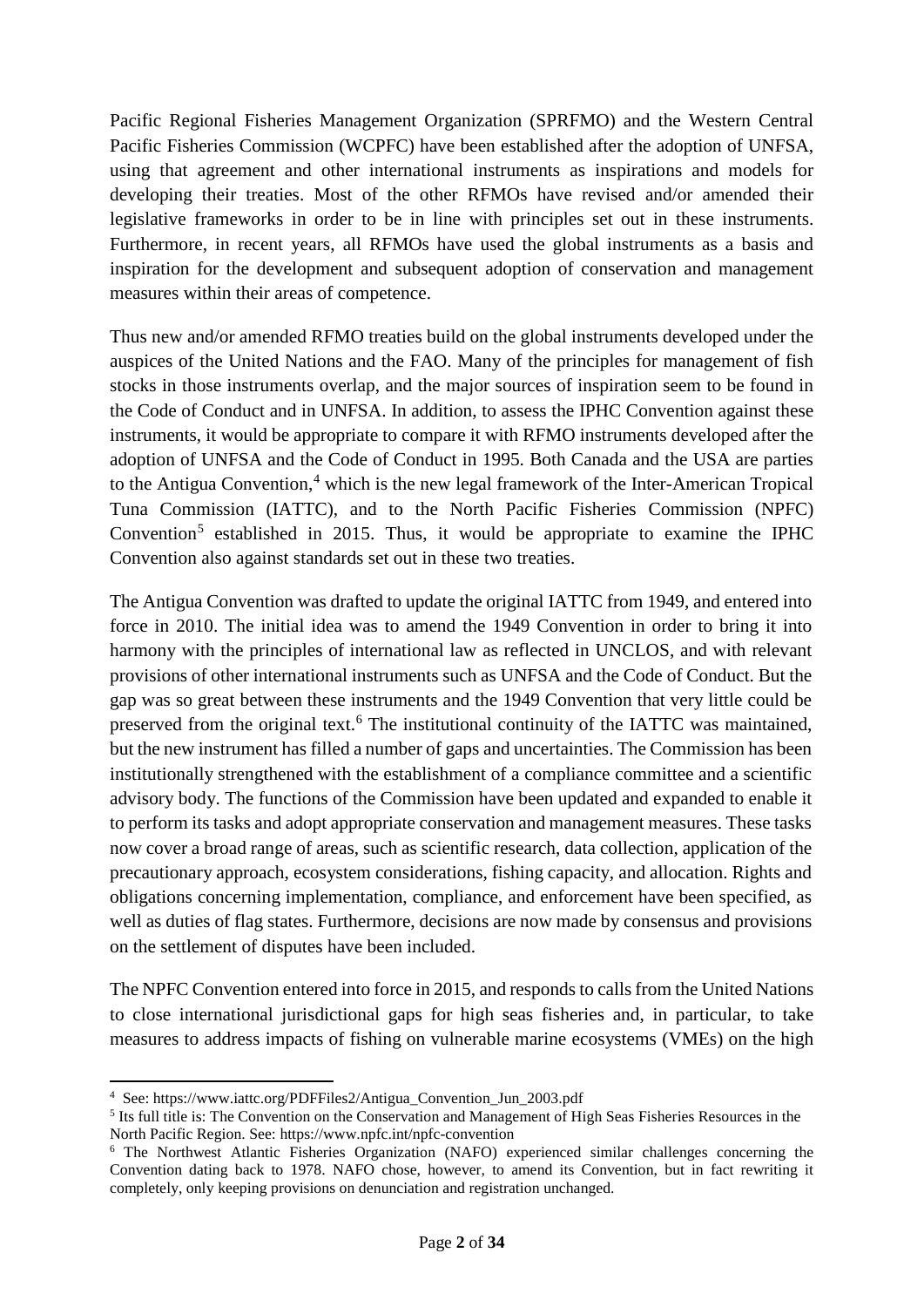seas. The Convention reflects many of the important developments in international fisheries law, including the precautionary approach, the ecosystem approach, and protecting biodiversity in the marine environment. The Convention sets out quite detailed provisions concerning conservation and management measures and strategies for both targeted species and species belonging to the same ecosystem, including by preventing significant adverse impacts on VMEs. Furthermore, the NPFC Convention focuses on effective monitoring, control, and surveillance, as well as compliance with enforcement both through measures to be adopted by the Commission and through special provisions in the Convention concerning flag-state duties, port-state duties, and compliance and enforcement.

Some relevant standards are also contained in the treaty between Canada and the United States concerning Pacific Salmon (PSC Convention) and the Convention on Great Lakes Fisheries between Canada and the United States (GLFC Convention).

Another interesting instrument is the Benguela Current Commission Convention (BCC Convention) from  $2012$ ,<sup>[7](#page-13-0)</sup> which applies within the exclusive economic zones of Angola, Namibia and South Africa. The BCC Convention relates to all human activities, which thus also includes conservation and management of transboundary fishery resources.<sup>[8](#page-13-1)</sup>

The structure of international cooperating frameworks developed over the last 25 years or so are quite similar. They include at least the following elements: preamble, use of terms, objective, area of application, general principles, establishment of a commission and its functions, subsidiary bodies and secretariat, decision-making, implementation, compliance, transparency, settlement of disputes, and final provisions (signature, ratification, acceptance, approval or accession, entry into force, reservations, relation to other instruments, amendments, annexes, withdrawal and depositary). This analysis of the IPHC Convention follows such a structure.

# **Preamble**

Unlike other treaties, the IPHC Convention does not include a preamble stating the purpose and justification for the instrument, as well as commitments thereto. There is a preamble in the protocol amending the IPHC Convention, but its purpose is to explain the need for those amendments.

The Antigua Convention and the NPFC Convention recall the relevant provisions of UNCLOS. The Antigua Convention in particular refers to the sovereign rights of coastal states for the purpose of exploring and exploiting, conserving and managing living marine resources, as well as the duty to cooperate with other states. It furthermore stresses the need to implement the principles and standards in the Code of Conduct and the action plans established pursuant to

<span id="page-13-1"></span><span id="page-13-0"></span><sup>7</sup> See: http://www.benguelacc.org/index.php/en/about/the-benguela-current-convention

<span id="page-13-2"></span><sup>8</sup> The BCC shall also take all possible steps to prevent abate an d minimize pollution and take necessary measures to protect the marine ecosystem against any adverse impact, which may include measures related to shipping, mining, drilling etc.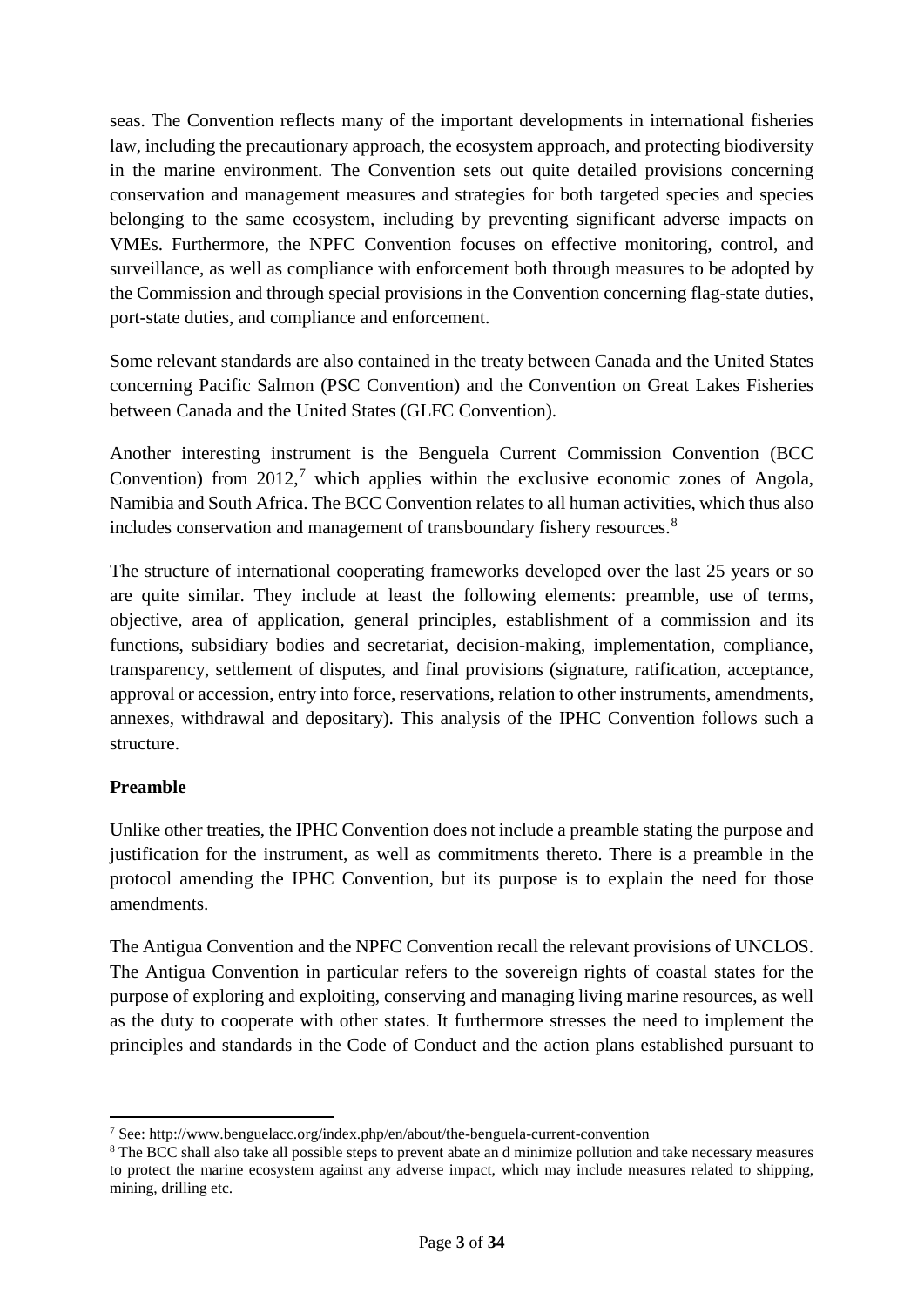it.<sup>[9](#page-13-2)</sup> The NPFC Convention also refers to the Code of Conduct in general, focusing on steps to protect VMEs from significant adverse impact of destructive fishing practices as well as combatting IUU fishing.

The PSC Convention includes a preamble referring to the interests of the parties and their commitments to cooperate in management, research and enhancement, while the preamble of the GLFC Convention focuses on joint and coordinated efforts to maximise sustained productivity in the fisheries.

The BCC Convention preamble refers to UNCLOS and other global instruments concerning conservation and management of marine resources, the need for collective actions to ensure effective long-term transboundary co-operation, and to stable institutional arrangements.

# **Recommendation:**

1) Incorporate a preamble setting forth the purpose of the Convention, and make references to relevant international instruments such as UNCLOS, the Code of Conduct and its action plans, etc.

# **Use of terms**

The IPHC Convention does not, like other regional fisheries treaties, contain a specific provision on definitions/use of terms, but a few terms are explained in various provisions. In Article I the terms "Convention waters" and "maritime area" are introduced, and "the Commission" is referred to in article III. The purpose of definitions is to facilitate the understanding and not least the interpretation of the instrument. It is noted that some key terms used in the IPHC Convention such as "commercial fishing", "fish", "fishing", "fishing operations", "sport fishing," and "fishing vessel"/"vessel" are not explained. The terms "commercial fishing," "fishing," and "sport fishing" are, however, defined in the Pacific Halibut Fishery Regulations 2017. "Fishing" is defined to mean "the taking, harvesting, or catching of fish, or any activity that can reasonably be expected to result in the taking, harvesting, or catching of fish, including specifically the deployment of any amount or component part of gear anywhere in the maritime area".

The Antigua Convention includes in Article I.2 a very detailed and extensive definition of "fishing", namely as "(a) the actual or attempted searching for, catching, or harvesting of the fish stocks covered by this Convention; (b) engaging in any activity which can reasonably be expected to result in the locating, catching, harvesting of these stocks; (c) placing, searching for or recovering any fish-aggregating device or associated equipment, including radio beacons; (d) any operation at sea in support of, or in preparation for, any activity described in subparagraphs (a), (b) and (c) of this paragraph, except for any operation in emergencies involving the health and safety of crew members or the safety of a vessel; (e) the use of any other vehicle,

<sup>&</sup>lt;sup>9</sup> Those action plans are IPOA-Capacity, IPOA-Seabirds, IPOA-IUU, and the International Plan of Action for the Conservation and Management of Sharks (IPOA-Sharks).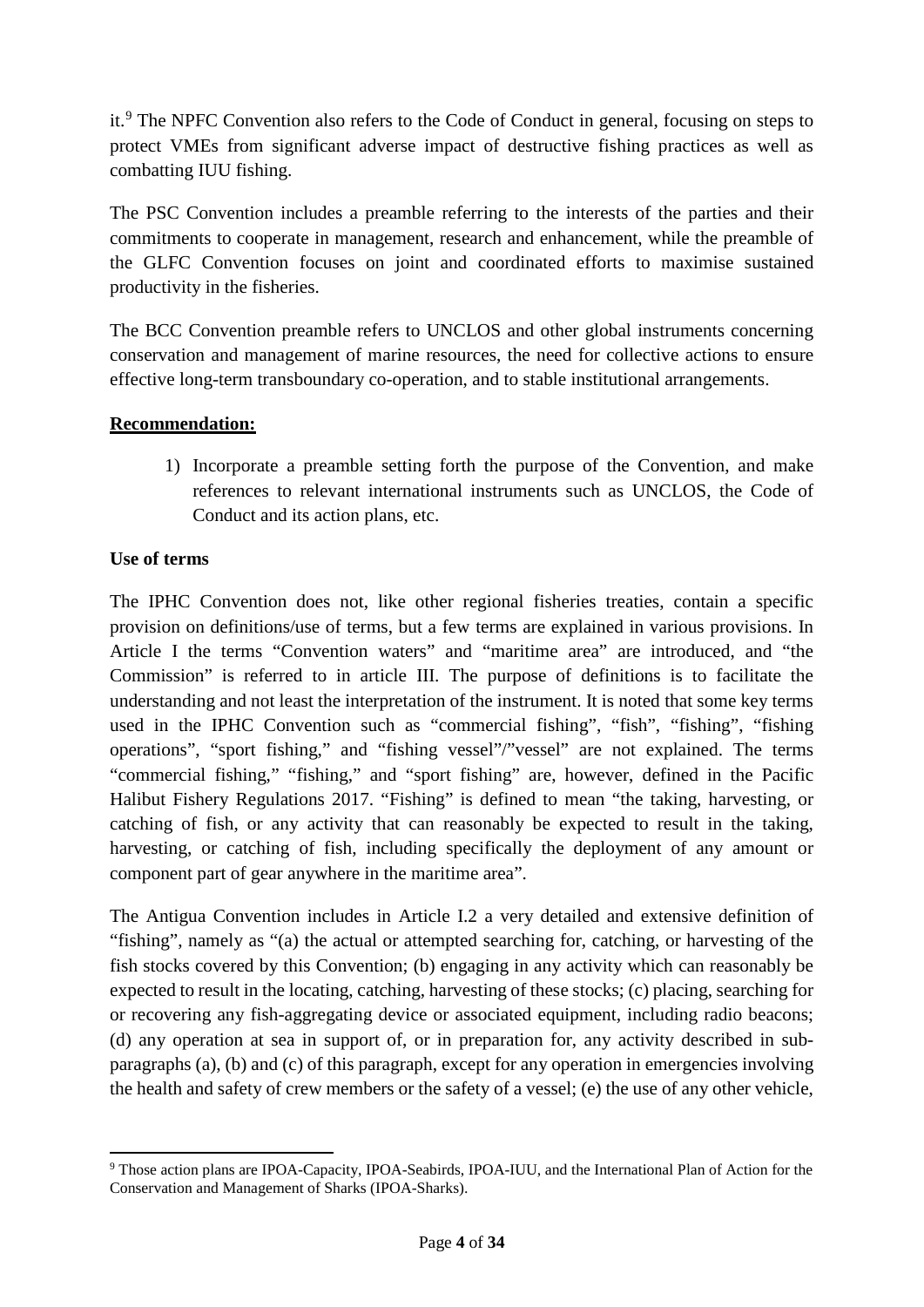air- or sea-borne, in relation to any activity described in this definition except for emergencies involving the health or safety of crew members or the safety of a vessel."

The NPFC Convention does not define "fishing," but pursuant to Article 1(i) "fishing activities" means "(i) the actual or attempted searching for, catching, taking or harvesting of fisheries resources; (ii) engaging in any activity that can reasonably be expected to result in locating, catching, taking or harvesting of these resources for any purpose; (iii) the processing of these resources at sea and the transshipping of these resources at sea or in port; and (iv) any operation at sea in direct support of, or in preparation for, any activity described in subparagraphs (i) to (iii) above, except for any operation related to emergencies involving the health and safety of crew members or the safety of fishing vessels."

The term "fishing vessel" is defined in Article 1(j) of the NPFC Convention to mean any vessel used or intended for use for the purpose of engaging in fishing activities, including fish processing vessels, support ships, carrier vessels and any other vessel directly engaged in such fishing activities, while the Antigua Convention use the term "vessel," which means any vessel used or intended for use for the purpose of fishing, including support vessels, carrier vessels and any other vessels directly involved in such fishing operations, (see Article I.3).

The PSC Convention contains a specific article for definitions of relevant terms used in the treaty.

In the most recent global fisheries treaty, the PSMA, both terms "fishing" and "fishing related activities" are used. "Fishing" means "searching for, attracting, locating, catching, taking or harvesting fish or any activity, which can reasonably be expected to result in the attracting, locating, catching, taking or harvesting of fish." "Fishing related activities" means "any operation in support of, or in preparation for, fishing, including the landing, packaging, processing, transshipping or transporting of fish that have not been previously landed at a port, as well as the provisioning of personnel, fuel, gear and other supplies at sea." The PSMA defines "vessel" as any vessel, ship of another type or boat used for, equipped to be used for, or intended to be used for, fishing or fishing related activities.

# **Recommendation:**

2) Incorporate an article for "Definitions," thereby removing or reducing ambiguity in term usage and meaning.

# **Objective**

Most RFMO treaties and most other international instruments contain specific provisions setting out their objectives. Such a provision is not included in the IPHC Convention. However, in Article I, paragraph 2 it is referred to "regulations promulgated pursuant to Article III of the Convention and designed to develop the stocks of halibut in the Convention waters to those levels which will permit the optimum yield from the fishery and to maintain the stocks at those levels," which might be interpreted to be the objective of the coordinated efforts by Canada and the USA pursuant to the IPHC Convention. Similar language is used in Article III, paragraph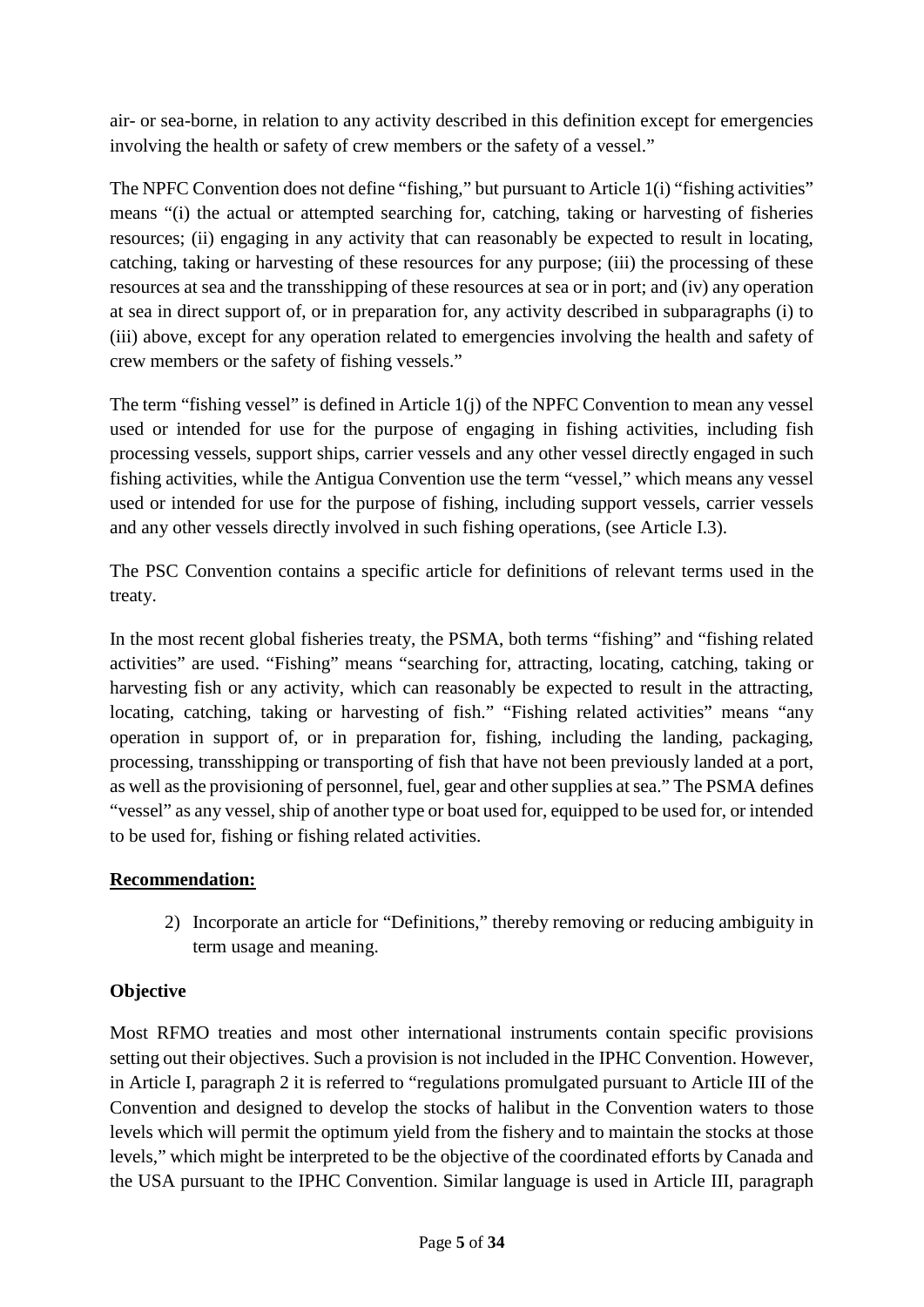3, where it is stated "for the purpose of developing the stocks of halibut of the Northern Pacific Ocean and Bering Sea to levels which will permit the optimum yield from that fishery, and for maintaining the stocks at those levels, the Commission may…..",

The objective of the Antigua Convention is "to ensure the long-term conservation and sustainable use of fish stocks covered by the Convention, in accordance with relevant rules of international law"(see Article II). More recent treaties such as the NPFC Convention also focus on the possible environmental impact of fishing, as its objective is "to ensure the long-term conservation and sustainable use of the fisheries resources in the Convention Area while protecting the marine ecosystems of the North Pacific Ocean in which these resources occur" (see Article 2). As mentioned above, the BCC Convention sets out a broader mandate than RFMOs, and its objective is "to promote a coordinated regional approach to the long-term conservation, protection, rehabilitation, enhancement and sustainable use of the Benguela Current Large Marine Ecosystem, to provide economic, environmental and social benefits" (see Article 2).

# **Recommendation:**

3) Incorporate an article for "Objective" reflecting international standards for conservation and management of living marine resources.

# **Application**

Application relates to geographical area, target species, and activities.

The target species for IPHC is halibut (*Hippoglossus*), as referred to in Article 1, paragraph 1 of the Convention. Paragraph 4 states that fishing for other species in seasons closed to halibut fishing is not prohibited, which probably is not needed to be stated from a legal point, but it provides clarity.

There seems to be a deficiency with respect to the clarity of the authority under the Convention to regulate non-commercial fishing. From the outset, the Convention applies to all fishing for halibut, but pursuant to Article 1, paragraph 5 it applies to commercial halibut fishing, <sup>[10](#page-16-0)</sup> with the exception of sport fishing addressed in that particular paragraph.<sup>11</sup>

The geographical area, i.e., "the Convention waters," is described in Article 1, paragraph 3 to be "waters off the west coasts of Canada and the United States, including the southern as well as the western coasts of Alaska, within the respective maritime areas in which either Party exercises exclusive fisheries jurisdiction."

It is understood that Pacific halibut also occur in the national waters of some other countries. In order to have a comprehensive management regime in place, all areas of distribution should be included in the geographical area of application. Options could be either to extend the

<span id="page-16-0"></span><sup>&</sup>lt;sup>10</sup> "Commercial fishing" is defined in section 3, subparagraph  $(1)(d)$  of the Pacific Halibut Fishery Regulations 2017.

<span id="page-16-1"></span><sup>&</sup>lt;sup>11</sup> "Sport fishing" is defined in section3, subparagraph (1) (r) of the Pacific Halibut Fishery Regulations 2017.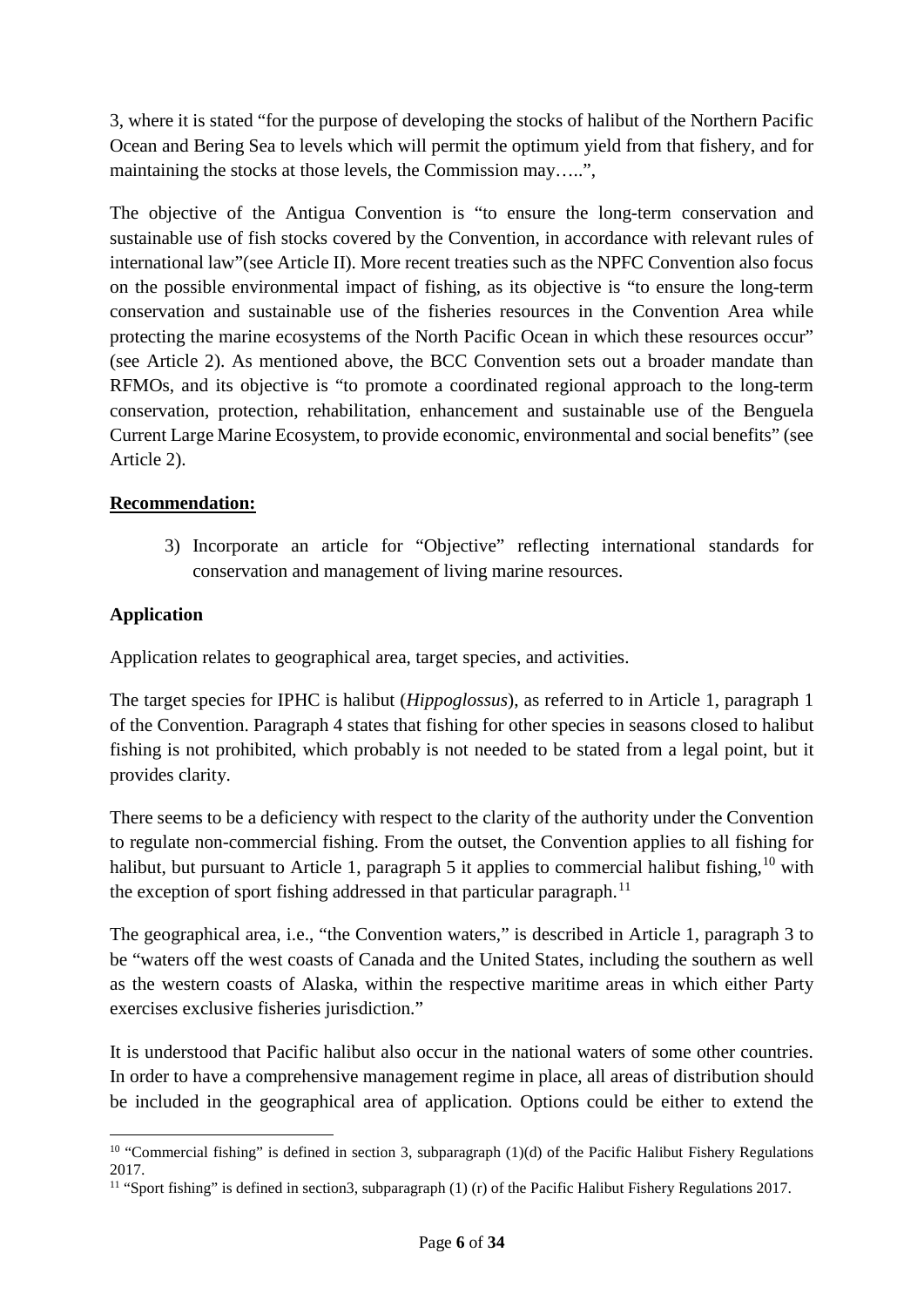geographical area and thereby also the membership of the IPHC to include also these states, or to establish some kind of cooperating mechanisms between them and the Commission.<sup>12</sup>

Most treaties of regional fisheries bodies provide for a more prominent placement of such an important provision, i.e., a specific article clearly stating application, in particular the geographical areas covered by the treaty. Examples are Article III of the Antigua Convention, Article 4 of the NPFC Convention, Article I GLFC Convention and Article 3(1) of the BCC Convention. In addition to a stand-alone article there could be a cross-reference to the geographical area in a list of terms, as described above.

# **Recommendations:**

- 4) Incorporate an article for "Area of application of the Convention," including a detailed map, noting that the northern boundary of the Convention area is vague.
- 5) Include explicit language confirming that the Convention applies to all removals of Pacific halibut in the Convention waters by directed and non-directed fisheries, commercial, recreational, and other.
- 6) Specify the current species is Pacific halibut (*Hippoglossus stenolepis*)', though other species of Hippoglossus would also be covered under the convention should they be identified.

### **General principles**

The IPHC Convention does not contain general or management principles per se. There are a couple of principles included, e.g., the reference in Article 1, paragraph 2 to "develop the stocks of halibut in the Convention waters to those levels which will permit the optimum yield from the fishery and to maintain the stocks at those levels" and in Article III, paragraph 2 stating that the Commission "shall make such investigations as are necessary into the life history of the halihut."

The Code of Conduct contains provisions on fisheries management, which include data gathering and management advice, application of the precautionary approach, the establishment of management measures as well as their implementation (see in particular Article  $6^{13}$  $6^{13}$  $6^{13}$ ). The international plans of actions established by the FAO also contain elements regarded to be common general principles for fisheries management.<sup>[14](#page-17-2)</sup> In addition, FAO guidelines established in recent years contain general principles relevant to regional efforts in conservation and management of fisheries.<sup>[15](#page-17-3)</sup>

<span id="page-17-0"></span><sup>&</sup>lt;sup>12</sup> If this latter option is chosen, provisions concerning "Cooperation with non-parties" should be included in the

<span id="page-17-1"></span>Convention. 13 The most relevant paragraphs in this context are paragraphs 6.3-6.6, and 6.11. 14 IPOA-Capacity, IPOA-Seabirds, IPOA-Sharks, and IOPA-IUU.

<span id="page-17-3"></span><span id="page-17-2"></span><sup>&</sup>lt;sup>15</sup> Examples are the Bycatch Guidelines and the Flag State Guidelines.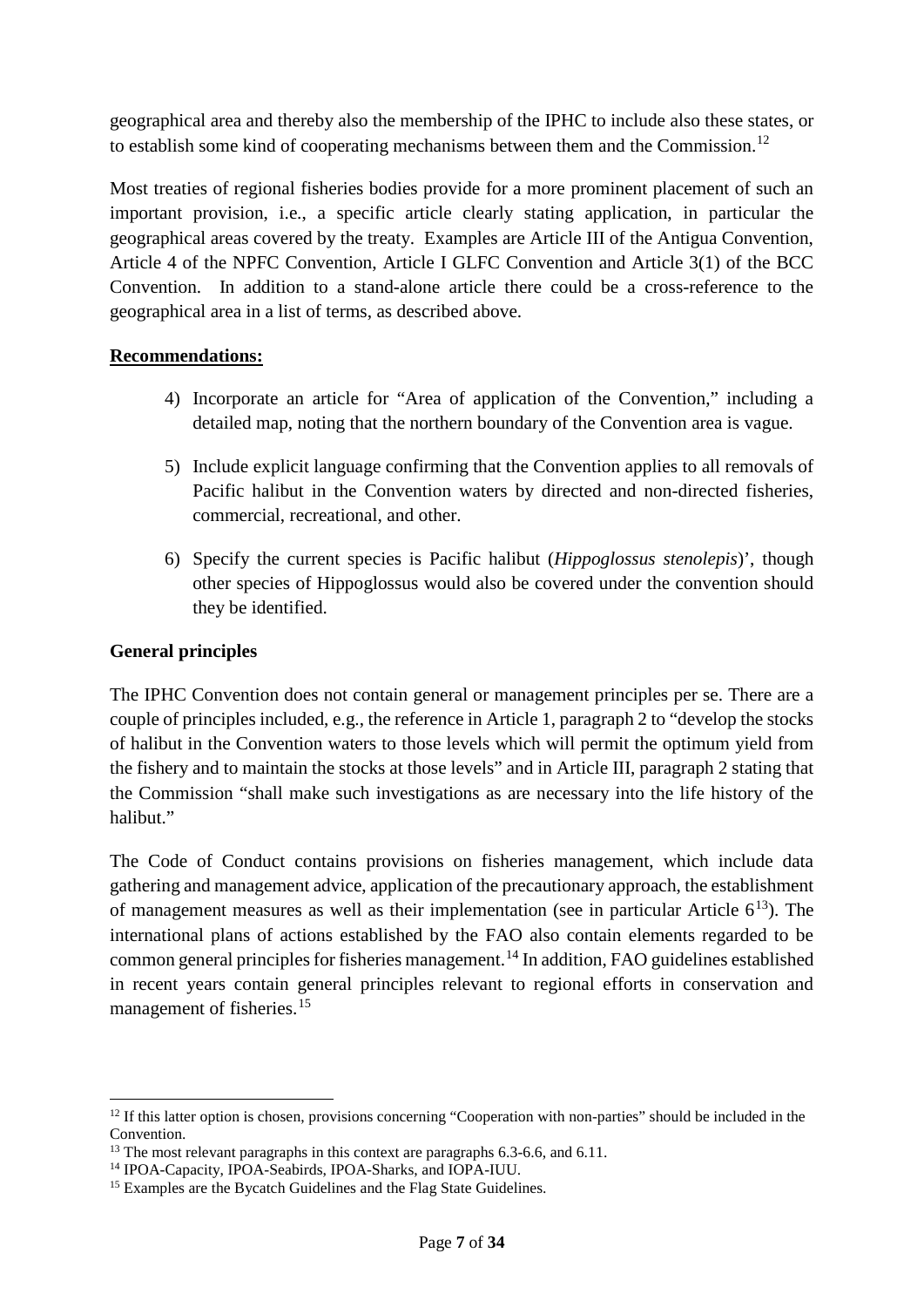Article 5 of UNFSA sets out the general principles to be applied by RFMOs and coastal states in order to conserve and manage straddling fish stocks and highly migratory fish stocks. These principles are now associated with common standards for the conservation of living marine resources, and consequently relevant to conservation and management of all fish stocks, including those occurring only in national waters. Article 5 provides, among other things, that in order to conserve the stocks concerned, states are required to adopt measures to ensure their "long term sustainability" and promote the objective of their optimum utilization, to ensure that such measures are based on the best scientific evidence available and to apply the precautionary approach in accordance with article 6 of UNFSA. The aim of the application of the precautionary approach to fisheries management is to reduce the risk of overexploitation and depletion of fish stocks. The use of precaution is required at all levels of the fishery system, including management decisions, research, technology development as well as institutional frameworks. Article 5 also promotes the protection of marine ecosystems and the protection of biodiversity in the marine environment. States are further called upon to minimize pollution, waste, discards, catch by lost or abandoned gear, catch of non-target species, both fish and nonfish species, and impacts on associated or dependent species. States are also required to collect, share and complete accurate data concerning fishing activities on, among other things, vessel position, catch, and fishing effort, as set out in Annex I of UNFSA, as well as information from national and international research programmes.

In giving effect to its objective, the NPFC Convention in Article 3 contains a rather long list of general principles, in essence mirroring Article 5 of UNFSA, stating that measures shall be based on the best scientific information available, and in accordance with the precautionary approach and ecosystem approach, that the impacts of fishing activities on species belonging to the same ecosystem shall be assessed, that biodiversity in the marine environment shall be protected, that overfishing and excess capacity shall be prevented or eliminated, that collection and sharing of complete and accurate data, that pollution and waste, and discards shall be minimized, and that compliance with conservation and management measures shall be ensured.

The Antigua Convention does not contain a specific provision on general principles. Article IV specifies, however, the application of the precautionary approach, making cross-references to the relevant parts of the Code of Conduct and UNFSA. In this regard, it is stated that IATTC shall be more cautious when information is uncertain, unreliable, or inadequate. In addition, some principles are indirectly included in the functions of its commission by stating that "measures shall be based on the best scientific evidence available…" and "to maintain or restore the populations of harvested species at levels of abundance which can produce the maximum sustainable yield."

Article III of the PSC Convention contains principles concerning each party's fisheries and enhancement programs, which shall prevent overfishing and provide for optimum production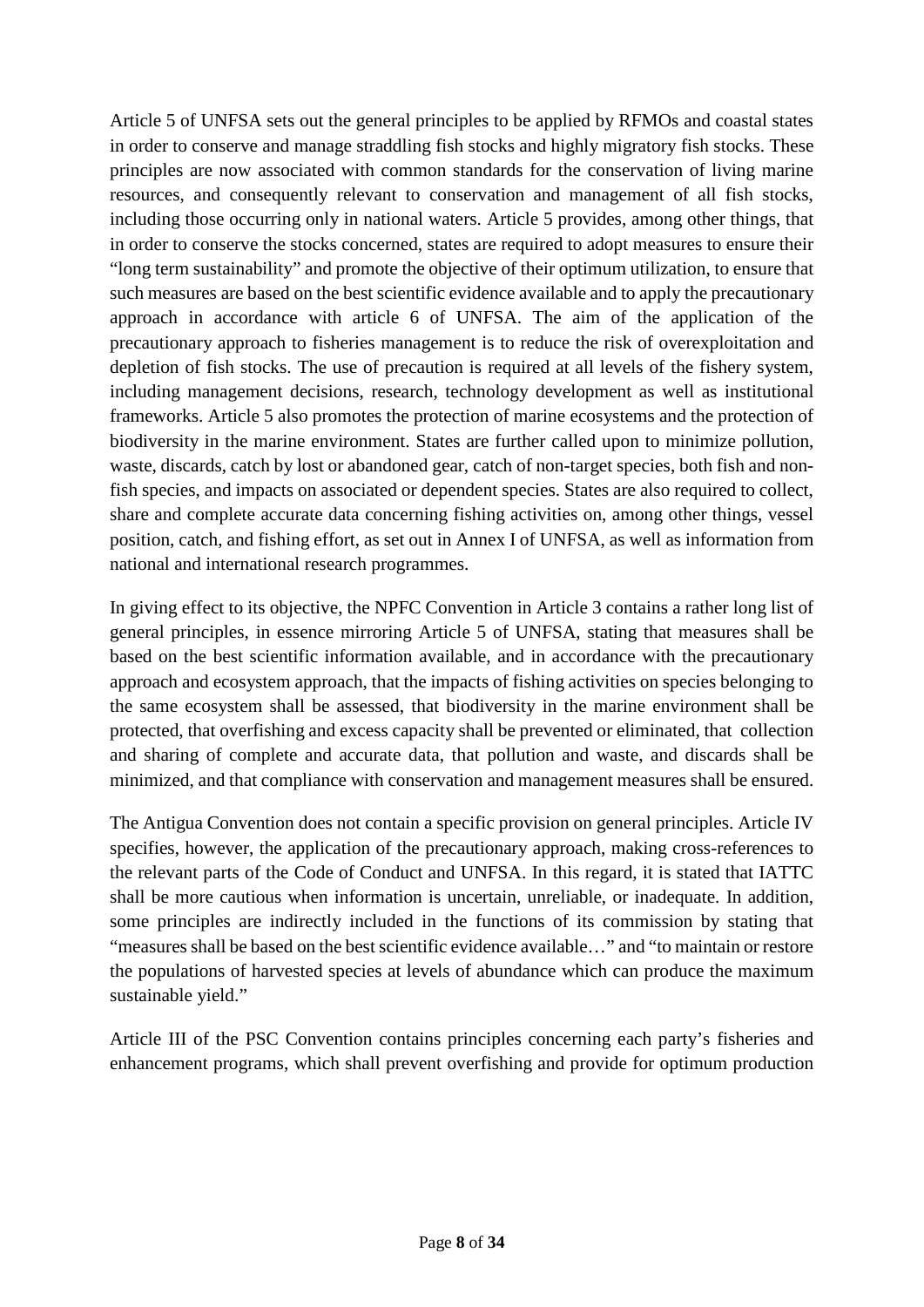and provide for each party to receive benefits equivalent to the production of salmon originating in its waters  $16$ 

General principles relevant to fishing contained in the BCC Convention include the protection of biodiversity in the marine environment and conservation of the marine ecosystem, taking necessary measures to protect the marine ecosystem against any adverse impacts, undertaking environmental assessments for proposed activities that are likely to cause adverse impacts on the marine and coastal environment, applying management measures based on best scientific evidence available, and protecting vulnerable species and biological diversity.

# **Recommendation:**

7) Incorporate an article for "General principles" to include references to long-term sustainability, science-based decisions, application of the precautionary approach, minimisation of harmful impact on the marine ecosystem, collection and sharing of data, and ensuring effective compliance, etc.

# **The Commission**

 $\overline{a}$ 

Pursuant to Article III, paragraph 1 of the IPHC Convention, the Commission referred to in previous instruments continues. The Commission comprises six members, three appointed by each party. Details concerning location, representation, sessions, and selection and functions of Chairperson and Vice-Chairperson are described in the Rules of Procedure (2017).

The IATTC was maintained in a similar manner when the 1949 Convention was replaced by the Antigua Convention- (see Article VI), which also includes provisions on the Commission's legal status and its location.

Article 5 of the NPFC Convention establishes the Commission, and includes provisions on meeting frequency and request for additional meetings, election of chairperson and vicechairperson, and on the legal status of the Commission.

The PSC is established by Article II of its Convention, which also includes the composition of the Commission, election of Chairman and Vice-Chairman, the frequency of meetings and the location of the seat of the Commission (see paragraphs 1, 3-5, and 9-10).

Article II of GLFC Convention establishes the Commission and its composition, while election of Chairman and Vice-Chairman, and conduct of meetings are addressed in Article III (see paragraphs 1, 3 and 5).

<span id="page-19-0"></span><sup>&</sup>lt;sup>16</sup> "Overfishing" means fishing patterns which results in escapements significantly less than those required to produce maximum sustainable yields, see Article 1, paragraph 5 of the PSC Convention.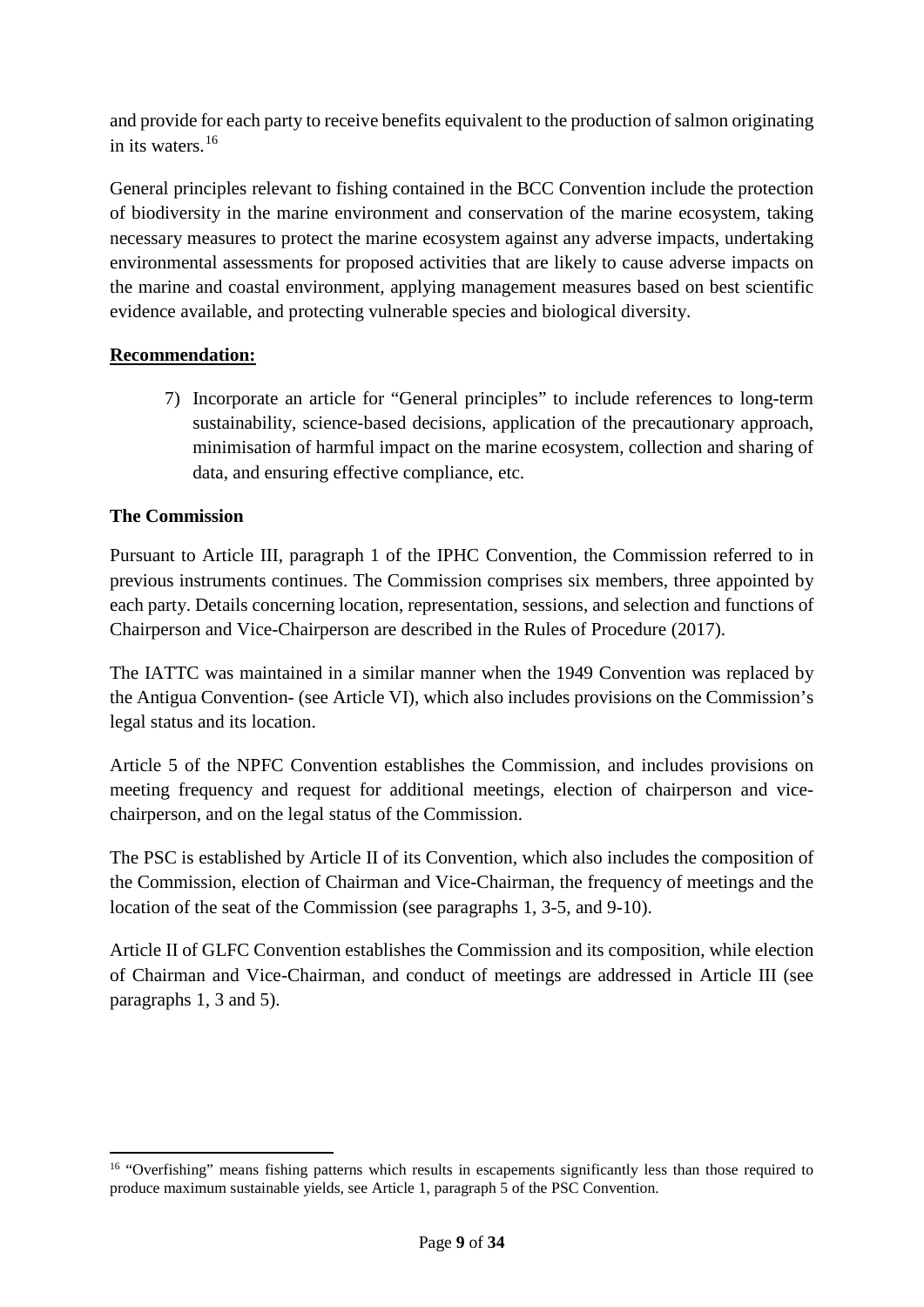# **Recommendations:**

- 8) Maintain, but in a stand-alone article, the current provisions for continuation of the Commission, with all its assets and liabilities established by the 1923 Convention and subsequent revisions.
- 9) Consider whether elements of the current Rules of Procedure are better placed in the Convention or a Headquarters Agreement.

# **Functions of the Commission**

Most of the functions of the Commission are set out in Article III, paragraph 3 of the IPHC Convention. The functions are to: (a) divide the Convention waters into areas; (b) establish one or more open or closed seasons as to each area;(c) limit the size of the fish and the quantity of the catch to be taken from each area within any season during which fishing is allowed;(d) during both open and closed seasons, permit, limit, regulate or prohibit the incidental catch of halibut that may be taken, retained, possessed, or landed from each area or portion of an area, by vessels fishing for other species of fish;(e) fix the size and character of halibut fishing appliances to be used in any area; (f) make such regulations for the licensing of vessels and for the collection of statistics on the catch of halibut as it shall find necessary to determine the condition and trend of the halibut fishery and to carry out the other provisions of this Convention; (g) close to all taking of halibut any area or portion of an area that the Commission finds to be populated by small, immature halibut and designates as nursery grounds.

Additional functions are set out in Article III, paragraph 2; "the Commission shall make such investigations as are necessary into the life history of the halibut and may conduct or authorize fishing operations to carry out such investigations".

Functions of the NPFC as set out in Article 7 relevant in the context of the IPHC Convention are: (i) adopt conservation and management measures to ensure the long-term sustainability of the fisheries resources within the Convention Area, including the total allowable catch or total allowable level of fishing effort for those fisheries resources as the Commission may decide; (ii) adopt, where necessary, conservation and management measures for species belonging to the same ecosystem or dependent upon or associated with the target stocks; (iii) adopt, where necessary, management strategies for any fisheries resources and for species belonging to the same ecosystem or dependent upon or associated with the target stocks, as may be necessary to achieve the objective of this Convention; and (iv) adopt conservation and management measures to prevent significant adverse impacts on vulnerable marine ecosystems in the Convention Area.

The Antigua Convention in Article VII provides a long and detailed list of Commission functions, requiring it to perform the following relevant in this context: (i) promote, carry out and coordinate scientific research concerning the abundance, biology and biometry in the Convention Area of fish stocks covered by the Convention and, as necessary, of associated or dependent species, and the effects of natural factors and human activities on the populations of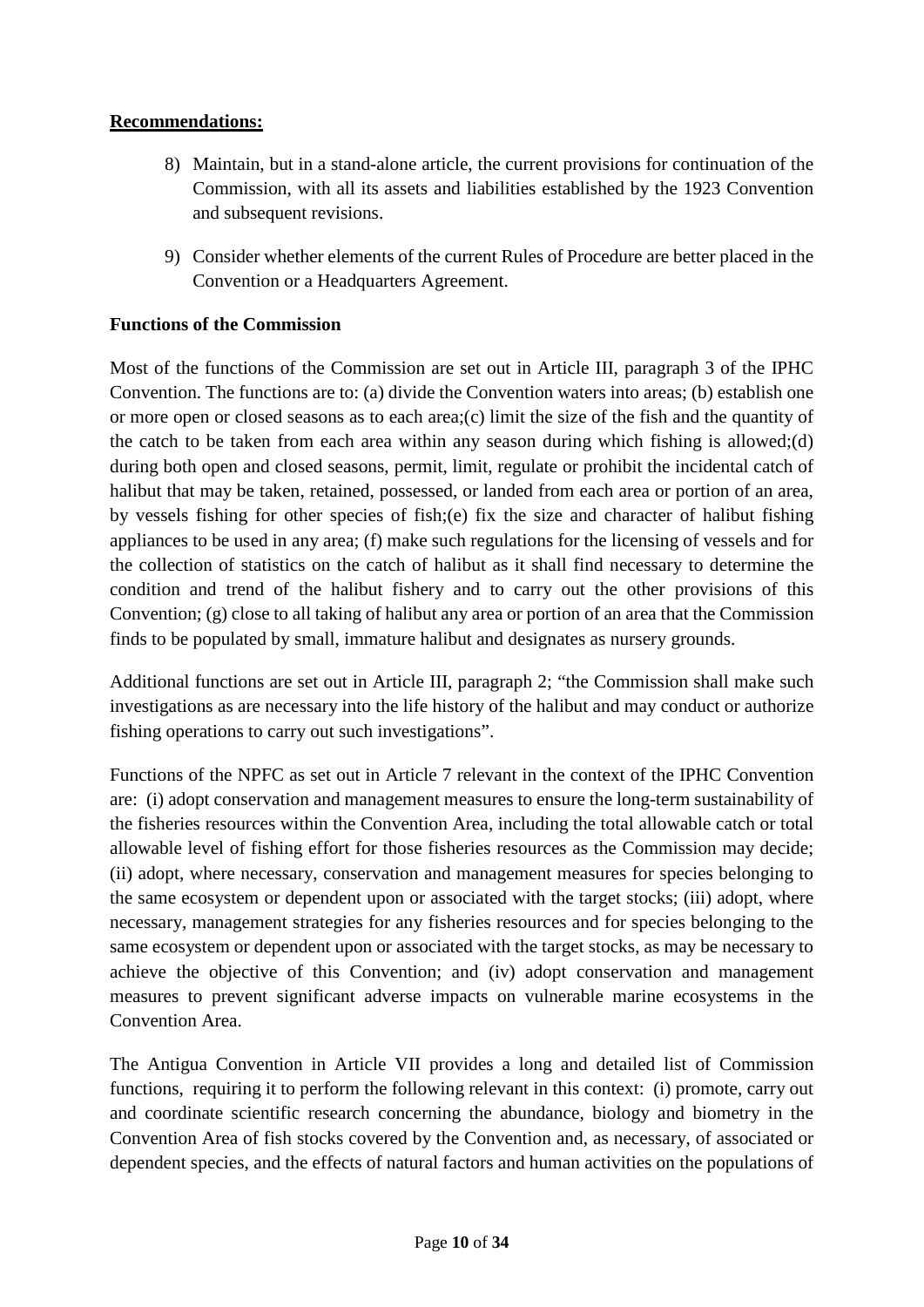these stocks and species; (ii) adopt standards for collection, verification, and timely exchange and reporting of data concerning the fisheries for fish stocks covered by the Convention; (iii) adopt measures that are based on the best scientific evidence available to ensure the long-term conservation and sustainable use of the fish stocks covered by the Convention and to maintain or restore the populations of harvested species at levels of abundance which can produce the maximum sustainable yield, inter alia, through the setting of the total allowable catch of such fish stocks as the Commission may decide and/or the total allowable level of fishing capacity and/or level of fishing effort for the Convention Area as a whole; (iv) determine whether, according to the best scientific information available, a specific fish stock covered by the Convention is fully fished or overfished and, on this basis, whether an increase in fishing capacity and/or the level of fishing effort would threaten the conservation of that stock; (v) adopt, as necessary, conservation and management measures and recommendations for species belonging to the same ecosystem and that are affected by fishing for, or dependent on or associated with, the fish stocks covered by the Convention, with a view to maintaining or restoring populations of such species above levels at which their reproduction may become seriously threatened; (vi) adopt appropriate measures to avoid, reduce and minimize waste, discards, catch by lost or discarded gear, catch of non-target species (both fish and non-fish species) and impacts on associated or dependent species, in particular endangered species; (vii) adopt appropriate measures to prevent or eliminate over-fishing and excess fishing capacity and to ensure that levels of fishing effort do not exceed those commensurate with the sustainable use of the fish stocks covered by the Convention; (viii) establish a comprehensive program for data collection and monitoring which shall include such elements as the Commission determines necessary. Each member of the Commission may also maintain its own program consistent with guidelines adopted by the Commission; (ix) promote, to the extent practicable, the development and use of selective, environmentally safe and cost-effective fishing gear and techniques and such other related activities, including activities connected with, inter alia, transfer of technology and training; and (x) promote the application of any relevant provision of the Code of Conduct and of other relevant international instruments including, inter alia, the International Plans of Action adopted by FAO in the framework of the Code of Conduct.

The PSC Convention includes a general provision related to management, stating that the Commission may make recommendations to or advise the Parties on any matter relating to the Treaty, see Article II, paragraph 8. But the bulk of conservation and management options and guidance is contained in articles related a system of panels/specific areas, see Articles IV, paragraphs 4-6, Articles VI and VIII.<sup>17</sup>

Article IV of the GLFC Convention contains the following duties; (a) formulate a research program or programs designed to determine the need for measures to make the maximum sustained productivity of any stock of fish in the Convention Area; (b) coordinate research and, if necessary, to undertake research itself; (c) recommend appropriate measure to the Contracting Parties on the basis of the findings of such research programs, and (d) formulate and implement

 $\overline{a}$ 

<span id="page-21-0"></span><sup>&</sup>lt;sup>17</sup> See also Annex II and Annex IV, noting that all references to the Convention shall be understood to include the Annexes.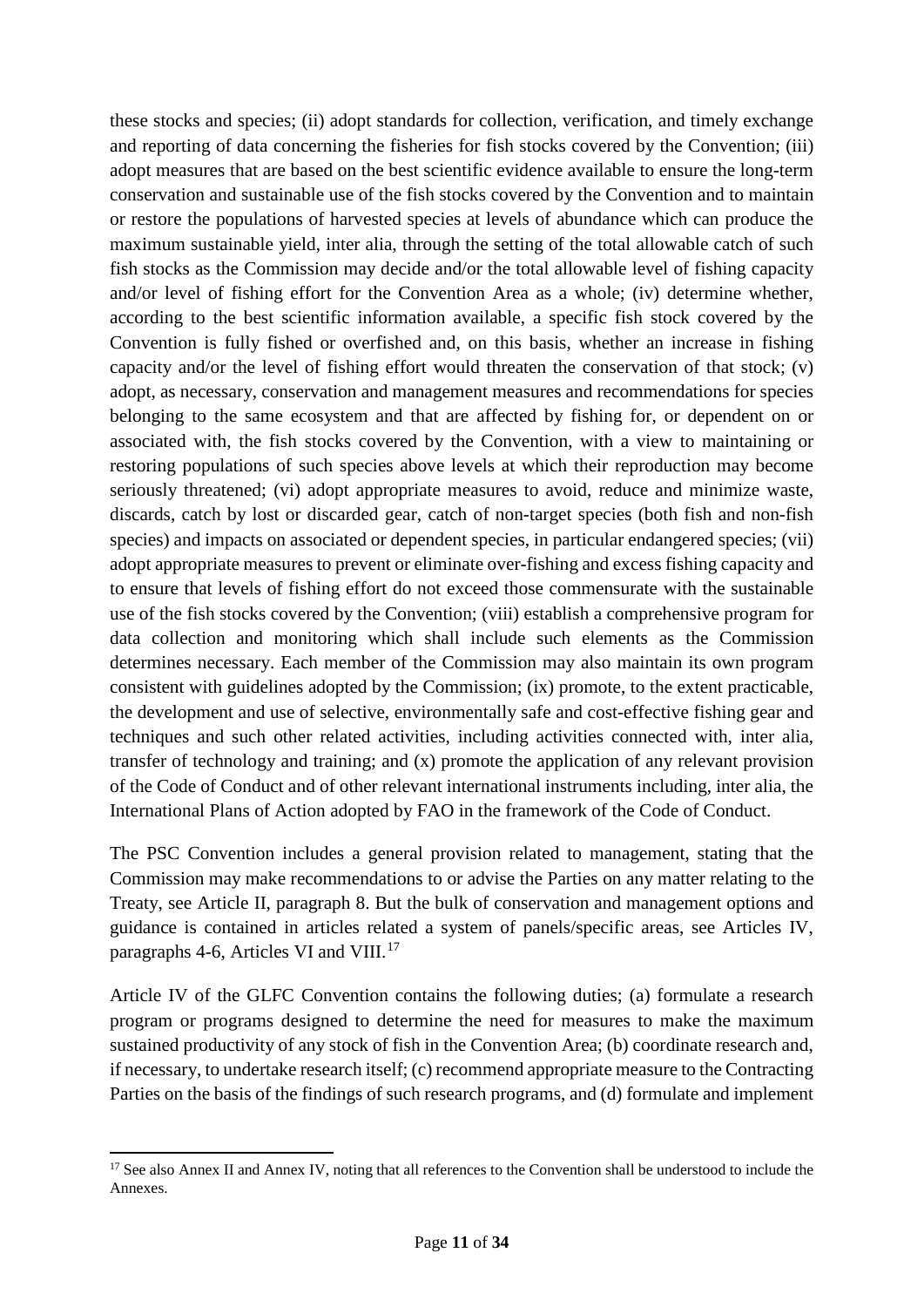a comprehensive program for the purpose of eradicating or minimizing the sea lamprey populations.

# **Recommendations:**

10) The functions concerning fishing set out in the Convention to be streamlined in a specific article, and to include the following additional functions: (i) adopt standards for collection and sharing of data, (ii) adopt measures for species belonging to the same ecosystem or dependent upon or associated with halibut, (iii) adopt measures to avoid, reduce and minimize waste, discards, catch by lost or discarded gear, (iv) adopt measures to prevent significant adverse impacts on VMEs, and (v) adopt measures to ensure effective monitoring, control and surveillance, as well as compliance.

# **Subsidiary bodies**

There are no references to subsidiary bodies of the Commission in the IPHC Convention, but the Commission has by the Rules of Procedure established seven such bodies in two committees and five boards: the Finance and Administration Committee, the Scholarship Committee, the Conference Board, the Processor Advisory Board, the Research Advisory Board, the Management Strategy Advisory Board and the Scientific Review Board (Rule 14 of the Rules of Procedure 2017). The terms of reference for each of them are set out in appendices to the Rules of Procedure.

The NPFC Convention established a Scientific Committee and a Technical Committee, and their respective duties and functions are described in the convention itself in articles 6, 10 and 11. In addition, the Commission may establish any other subsidiary bodies from time to time to assist in meeting the objective of the NPFC Convention, see Article 6, paragraph 1.

The same approach was taken by IATTC. The Antigua Convention established the Committee for the Review of Implementation of Measures Adopted by the Commission and a Scientific Advisory Committee (Articles X and XI). Their general functions are described in its Convention, while the details are set out in two annexes, Annex 3 and Annex 4. The Commission may also establish such other subsidiary bodies as it considers necessary, see Article VII, paragraph 1(u).

Pursuant to Article II, paragraph of the PSC Convention, the Commission shall establish a Committee on Research and Statistics and a Committee on Finance and Administration. In addition, the PSC shall establish four panels as described in Annex I of the Convention.

The BCC Convention also established subsidiary bodies to its Commission in the statutory document. These are an Ecosystem Advisory Committee, a Finance and Administration Committee, and a Compliance Committee (Article 9 of the BCC Convention). The functions of those committees are set out in Articles 10, 11 and 12, respectively.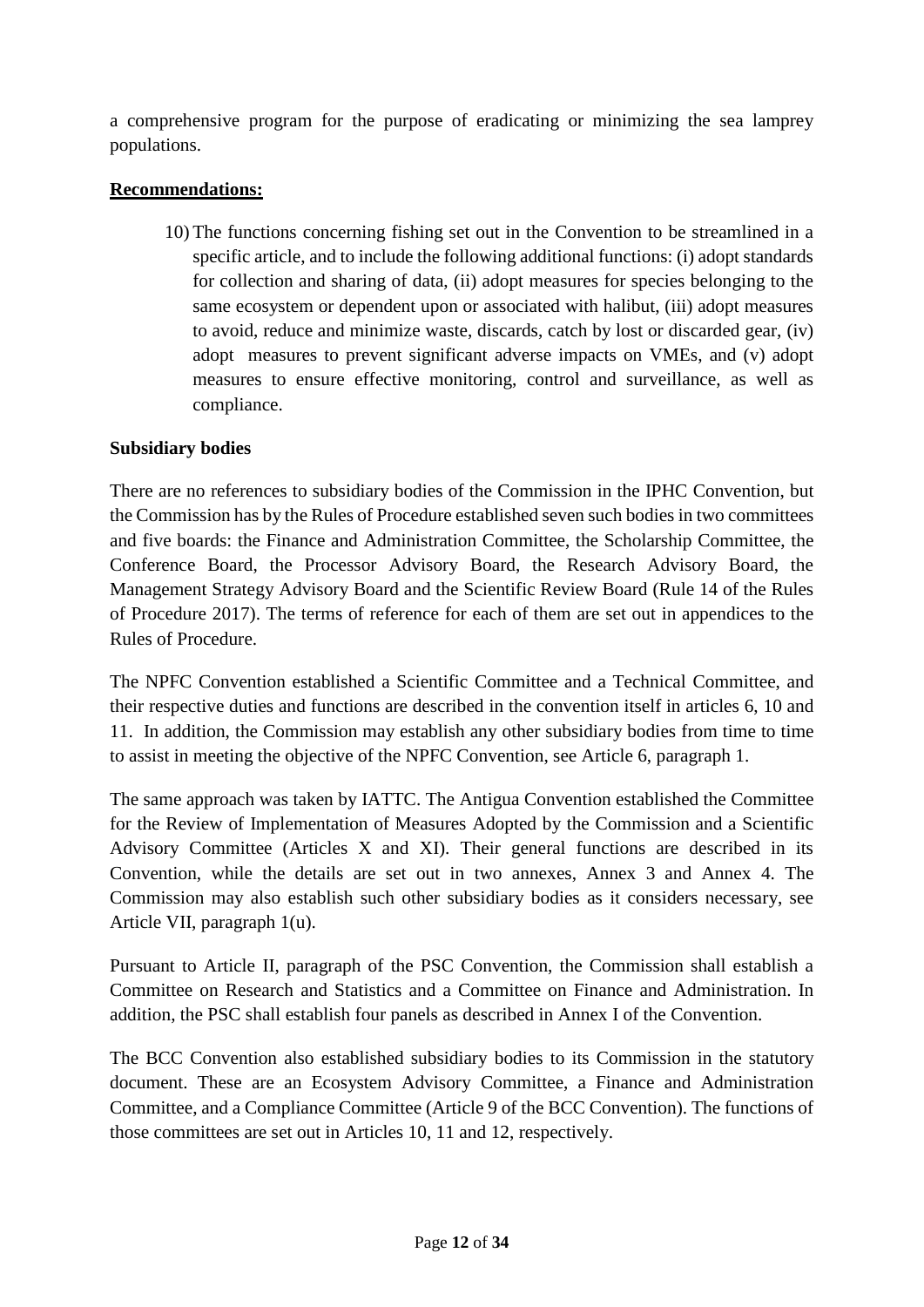### **Recommendation:**

11) Consider whether the establishment some of the Commission's subsidiary bodies to be moved from the Rules of Procedure to the Convention.

# **Administration**

There are no specific references to administrative issues in the IPHC Convention. But pursuant to Rule 13 of the Rules of Procedure, the Commission shall appoint an Executive Director, whose duties are described therein.

Many other RFMO treaties contain guidance concerning administrative issues. In accordance with Article 5, paragraph 9 the NPFC Convention, the Commission may establish a permanent Secretariat consisting of an Executive Secretary and other such staff as the Commission may require and/or enter into contractual arrangements with the Secretariat of an existing organization for the provision of services. NPFC has chosen to establish a permanent secretariat.

The Antigua Convention includes a specific provision on the appointment of a Director and his or her functions, and it contains rather detailed descriptions of the required competence of the director as well as the responsibilities (see Article XII). In addition, the Commission shall maintain a qualified staff under the supervision of a Director according to Article VII, paragraph 2. Pursuant to Article 13 of the BCC Convention, a secretariat to be headed by an Executive Secretary was established, and some of the key duties of the Executive Secretary are described.

The availability of adequate financial resources is critical to the effective functioning of an RFMO. Concerning financial issues, the IPHC Convention states that each party shall pay the salaries and expenses of its own members, and that joint expenses incurred by the Commission shall be paid by the two parties in equal shares. But it should be noted that the parties may agree to vary the proportion of such joint expenses (see Article III, paragraph 1). IPHC and other RFMOs have established permanent subsidiary bodies to deal with financial issues, which are responsible for reviewing the operation of the budget for the current year and examining the draft budget for the coming year. But to underscore the importance of this issue, most RFMO treaties also contain specific provisions on budgets and contributions.

The Antigua Convention deals with the budget and the contributions by parties in separate provisions, Article XIV and Article XV, respectively. They address issues like financial audit, determination of member contributions, additional funding mechanisms and arrears in payment. Article 12 of the NPFC Convention deals with the organisation's budget, and includes provisions on adoption, member contributions, deadline for payment, arrears and auditing. Article 15 of the BCC Convention sets out the basic principles concerning finance and budget, which includes equal contributions and consequences of failing to pay contributions.

In accordance with Article II of the PSC Convention, the Commission shall; (i) prepare an annual budget, and bear the costs of the budget in equal shares unless otherwise agreed; (ii) authorize the disbursement of funds, and may enter into contracts and acquire property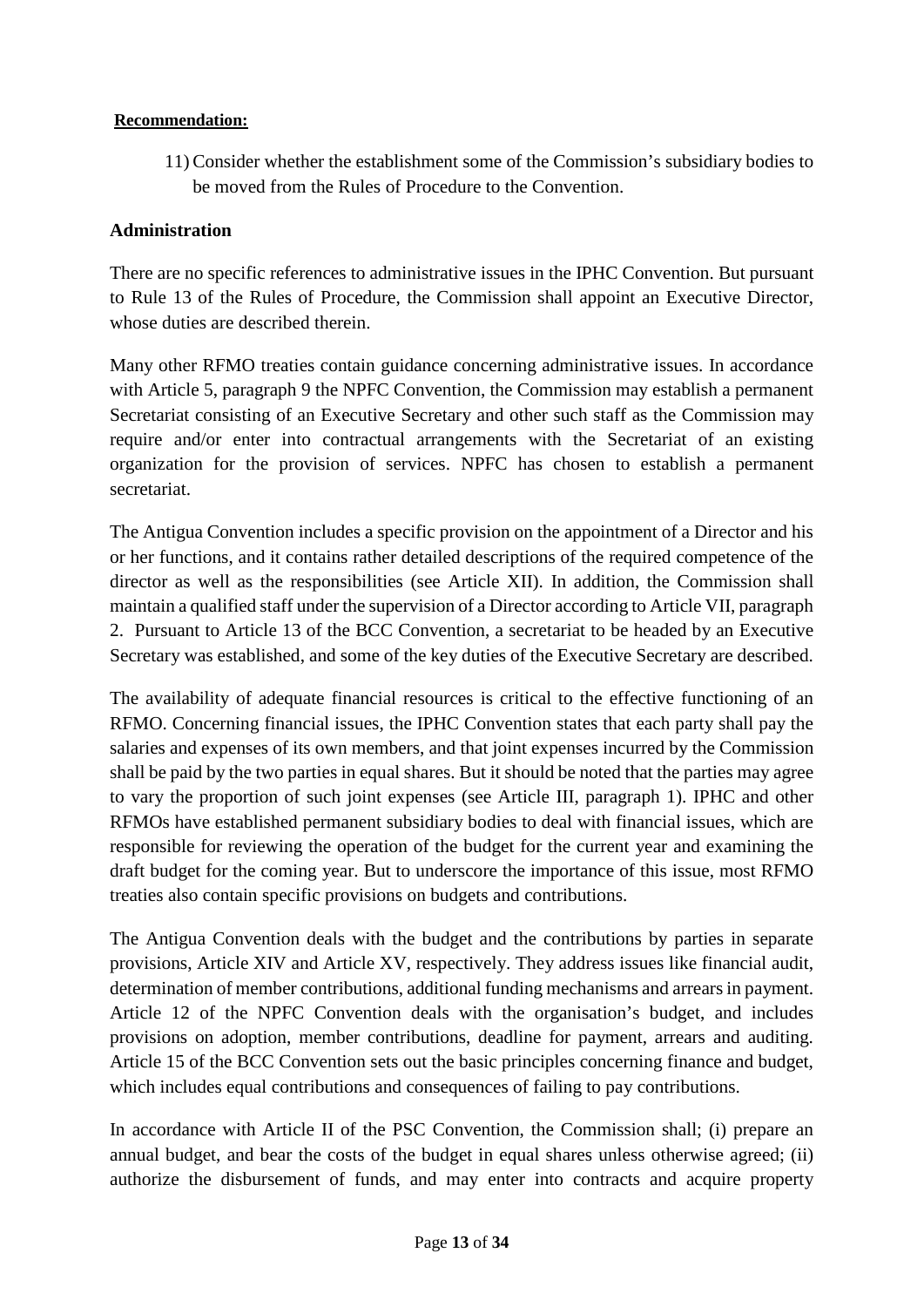necessary for the performance of its functions; (iii) submit an annual report on its activities an annual financial statement, and (iv) shall appoint an Executive Secretary, who, subject to the supervision of the Commission, shall be responsible for the general administration of the Commission.

Pursuant to Article III of the GLFC Convention, the Commission shall appoint an Executive Secretary, who shall have the full power and authority of the staff and shall perform such functions as the Commission may describe, see paragraphs 6-8. Some general guidance concerning financial arrangements are included in Articles VIII and IX.

# **Recommendation:**

12) Incorporate in the Convention a specific article dealing with administrative issues, such as to appoint of a Director,  $^{18}$  $^{18}$  $^{18}$  to approve program of work, to approve budget, to adopt or amend rules of procedures, financial regulations and other internal administrative regulations.

# **Decision-making**

Among other things, Article III, paragraph 1 of the IPHC Convention also includes a decisionmaking clause. All decisions of the Commission shall be made by concurring vote of at least two of the Commissioners of each Party. However, this is modified by Rule 11, paragraph 1 of the Rules of Procedure 2017, which states that as a general rule, decision-making in the Commission should be by consensus, defined to mean the absence of any formal objection made at the time the decision was taken. A voting procedure will be invoked if it appears that all efforts to reach consensus have been exhausted, and the decision will be made by voting as referred to in Article III, paragraph 1 of the Convention.

Many other agreements contain stand-alone provisions for decision-making, underpinning their importance.

Decision-making based on voting has been the traditional process agreed to in RFMOs. Notwithstanding the formal procedures established by them, the practice is to rely on decisionmaking based on consensus. The notion of "consensus" is typically, as defined in the Rules of Procedure of IPHC, the adoption of a decision without any vote or formal opposition at the time of adoption.

The NPFC operates under a consensus rule (see Article 8). However, if all efforts to reach consensus have been exhausted, voting is an option. The IATTC also make decisions by consensus (see Article IX). The decision-making provision of the Antigua Convention also sets out clearly how to decide if any party is absent from the meeting. The BCC takes decisions and makes recommendations by consensus only (see Article 16).<sup>[19](#page-24-1)</sup>

<span id="page-24-1"></span><span id="page-24-0"></span><sup>&</sup>lt;sup>18</sup> The appointment and duties of the Director then to be moved from the Rules of Procedure to the Convention. <sup>19</sup> Concerning decisions and recommendations on transboundary issues affecting only two of the three parties of the BCC, consensus means that those decisions and recommendations are supported by the affected parties.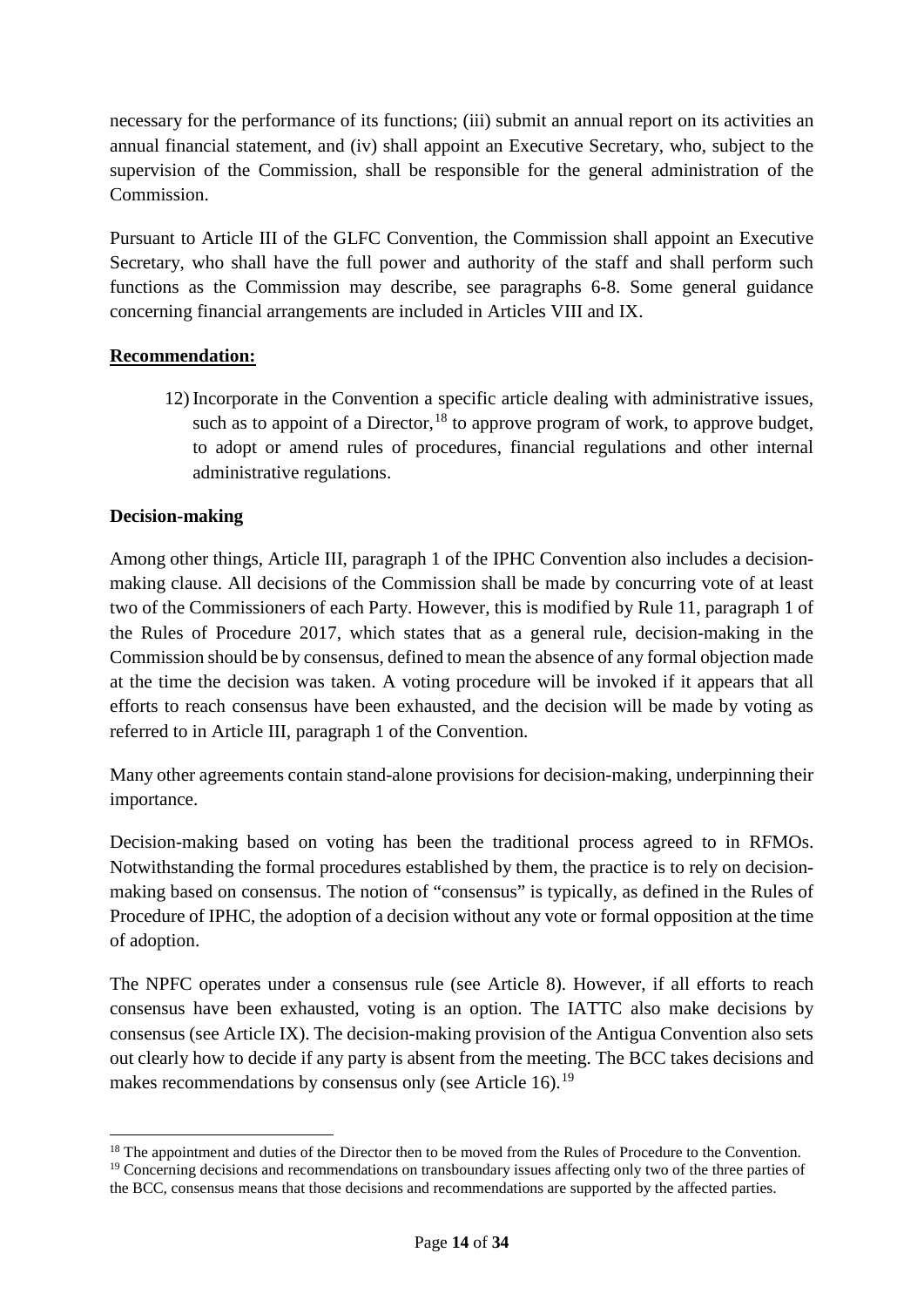# **Recommendation:**

13) Harmonize the decision-making provisions of the Convention and the Rules of Procedure, and incorporate those in a specific article of the Convention.

# **Implementation**

Although it is obvious that members of regional bodies shall, taking into account the decisionmaking process,  $^{20}$  $^{20}$  $^{20}$  implement decisions to which they are bound, some RFMO agreements make this clear in the statutory document. This is also the case of the IPHC Convention. Pursuant to Article IV, parties shall take any action, including enactment of legislation and enforcement, as may be necessary to make effective the provisions of the Convention and any regulations adopted thereunder. Other RFMO treaties contain similar provisions, but recent instruments are more explicit when referring to member duties.

Global organisations and regional bodies have taken initiatives to combat IUU fishing. The IPOA-IUU calls on States, through RFMOs, to take various actions, such as developing boarding and inspection schemes, implementing vessel monitoring systems (VMS) and observer programmes, identifying vessels that are engaged in IUU fishing, regulating transhipment operations as well as adopting port inspection schemes, certification, and/or trade documentations schemes and other marked-related measures.

Each Party of the Antigua Convention shall provide to the Commission statistical and biological information and information concerning its fishing activities, and shall provide information regarding actions taken to implement measures adopted in accordance with the Convention. To this end, the Antigua Convention requires that parties promptly provide their national legal and administrative provisions related to conservation and management measures adopted by the Commission (see Article XVIII, paragraphs 2 and 3). In addition, parties shall provide to the Commission every six months a report on the activities of their vessels and any other relevant information (see Article XVII, paragraph 4(c)).

The NPFC Convention includes specific and very detailed provisions on flag-state duties, portstate duties and on data collection, compilation, and exchange in Articles 13, 14 and 16, respectively. On flag-state duties, it includes required authorizations, monitoring and real-time reporting obligations, observer coverage, and record of fishing vessels. Furthermore, the Commission shall adopt measures for the effective monitoring, control, and surveillance that shall include an observer program, procedures for boarding and inspection,<sup>[21](#page-25-1)</sup> and mechanisms to combat IUU fishing (see Article 7, paragraph 2).

Article IV of the PSC Convention contains provisions to facilitate the implementation of Articles III, VI and VII of the Convention, which includes an obligation to submit annual reports on fishing activities, and to establish and enforce regulations to implement fishery

<span id="page-25-0"></span><sup>&</sup>lt;sup>20</sup> Many RFMO treaties include provisions on how and when binding decisions shall take effect, which also include the right to object under certain conditions, as well as internal procedures if an objection is launched.

<span id="page-25-1"></span><sup>&</sup>lt;sup>21</sup> If, within three years of entry into force of the Convention, the Commission is not able to agree on procedures for boarding and inspection, Articles 21 and 22 of UNFSA shall be applied as if they were part of the Convention.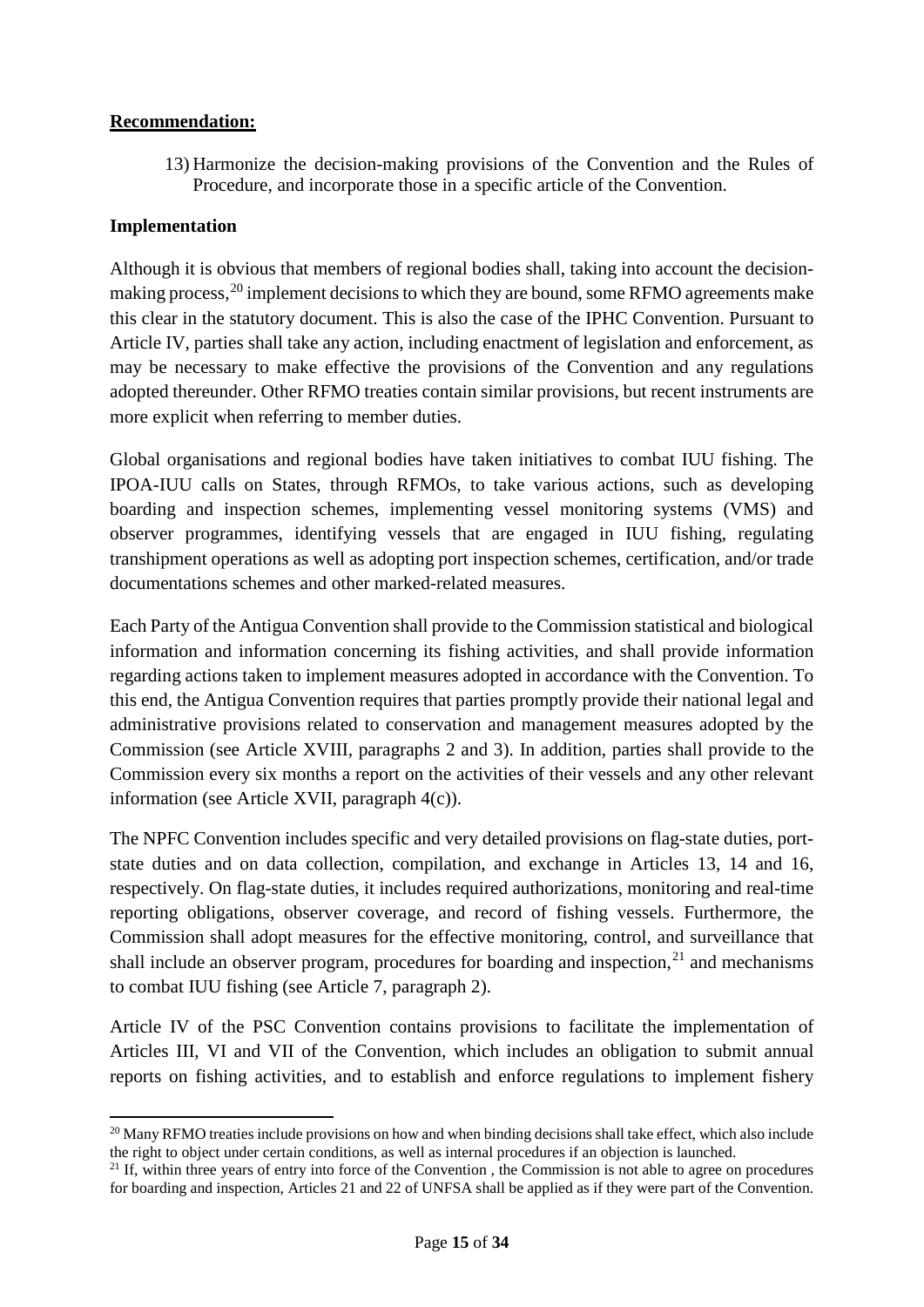regimes adopted by the Parties. Each Party shall notify the Commission and the other Party of these regulations and shall promptly communicate to the Commission and the other Party any in-season modification. Furthermore, each Party shall require reports from its nationals and vessels of catch, effort and related data for all stocks subject to the Convention and make such data available to the Commission, see Article XIV of the Convention.

In accordance with Article XI of the GLFC Convention the Parties have agreed to enact such legislation as may be necessary to give effect to the provisions of the Convention.

The BCC Convention states that each party shall take measures to ensure implementation, including adoption of the necessary legislation, and shall report to the Commission on an annual basis indicating how it has implemented decisions of and acted on recommendations by the Commission.

# **Recommendation:**

 $\overline{a}$ 

14) Expand the current text to also include obligations to provide national legal provisions related to measures adopted by the Commission, and submit reports on vessel activities at appropriate intervals.

# **Compliance and enforcement**

Closely linked to implementation is compliance and enforcement. Pursuant to Article II of the IPHC Convention, each Party shall have the right to enforce the Convention and any regulation adopted pursuant thereto in all Convention waters against its own nationals and fishing vessels, and in the portion of the waters in which it exercises exclusive fisheries jurisdiction against nationals or fishing vessels of either Party or third parties. This approach reflects the sovereign rights of the coastal state within its exclusive economic zone as set out in Part V of UNCLOS, in particular Article 73. Parties shall also ensure that their nationals and fishing vessels allow and assist boarding and inspections by duly authorized officials of the other Party (see Article II, paragraph  $3$ ).<sup>[22](#page-26-0)</sup> In paragraph 2 it is stated that each Party may conduct prosecutions or take other action under domestic law for violation of the Convention or of any regulations adopted pursuant thereto. This means that a Party may take actions against vessels entitled to fly its flag for violations anywhere in the Convention Area, and against vessels entitled to fly the flag of the other Party within its national waters.

The approach taken in the IPHC Convention reflects relevant provisions of UNCLOS, in particular Article 73. It should also be noted that there is a section in the Flag State Guidelines dealing with cooperation between flag states and coastal states, which addresses issues like their respective roles and responsibilities, including the flag state's duty to impose sanctions notwithstanding those that may be applied by a coastal state under coastal state's own laws and jurisdiction, on vessels flying its flag that have violated the flag state's legislation related to

<span id="page-26-0"></span><sup>&</sup>lt;sup>22</sup> Basic procedures for boarding and inspection are set out in UNFSA Article 22. Although they apply to the high seas, some elements could be relevant also for boarding and inspection procedures in national waters.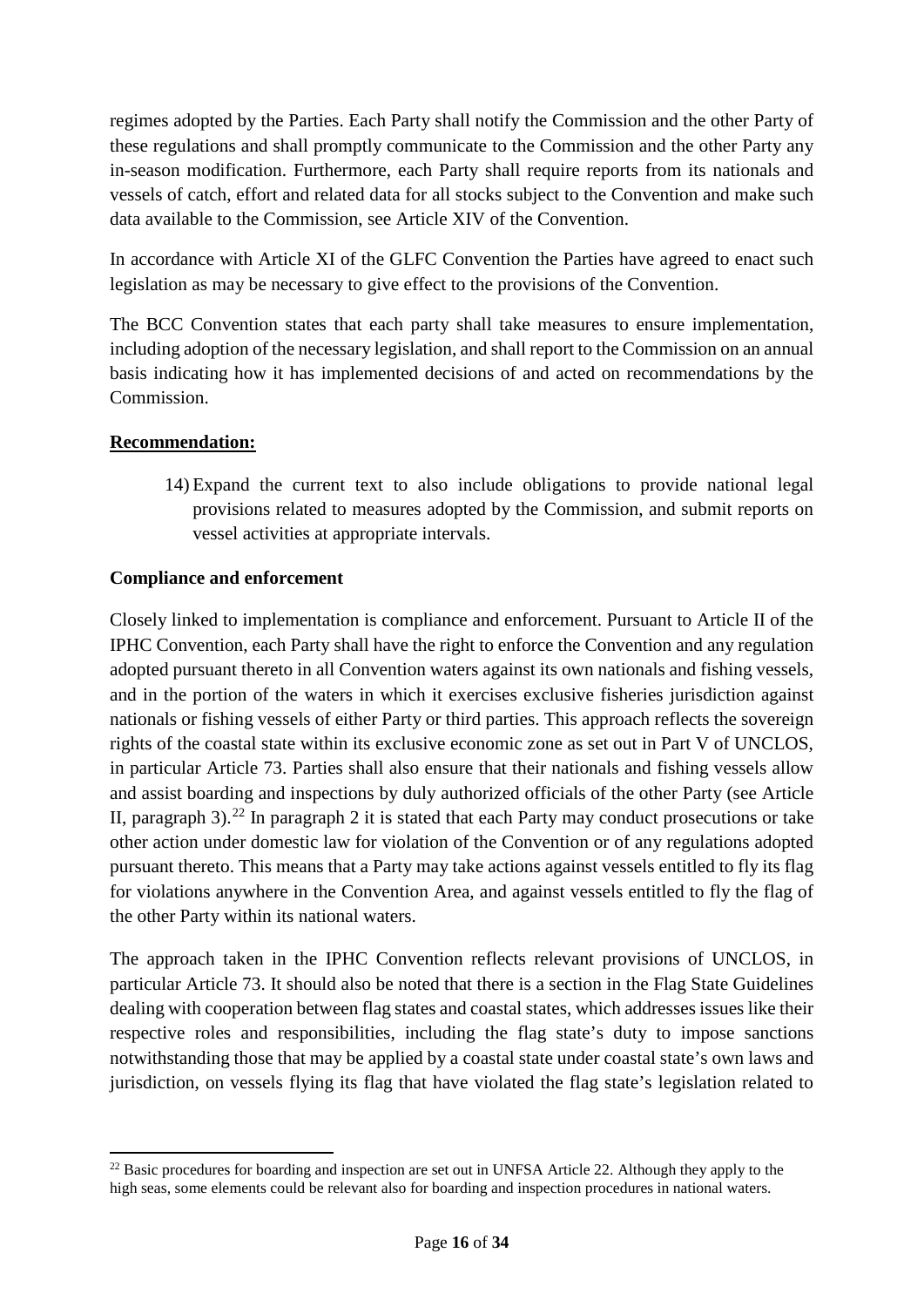fishing and fishing related activities in maritime areas under coastal state jurisdiction (see paragraphs 39-43 of the guidelines).

UNFSA places a series of obligations on flag states concerning compliance and enforcement, including immediate and full investigation of alleged violations, prompt reporting on the progress and outcome of the investigation to the relevant RFMO, and if a serious violation has been proven, the requirement not to allow the vessel to fish until such time as imposed sanctions have been complied with. Furthermore, the flag state must ensure that applicable sanctions are adequate in severity to secure compliance and to discourage violations and deprive offenders of the benefits accruing from non-compliance.

The Antigua Convention contains quite detailed descriptions in relation to compliance and follow-up actions in Article XVIII, paragraphs 5-10. One party has the duty to act when a vessel flying the flag of another party is suspected of being engaged in activities that undermine the effectiveness of applicable measures. Each Party is obliged to thoroughly investigate if one of its vessels has carried out activities which contravene adopted measures, and shall apply sanctions of sufficient gravity as to be effective in securing compliance and to deprive offenders of the benefits accruing from such activities,  $^{23}$  $^{23}$  $^{23}$  including refusal, suspension, or withdrawal of the authorization to fish. The Antigua Convention also established a Committee for the Review of Implementation of Measures Adopted by the Commission (see Article X). The functions of the Committee are set out in Annex 3 to the Convention, which include to review and monitor compliance with adopted conservation and management measures, analyse information provided by flag states and provide the Commission with information, technical advice, and recommendations relating to the implementation, and compliance with, conservation and management measures.

The NPFC Convention contains a specific article on compliance and enforcement, Article 17. Each Party shall investigate any allegation that vessels entitled to fly its flag have violated any provision of the Convention or any measures adopted by the Commission, and take appropriate actions if the allegation is proven to be correct. The flag state shall order its vessel to leave the Convention Area if involved in the commission of a serious violation.<sup>[24](#page-27-1)</sup> The NPFC Convention goes further than other treaties concerning beneficial owners, as it specifies that the flag state shall ensure, to the greatest extent possible, compliance by its nationals, and fishing vessels owned, operated, or controlled by its nationals. Like other instruments, it requires that sanctions shall be adequate in severity to be effective in securing compliance, and shall deprive offenders of the benefits accruing from their illegal activities.

# **Recommendations:**

 $\overline{a}$ 

15) Noting the adequate provisions in the Convention, the text should also contain follow-up actions by the flag state that include application of sanctions of sufficient

<span id="page-27-0"></span><sup>&</sup>lt;sup>23</sup> Similar language is included in the IPOA-IUU, see paragraph 21 and in UNFSA Article 19, paragraph 2.

<span id="page-27-1"></span><sup>&</sup>lt;sup>24</sup> A serious violation includes any of the violations specified in Article 21, subparagraphs 11(a) to (h) of UNFSA.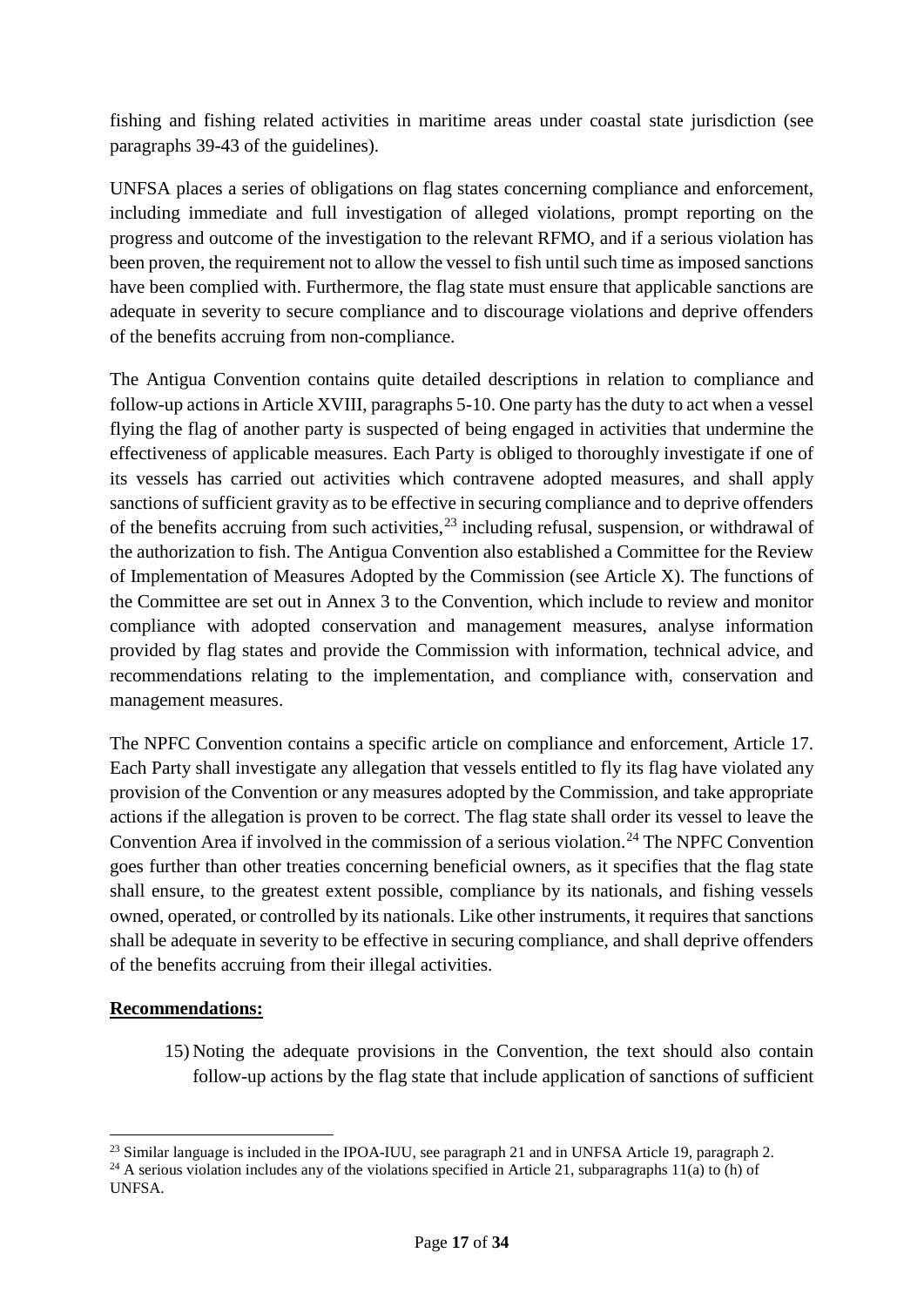gravity as to be effective in securing compliance, such as depriving offenders of benefits, and refusal, suspension, or withdrawal of authorizations.

16) Consider establishment of a Compliance Committee for reviewing implementation of measures adopted by the Commission.

# **Transparency**

The IPHC Convention does not make reference to observer participation, but according to Rule 6.2 of the Rules of Procedure 2017 meetings of the Commission may be open to observers and the general public. Rule 12 specifies IPHC's relationship to observers and the general public, and states that all sessions of the Commission and its subsidiary bodies may be open to observers and the general public, unless the Commission decides otherwise. It may invite States, RFMOs and other relevant governmental and intergovernmental organisations and nongovernmental organisations.

As a general principle set out in the Code of Conduct, states should at national levels ensure that decision-making processes are transparent, and should facilitate consultation and effective participation of industry, fishery workers, environmental and other interested organizations in decision-making with respect to the development of laws and policies related to fisheries management and development.

Although Article 12 of UNFSA relates to straddling and highly migratory fish stocks, standards set out therein are regarded as best practice concerning transparency in fisheries organizations. It requires transparency in decision-making processes and other activities. Most RFMOs have publicly accessible websites, which include meeting minutes, reports, and scientific information. Many RFMOs have amended their rules of procedures for commission meetings or agreed on specific guidelines and criteria for observer status in order to meet the obligations under article 12(2) of UNFSA. The NPFC Convention and the Antigua incorporate provisions mirroring those in article 12 of UNFSA, see Article 18 of the NPFC Convention and Article XVI of the Antigua Convention.<sup>[25](#page-28-0)</sup>

In order to carry out its duties, the GLFC may hold public hearings in Canada and United States, see Article V (c).

# **Recommendation:**

l

17) Incorporate in a specific article of the Convention general language concerning transparency.

<span id="page-28-0"></span><sup>&</sup>lt;sup>25</sup> Details for IATTC are set out in Annex 2 of the Antigua Convention.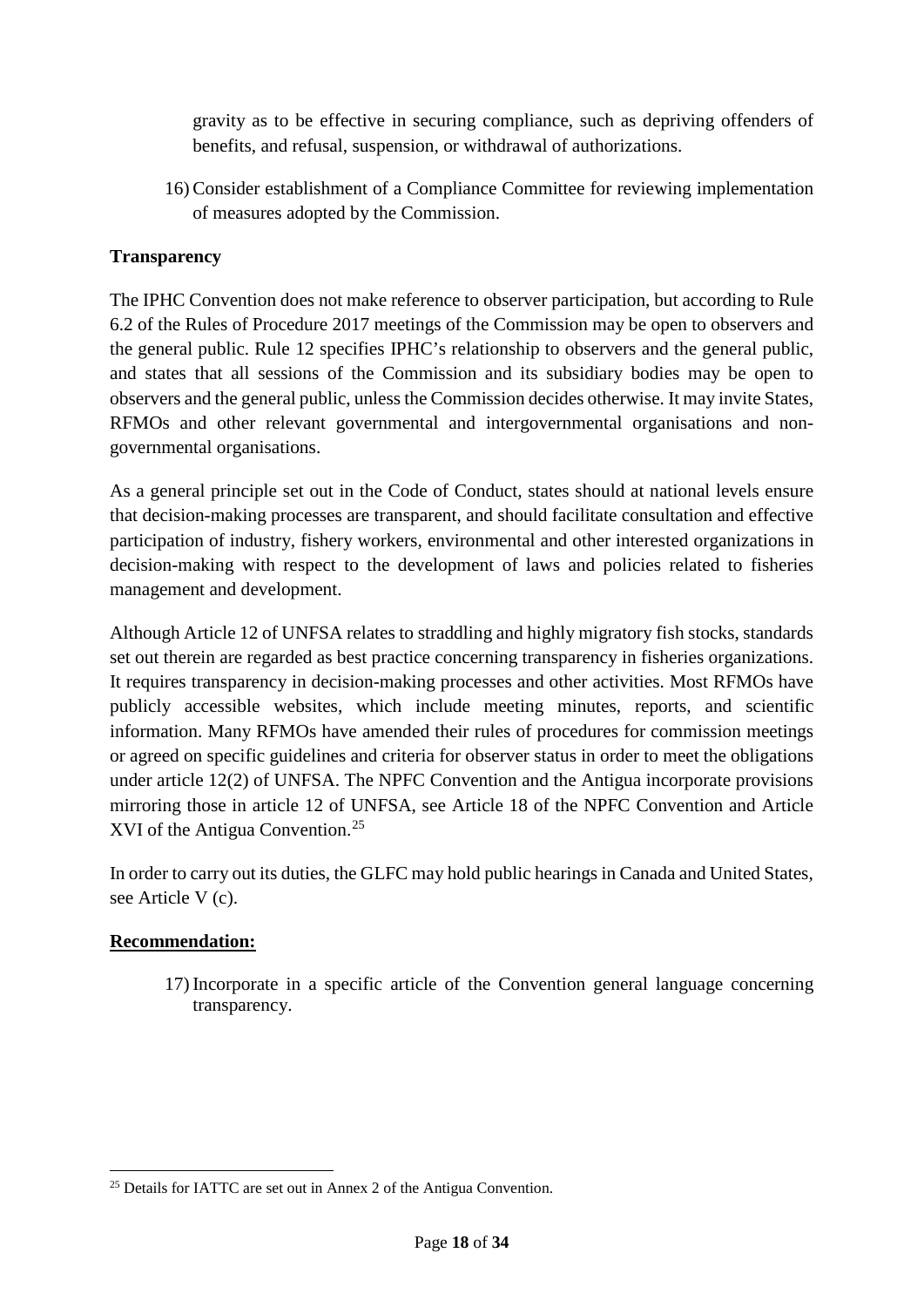# **Dispute settlement**

IPHC Convention does not address potential disputes.

International standards for dispute settlement in RFMOs are established by part VIII of UNFSA. Article 27 of UNFSA provides that all disputes shall be settled by negotiation, inquiry, mediation, conciliation, arbitration, judicial settlement, resort to regional agencies or arrangements, or other peaceful means chosen by the parties to the dispute. The UNFSA emphasizes that in order to prevent disputes, states shall cooperate with a view to agreeing on efficient and expeditious decision-making procedures within RFMOs and to strengthen existing ones as necessary.

Article 30 of UNFSA provides the application of arrangements in part XV of UNCLOS also to disputes about UNFSA itself, about RFMO instruments, or about conservation and management measures taken by an RFMO, whether or not they are also parties to the UNCLOS. Part XV of the UNCLOS provides for mandatory procedures leading to a binding decision by the International Court of Justice or the International Tribunal on the Law of the Sea. It should be noted that, concerning RFMO measures, these mechanisms only apply to parties to UNFSA, and for this reason many recent RFMO agreements consequently have adopted their own specific arrangements.

Articles 28 and 29 of the UNFSA provide for the prevention of disputes by efficient and expeditious decision-making procedures and for the prompt resolution of technical disputes by *ad hoc* expert panels.

The Antigua Convention contains requirement to address disputes, and members of the Commission are required to consult in order to find a quick solution. If this fails, parties to a dispute shall settle the dispute through peaceful means they may agree upon, in accordance with international law. A dispute on technical nature may be referred to a non-binding *ad hoc* expert panel constituted within the framework of the Commission.

NPFC simply applies Part VIII of UNFSA to any dispute between NPFC parties, whether or not they are also parties to UNFSA (see Article 19 of the NPFC Convention).

The BCC Convention also contains a clause on settlement of disputes, stating that if a dispute arises between Parties concerning the interpretation or implementation of the Convention, those concerned shall consult among themselves as soon as possible in order to settle the dispute by negotiation or any other means they agree upon.

Article XII of the PSC Convention deals with technical disputes, which are described as disputes concerning estimates of the extent of salmon interceptions and data related to questions of overfishing. Such disputes shall be referred to a Technical Dispute Settlement Board, established in accordance with Annex III of the Convention.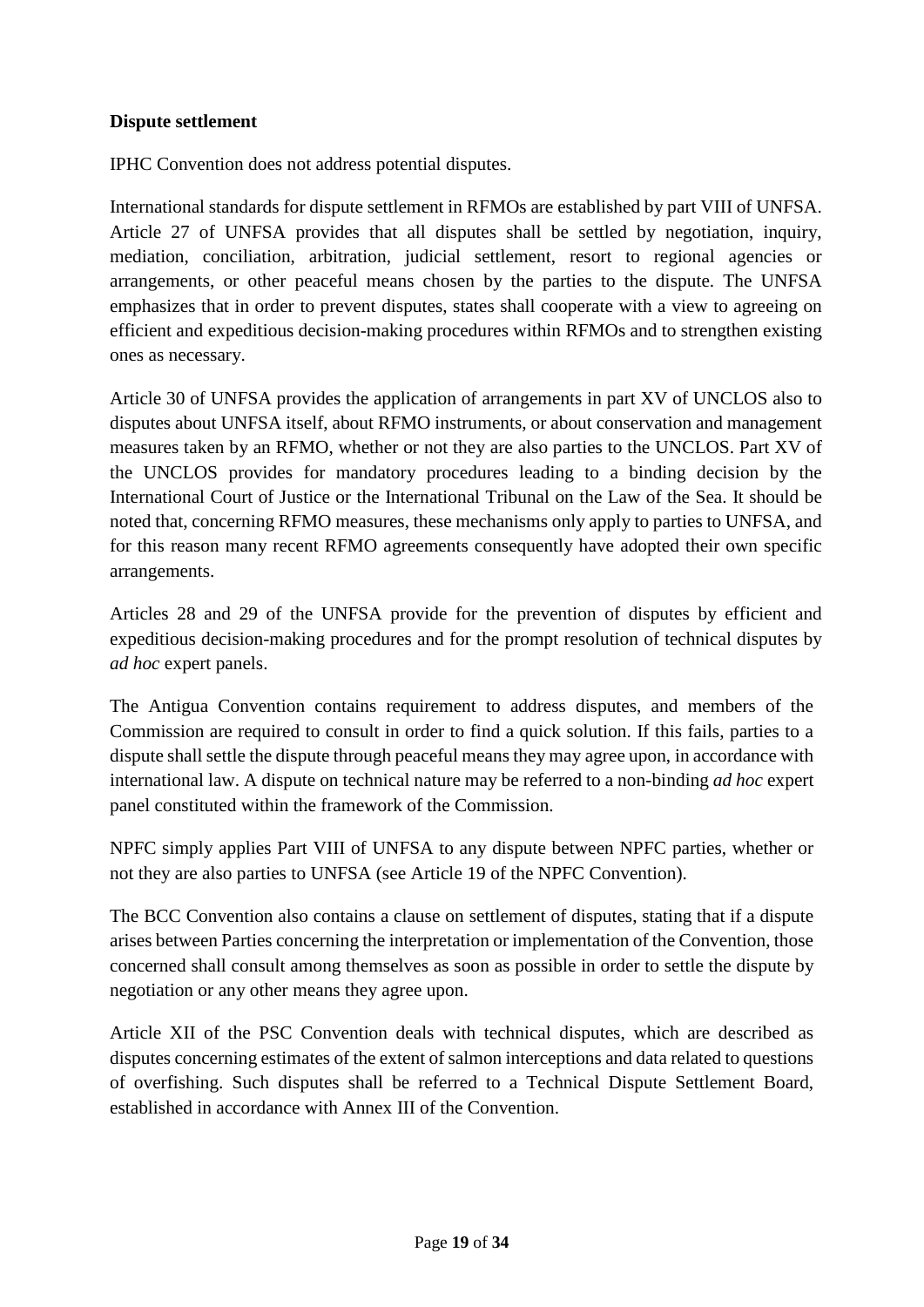#### **Recommendation:**

18) Incorporate in the Convention a specific article, which in general terms states that in order to settle a possible dispute between Contracting Parties, concerning interpretation or implementation of the Convention, the parties shall consult by means they agree upon.

### **Final clauses**

Most RFMO treaties contain so-called "final provisions," such as rules on signature and ratification, entry into force, reservations, declarations and statements, relationship with other instruments, amendments, withdrawal, and depository.  $26$ 

### **Recommendations:**

 $\overline{a}$ 

- 19) Incorporate an article on signature, ratification, acceptance and approval, stating who are entitled to become parties, as well as the timeframe for signature.
- 20) Incorporate an article stating when it enters into force, and conditions thereto.<sup>27</sup>
- 21) Incorporate an article stating whether or not reservations or exceptions may be made.
- 22) Incorporate an article allowing parties to make statements or declarations that do not exclude or modify the legal effect of the provisions.
- 23) Incorporate an article making references to for example the UNCLOS concerning sovereign rights of coastal States as well as other possible relevant instruments.
- 24) Incorporate an article describing the amendment mechanisms such as time frames, communication, adoption and entering into force. If annexes or appendices are regarded as an integral part of the treaty, more flexible mechanism for those.
- 25) Incorporate an article describing possible withdrawal procedures.[28](#page-30-2)
- 26) Incorporate an article stating who will be the depository government as well as its obligations and functions.

<span id="page-30-0"></span><sup>&</sup>lt;sup>26</sup> Examples are Part IX of the Antigua Convention, Articles 23-31 of the NPFC Convention, and Articles 22-31 of the BCC Convention.

<span id="page-30-1"></span><sup>&</sup>lt;sup>27</sup> This is present in Article VII, which became effective 29 March 1979 and continues until 1981, and thereafter until either party gives notice to terminate.

<span id="page-30-2"></span><sup>&</sup>lt;sup>28</sup> This is present in Article VII. Like most other RFMO treaties, one year notice is required.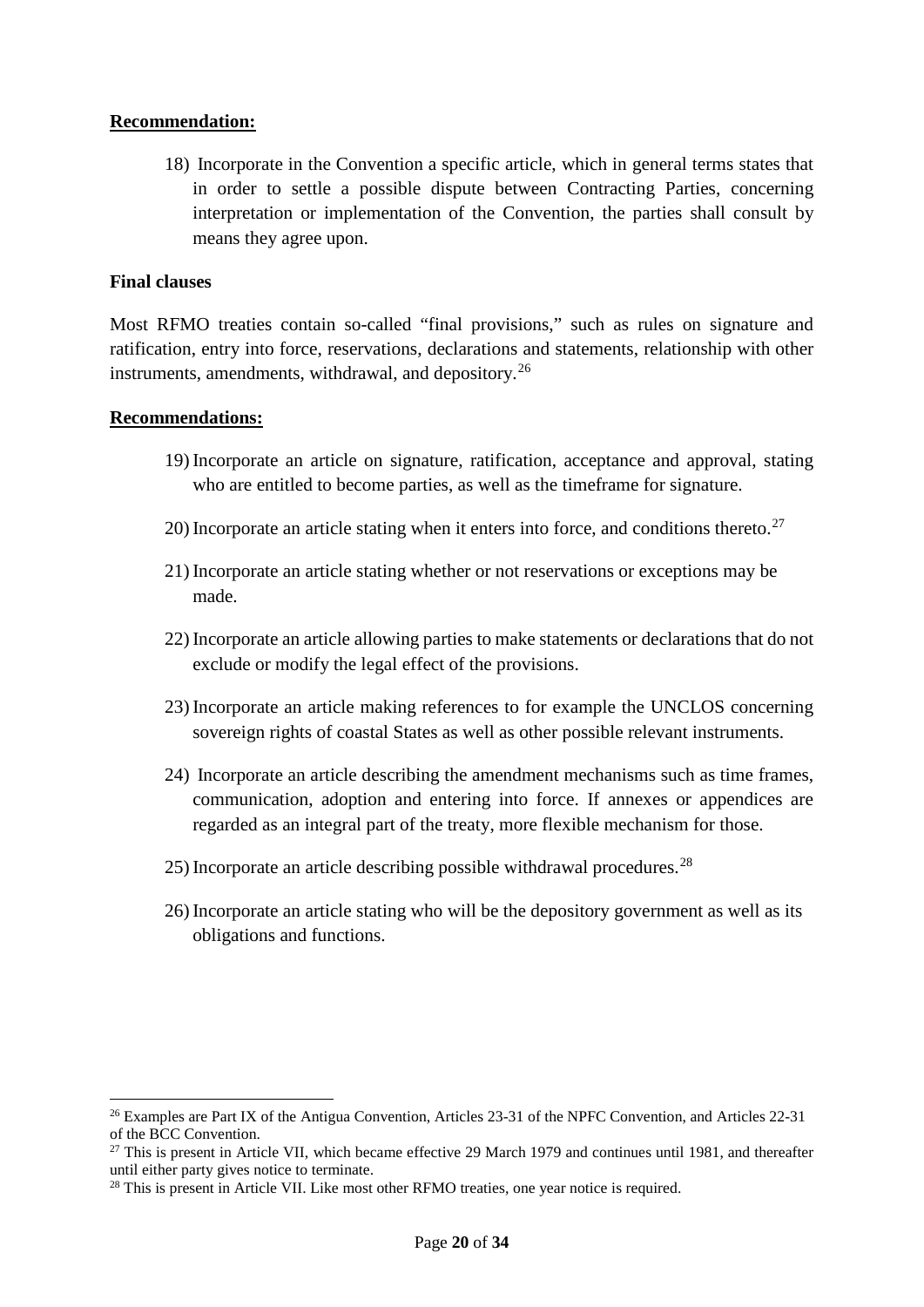# **ANNEX I**

### **Summaries of various relevant international instruments**

#### **UN Convention on the Law of the Sea (UNCLOS)**

UNCLOS provides the legal framework for all uses of the oceans as well as their superjacent air space and subjacent seabed and subsoil. UNCLOS includes provisions on limits of various maritime zones, such as the territorial sea, the exclusive economic zone (EEZ) and the continental shelf, rules on navigation, a framework for conservation and utilization of living marine resources, a regime for the deep seabed beyond national jurisdiction, rules for protection and preservation of the marine environment from pollution, rules on scientific research and provisions on dispute settlement. Article 56 gives the coastal state sovereign rights to explore and exploit, conserve and manage natural resources, whether living or non-living, within its EEZ. The core provisions on fisheries are Articles 61 and 62 which deal with the conservation, management and utilization of the living resources of the EEZ , while in this context in particular Article 63, paragraph 1 is essential as states shall, where the same stock or stocks of associated species occur within the EEZs of two or more coastal states, these states shall seek, either directly or through appropriate sub-regional or regional organizations, to agree upon measures necessary to coordinate and ensure the conservation and development of such stocks. Article 73 allows the coastal state in the exercise of its sovereign concerning the living marine resources of the EEZ to take measures, including boarding and inspection, arrest and judicial proceedings as mat be necessary to ensure compliance with its laws and regulations.

Furthermore UNCLOS Article 192 imposes a broad obligation on states to "protect and preserve the marine environment" and pursuant to Article 194(5) this includes taking measures to "protect and preserve rare or fragile ecosystems as well as the habitat of depleted, threatened or endangered species or other forms of marine life".

# **UN Fish Stocks Agreement (UNFSA)**

The objective of UNFSA is to ensure the long-term conservation and sustainable use of straddling fish stocks and highly migratory fish stocks through effective implementation of the relevant provisions of UNCLOS. Straddling stocks is also generally understood to refer to stocks which occur both within the EEZ and in an area beyond or adjacent to the zone, in accordance with Article 63(2) of UNCLOS The focus of the agreement is on cooperation within regional fisheries management organizations (RFMOs).

Although the main objective of UNFSA is related to the conservation and management of straddling fish stocks and highly migratory fish stocks on the high seas, Articles 5 (general principles) and 6 (application of the precautionary approach) also apply to the conservation and management of those stocks in areas under national jurisdiction.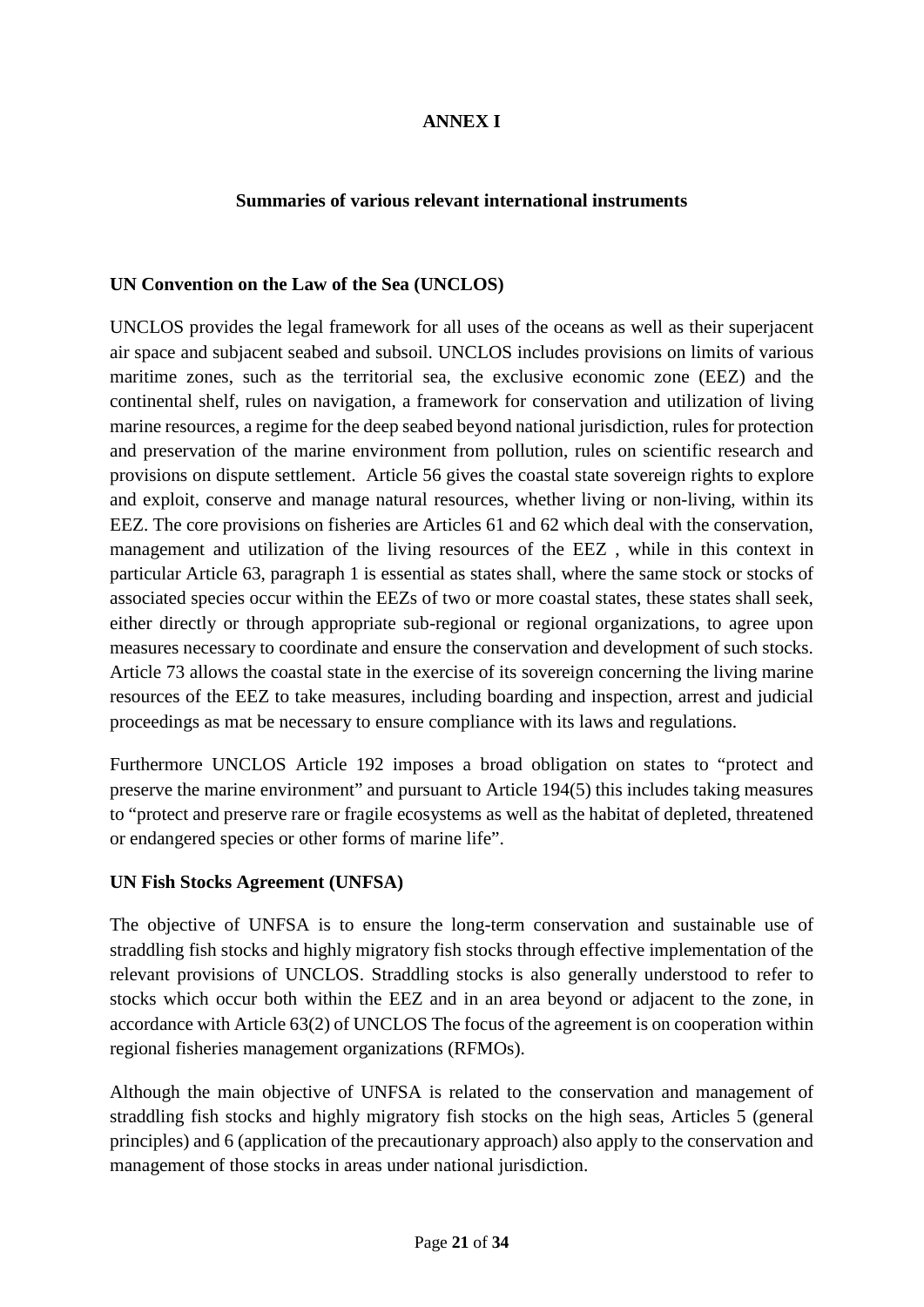Article 5 sets out the general principles, which includes, among other things, that states are required to adopt measures to ensure the 'long term sustainability' of fish stocks and to promote the objective of their optimum utilization; to ensure that such measures are based on the best scientific evidence available; and to apply the precautionary approach in accordance with Article 6 of the agreement. Article 5 calls for the conservation and management of marine ecosystems and the protection of biological diversity in the marine environment, and states are also required to minimize pollution, waste, discards, catch by lost or abandoned gear; catch of non-target species, both fish and non-fish species, and impacts on associated or dependent species. Under Article 5(d), states are required to assess the impact of fishing on target stocks and species belonging to the same ecosystem or associated with or dependent upon target stocks. States are further required to collect, share and complete accurate data concerning fishing activities on, among other things*,* vessel position, catch and fishing effort, as set out in Annex I to the agreement, as well as information from national and international research programs.

Article 6 requires states to apply the precautionary approach to conservation and management in order to protect the living marine resources and preserve the marine environment. Annex II of the agreement provides guidance for the application of precautionary reference points in conservation and management of the stocks concerned. The aim of the application of the precautionary approach to fisheries management is to reduce the risk of overexploitation and depletion of fish stocks. The application of the precautionary approach entails that the lack of full scientific information should not be used as a reason to postpone taking action by the establishment of conservation and management measures. The approach involves the setting of reference points for management and threshold levels for spawning stock size and fish mortality. The management objectives are to ensure that the fish mortality rates and the size of the spawning stock biomass are maintained at or above desired levels.

Although the flag state duties set out in UNFSA Article18 apply to high seas fishing, they are regarded as common international standards. It imposes the basic obligation for a flag state to ensure that vessels flying its flag comply with RFMO measures and do not undermine the effectiveness of such measures, and contains rather detailed specifications of the required suite of necessary measures.

# **FAO Agreement on Port State Measures to Prevent, Deter and Eliminate Illegal, Unreported and Unregulated Fishing (PSMA)**

The objective of the PSMA is to combat IUU fishing through the implementation of effective port state measures as a means of ensuring the long-term conservation and sustainable use of living marine resources and marine ecosystems. The PSMA sets out minimum standards for port control of foreign fishing vessels, i.e. such vessels that have been fishing in areas beyond the jurisdiction of the port state. For those fishing within the jurisdiction of the port state, UNCLOS Article 73 would apply.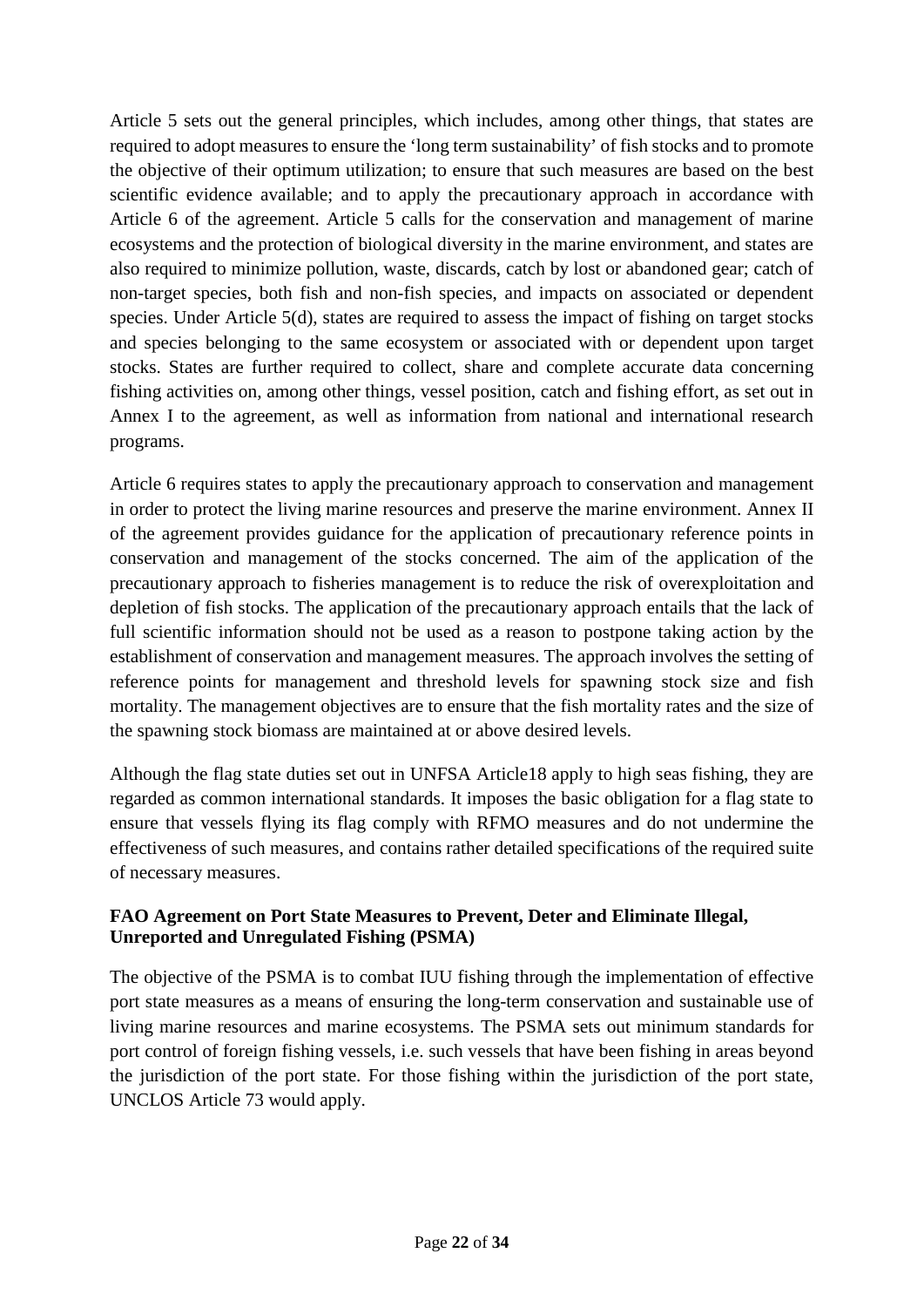The PSMA establishes a step-by-step process for the port state to allow or deny the entry to and the use of its ports. Article 7 requires each party to designate and publicize ports to which entry may be requested, and to ensure sufficient capacity to conduct inspections.

A party shall pursuant to Article 8, prior to allowing a foreign vessel access to its port, require the provision of information on place, time and purposes of the port call, vessel information, authorizations, transshipment information and catch details.

Article 9 requires prior authorization of entry into port and presentation of authorization upon entry into port. It also requires the denial of entry or other actions that are as effective as denial, where there is sufficient proof of IUU fishing. Entry must be denied where the port state has sufficient proof that a vessel has engaged in IUU fishing, in particular where it is on an IUU vessel list established by an RFMO.

Pursuant to Article 11, a vessel that has entered a port shall not be permitted to use that port if the vessel does not have a fishing authorization required by the relevant flag state or coastal state, or if there is clear evidence that the fish on board was taken in contravention of applicable measures. To this end, use of port shall also be denied if the flag state, on request, fails to confirm within reasonable time that the fish on board was taken in accordance with requirements of an RFMO or the port state has reasonable grounds to believe that IUU fishing had taken place, unless the vessel can establish otherwise. For this purpose, use includes landing, transshipping, packaging, processing, refueling and resupplying, maintenance and drydocking.

Article 13 of the PSMA lists a series of duties on port states in carrying out inspections, including qualification of inspectors, identity cards, examination, cooperation and communication and an obligation to minimize interference and inconvenience. The port state must thus ensure that inspectors perform functions of verification, review, examination, determination and evaluation. Inspections must be carried out in a fair, transparent and nondiscriminatory manner (Article 13(2)(h)).

The port state is, pursuant to Article 14, required to include into a report of the inspection the result indicators such as information on the vessel itself, authorizations, catch, gear and records as well as findings by the inspector and apparent infringements, if any. If, following an inspection, there are clear grounds for believing that the vessel has engaged in IUU fishing, the port state must, pursuant to Article 18, deny the vessel use of the port except for services essential for the safety or health of the crew or the safety of the vessel.

# **Code of Conduct for Responsible Fisheries (the Code of Conduct)**

The Code of Conduct provides a framework for national and international efforts to ensure sustainable exploration of aquatic living resources with an overall objective to promote a framework for sustainable use of fisheries resources. Some of the measures suggested overlap with obligations contained in UNFSA, but the Code of Conduct contains principles and standards applicable to the conservation, management and development of all fisheries.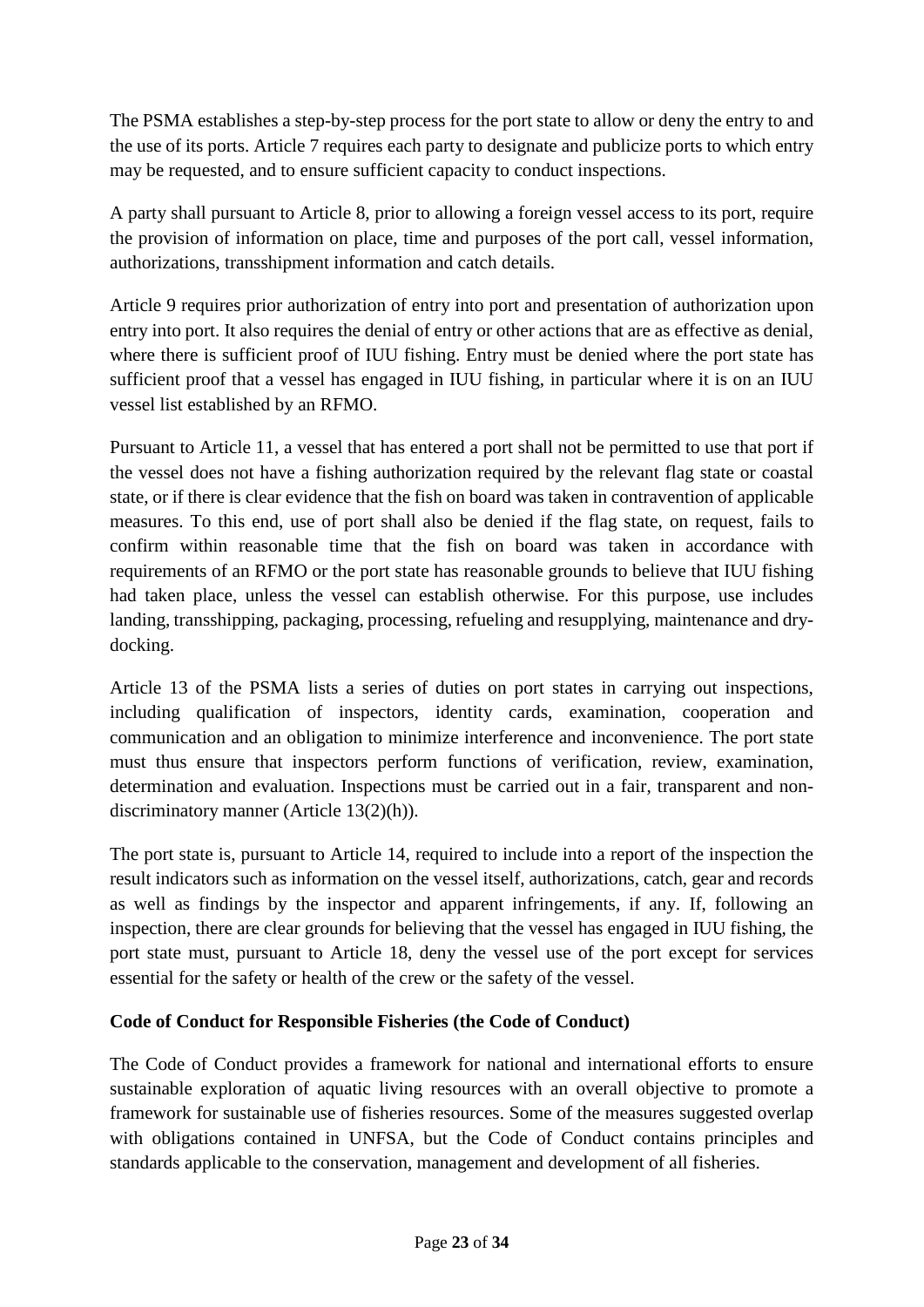Article 6 underscores that the right to fish carries with it the obligation to do so in a responsible manner so as to ensure effective conservation and management of the living aquatic resources. It refers to the maintenance of the quality, diversity and availability of fishery resources, including species belonging to the same ecosystem or associated with or dependent upon the target species. It request that conservation and management decisions should be based on the best scientific evidence available, and refers to the application of the precautionary approach to conservation and management and to preserve the aquatic environment. In addition, selective and environmentally safe fishing gear and practices should be used in order to maintain biodiversity and to conserve the population structure and aquatic ecosystems. This is further elaborated in Article 8, under which states should require that fishing gear, methods and practices are sufficiently selective so as to minimize waste, discards, catch of non-target species, both fish and non-fish species, and impacts on associated or dependent species.

Article 7 includes provisions on management objectives, management framework and procedures, data gathering and management advice, application of the precautionary approach, and the establishment of management measures as well as their implementation. It also addresses management objectives of fisheries, which should include the avoidance of excess capacity, the conservation of biodiversity of aquatic habitats and ecosystems, the protection of endangered species, and the minimization of pollution, waste, discards, catch by lost or abandoned gear, catch of non-target species and impacts on associated or dependent species. In addition states should assess impacts of environmental factors on target stocks and species belonging to the same ecosystem.

The implementation of the precautionary approach is described as taking into account, inter alia, uncertainties relating to the size and productivity of the stocks, reference points, stock condition in relation to such reference points, levels and distribution of fishing mortality and the impact of fishing activities, including discards, on non-target and associated or dependent species, as well as environmental and socio-economic conditions.'

Article 8 also sets out responsibilities of flag states, including to ensure that its vessels are properly marked, and the FAO Standard Specifications for Marking and Identification of Fishing Vessels is given as an example. Gear should also be marked.

Article 6.11 calls on flag states to exercise control over their vessels and to ensure that they do not undermine the effectiveness of international or national conservation and management measures. Pursuant to Article 7.1.7 states should also establish effective mechanisms for monitoring, surveillance, control and enforcement of fishing vessels. States should ensure that documentation with regard to fishing operations, retained catch of fish and non-fish species is collected, and states should establish programs, such as observer and inspection schemes, in order to promote compliance with applicable measures. A flag state is required to take enforcement measures against any of its vessels that have contravened applicable conservation and management measures, including, where appropriate, making such contravention an offence under national legislation. Sanctions must be of adequate severity to be effective in securing compliance and discourage violations and should deprive offenders of the benefits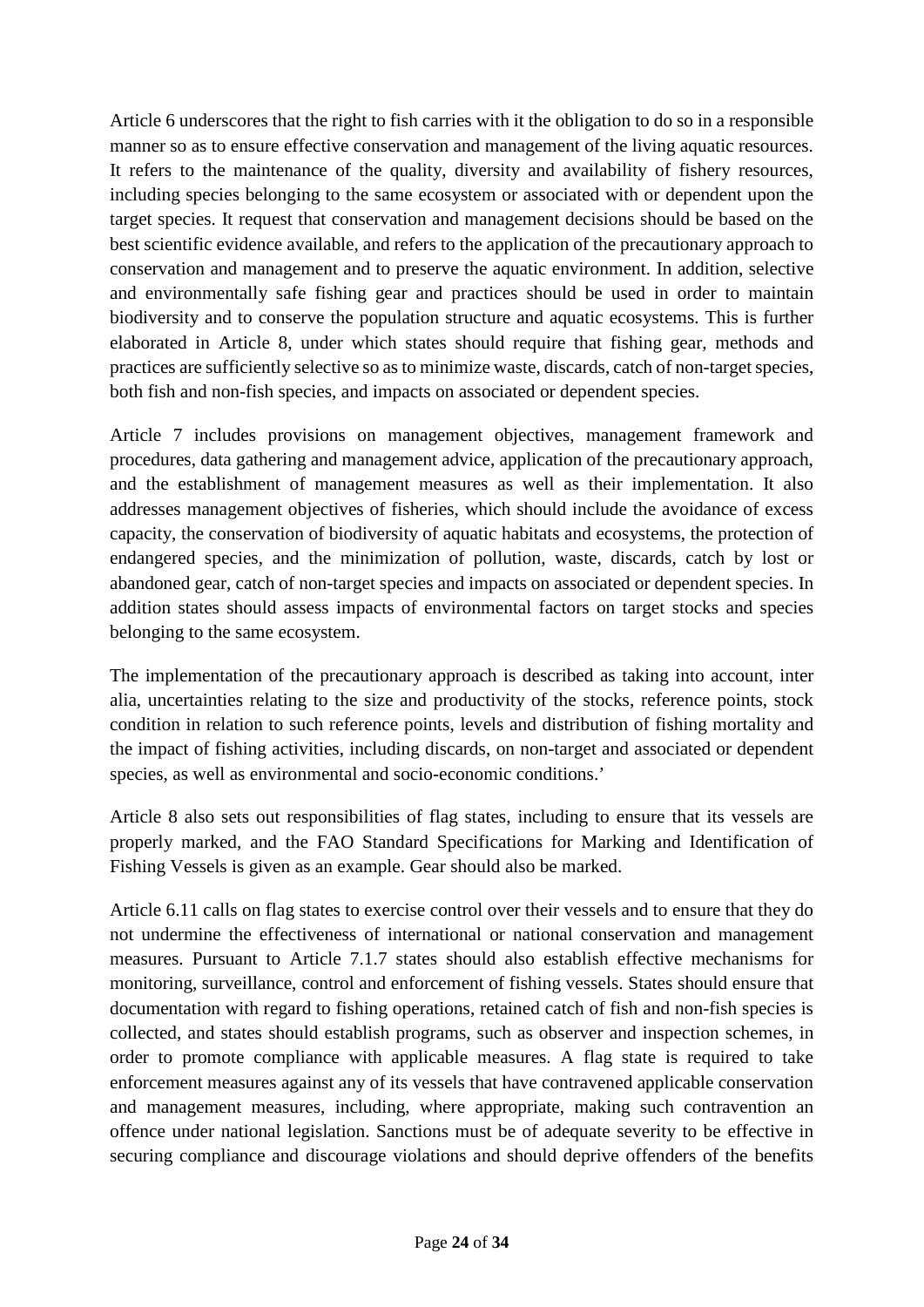accruing from their illegal activities and are to include, for serious offences, refusal, suspension, or withdrawal of the authorization to fish.

# **International Plan of Action to Prevent, Deter and Eliminate Illegal, Unreported and Unregulated Fishing (IPOA-IUU)**

Combating IUU fishing has been one of the main priorities on the international fisheries agenda for many years. A number of initiatives have been taken by global organizations, regional bodies and states to counteract such activities. In this context, in particular, the IPOA-IUU is important.

FAO adopted the IPOA-IUU in 2001. The objective of the IPOA-IUU is to prevent, deter and eliminate IUU fishing through comprehensive, effective and transparent measures. Measures should be consistent with the conservation and long-term sustainable use of fish stocks and the protection of the environment Although it is not binding, the action plan contains several suggested measures for combating IUU fishing, including those to be used by flag states, coastal states, port states and RFMOs. The IPOA-IUU calls on states, through RFMO/As, to take various actions, such as developing boarding and inspection schemes, implementing VMS and observer programs, identifying vessels that are engaged in IUU fishing, regulating transshipment operations, as well as adopting port inspection schemes, certification and/or trade documentation schemes and other marked-related measures.

The IPOA-IUU contains a specific section on national legislation, which addresses some particular issues, including state control over nationals, sanctions and monitoring, control and surveillance.

Paragraphs 18 and 19 call on states to take measures to ensure that their nationals do not support or engage in IUU fishing, which would require the scope of any IUU fishing legislation to be applicable to nationals wherever they are involved in fishing and fishing related activities. In particular, the action plan highlights the possibility of targeting measures at the operators or beneficial owners of fishing vessels.

In accordance with paragraph 21, states should ensure that sanctions for IUU fishing and their nationals are of sufficient severity to effectively prevent, deter and eliminate IUU fishing and deprive offenders of the benefits accruing from such activities. An example of a sanction regime is the administrative penalty scheme.

Pursuant to paragraph 24, states should undertake comprehensive and effective MCS of fishing from its commencement, through the point of landing and to final destination. A set of actions is listed in the said paragraph, including establishing access schemes, maintaining records of all vessels and their current owners and operators authorized to undertake fishing subject to their jurisdiction, and the use of VMS and observer programs.

Flag state responsibilities are addressed in a specific section of the IPOA-IUU, which deals with issues related to fishing vessel registration, record of fishing vessels and authorizations to fish.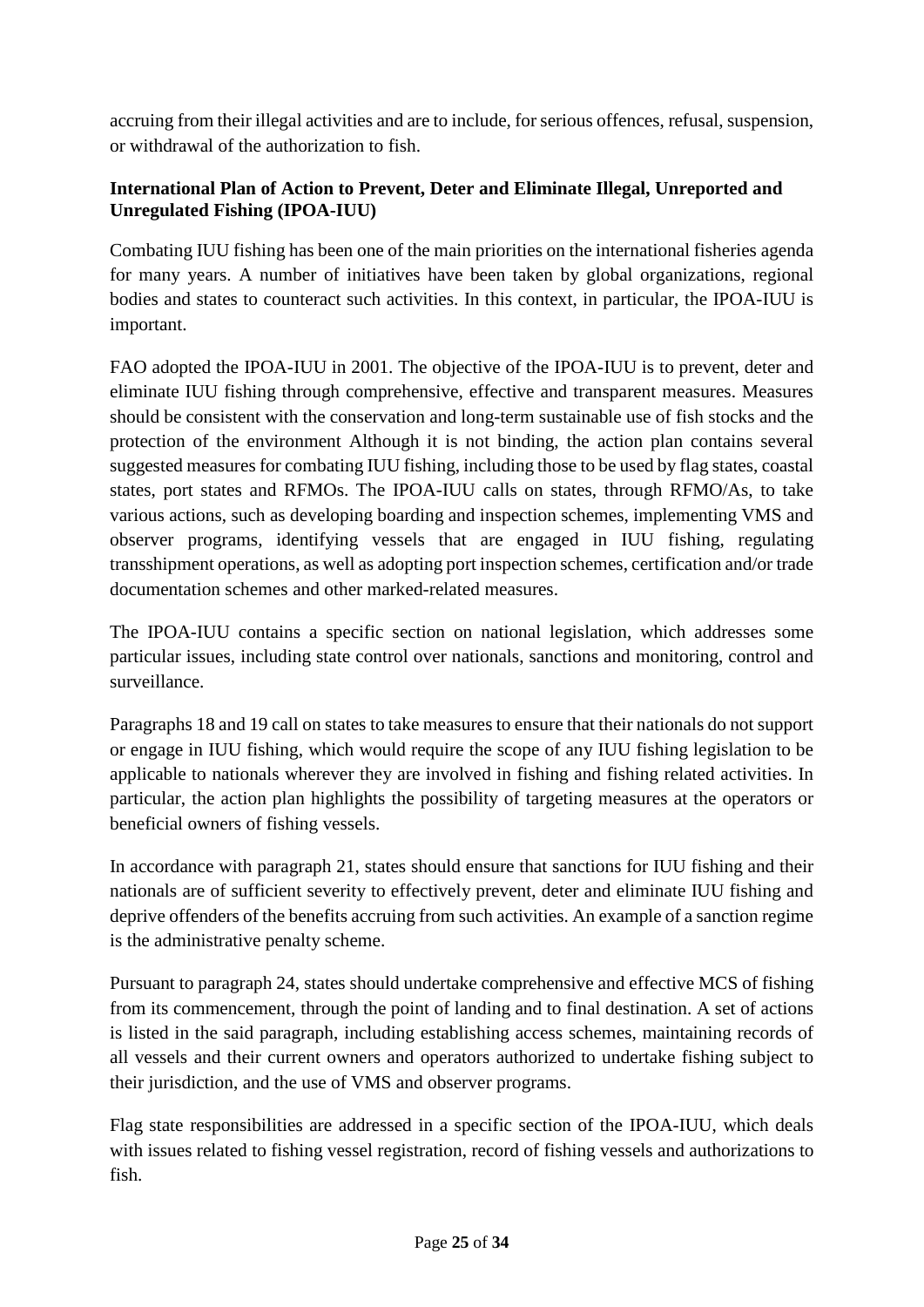According to paragraphs 42 and 43, a flag state should maintain a record of fishing vessels entitled to fly its flag. Concerning the content of such record, and provides identification details to be included.

Paragraphs 44-47 deal with fishing authorizations and their conditions. A flag state should not allow its vessels to fish unless so authorized and should ensure that each vessel fishing beyond national waters holds a valid authorization. Minimum content of such an authorization is listed in paragraph 46, while authorization conditions are outlined in paragraph 47.

According to paragraph 48, flag states should ensure that their fishing, transport and support vessels do not support or engage in IUU fishing. It is the responsibility of the flag State to ensure that none of its vessels resupply fishing vessels engaged in IUU fishing or transship fish to or from such vessels.

Paragraph 49 calls on flag states to ensure that their vessels involved in transshipment operations have a prior authorization and apply reporting requirements concerning the operation.

# **International Plan of Action for Reducing Incidental Catch of Seabirds in Longline Fisheries (IPOA-Seabirds)**

There are concerns about incidental catch of seabirds in longline fisheries. According to the action plan, states should, either individually or through appropriate RFMOs, conduct assessments of these fisheries to determine if a problem exists with respect to incidental catch of seabirds. If a problem is identified, initiatives should include the adoption of mitigation measures, plans for research and development, awareness campaigns and data collection programmes. The IPOA-Seabirds also contains an annex describing some optional technical and operational measures for reducing the incidental catch of seabirds in longline fisheries.

Regulations might include a duty to reduce visibility of bait by setting during hours of darkness. In order to reduce the attractiveness of the vessel to seabirds a regulation should require dumping of garbage or offal, either by banning the practice, or if unavoidable requiring duping to be done on the opposite side of the vessel where lines are being set. Furthermore area and seasonal closures should be established when concentrations of breeding or foraging take place, preferential licencing should be given to vessels that use mitigation measures that do not require compliance monitoring, and there should be a duty to release possible alive birds,

There are available some technical installations and devices that reduces the incidental mortality of seabirds. Regulations may require such devises to be used in order for the sink rate of baits to be increased, the line to be set below the water, birds to be scared, and bait to be casted.

# **International Plan of Action for the Management of Fishing Capacity (IPOA-Capacity)**

In 1999 FAO adopted the IPOA-Capacity with the objective for states and RFMOs to achieve an efficient, equitable and transparent management of fishery capacity. The IPOA-Capacity is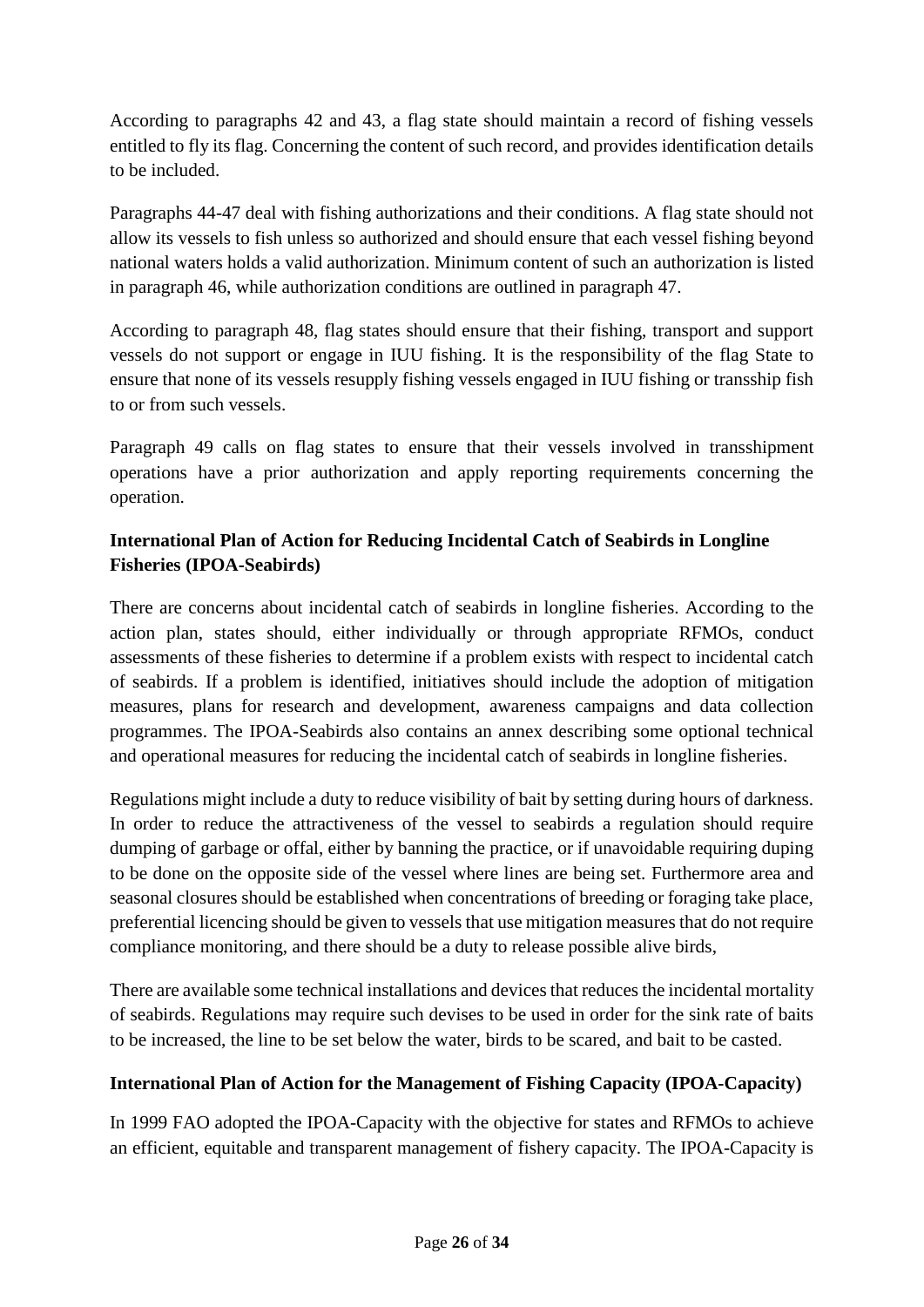not binding, but it may be used as guidance by states as to how to comply with their obligations under other international instruments.

IPOA-Capacity specifies actions to be taken for assessing and monitoring capacity, preparing and implementing national plans, international considerations and immediate actions for major international fisheries requiring urgent measures. Overcapacity may be addressed in many ways, for example by input regulations (fishing seasons/days, area closures, gears and vesselrelated restrictions), as well as by output regulations, such as right-based measures. Coordinated efforts are, however, essential.

From a conservation perspective, the management of capacity should, pursuant to paragraph 9(iv) of the IPOA-Capacity, be designed to achieve the conservation and sustainable use of fish stocks and the protection of the marine environment consistent with the precautionary approach. The IPOA-Capacity is developed in the context of the Code of Conduct, which provides that states should take measures to prevent and eliminate excess fishing capacity and should ensure that levels of fishing effort are commensurate with sustainable use of fishery resources. In the context of deep-sea fishing, states should limit participation by its vessels to the effort regarded to be commensurate with sustainable use of the deep-sea fisheries in question. This may be achieved through a form of licensing.

# **FAO Guidelines for Flag State Performance (Flag State Guidelines)**

Improvement of flag state performance has been a topic on the international agenda for several years. The Flag State Guidelines were endorsed by the FAO Committee on Fisheries (COFI) in June 2014. The Flag State Guidelines are not legally binding, but they are an important indication of what flag states may need to do in order to comply with their obligations under the UNCLOS and other relevant treaties.

The Flag State Guidelines contain an extensive set of assessment criteria, which include detailed criteria about how a flag state handles fisheries management, authorizations, information, registration and records as well as monitoring, control, surveillance and enforcement. The guidelines also contain procedures for carrying out assessments, encouraging compliance and deterring non-compliance.

States are required to establish grounds for refusal of registration of a vessel, which would include vessels on an IUU vessel list adopted by an RFMO, vessels holding registration from another state and vessels with a history of non-compliance.

States should maintain up-to-date records of vessels authorized to engage in fishing and fishing related activities on the high seas. The Flag State Guidelines list a number of items to be contained in such a record in order to properly identify vessels, and include vessel name, names of owner, operator and beneficial owner and their respective addresses, history and characteristics of the vessel.

Pursuant to the Flag State Guidelines, states should ensure that no vessel is allowed to operate unless authorized by it. States are to advised to establish appropriate scope for such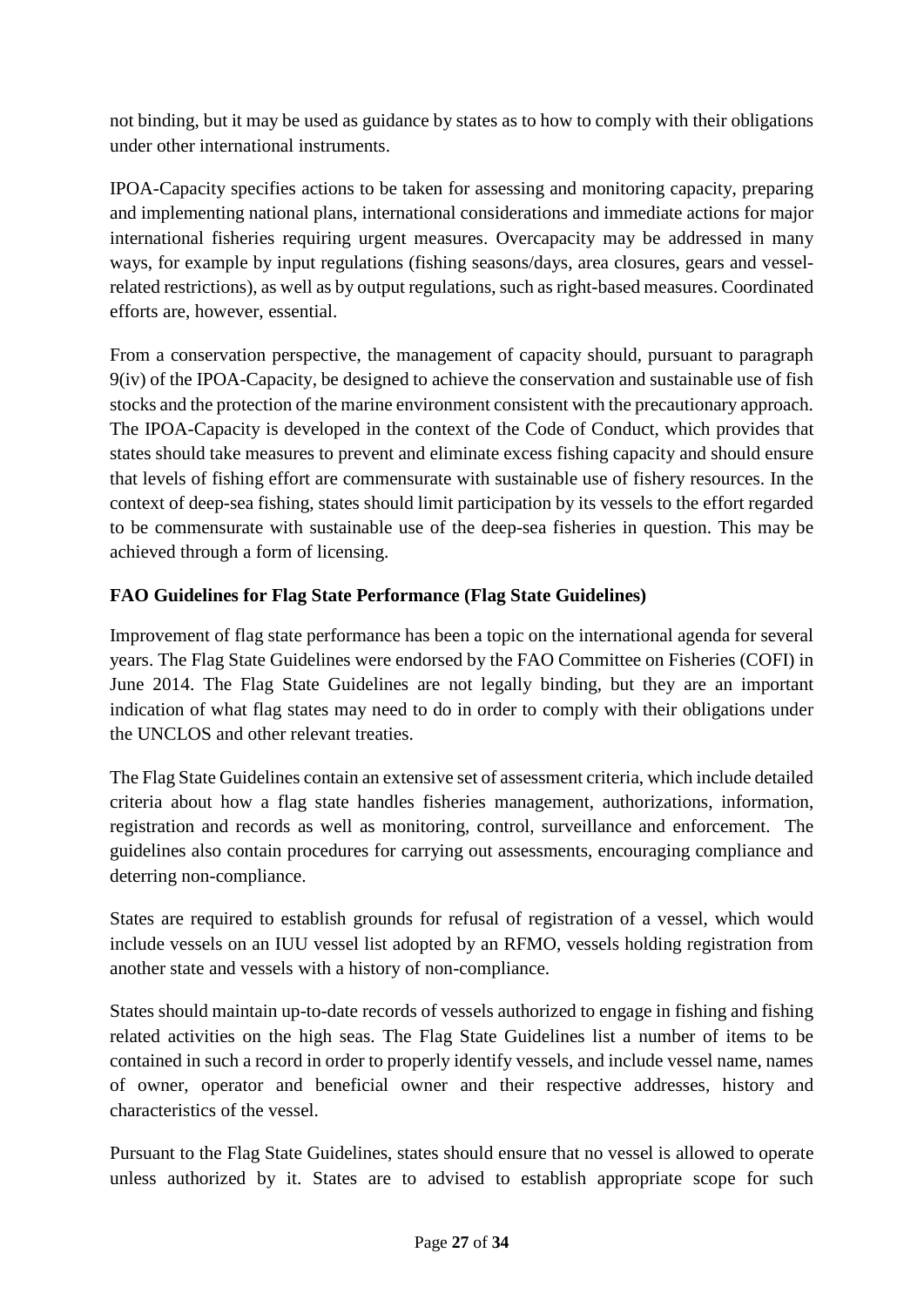authorization, including conditions for the protection of marine ecosystems. Authorizations should also include minimum information requirements that include the name of the vessel and the owner of the vessel, the areas and duration of the authorization, as well as species targeted and the fishing gear used.

The Flag State Guidelines require states to implement a control regime. Such a regime should include the legal authority to take control of the vessels (e.g. denial of sailing, recall to port) as well as monitoring tools, such as VMS, logbooks/documentation, and observers. In addition, a regime should include mandatory requirements regarding fisheries-related data that must be recorded and reported in a timely manner (e.g. catches, effort, bycatches and discards, landings and transshipments) and an inspection regime.

States should have in place an enforcement regime authority to conduct investigations of violations, and should implement sanctions that are proportionate to the seriousness of the violation and are adequate in severity to be effective in securing compliance and to discourage violations wherever they occur and deprive offenders of benefits accruing from their illegal activities.

States should require its vessels to be marked in accordance with the FAO Standard Specifications and Guidelines for Marking and Identification of Fishing Vessels and relevant requirements of the International Maritime Organization. The guidelines also require states to have in place the legal means to manage capacity, fishing effort, catch limits and transshipment.

# **International Guidelines on Bycatch Management and Reduction of Discards (Bycatch Guidelines***)*

Concerns about bycatch and the practice of discarding have been expressed in many fora, including on repeated occasions at the UN General Assembly, urging states and others to reduce or eliminate bycatch, catch by lost and abandoned gear, fish discards and post-harvest losses, including juvenile fish. The Bycatch Guidelines were adopted by FAO in 2010 to assist states and RFMOs in implementing the Code and pursuing an ecosystem approach to fisheries through effective management of bycatch and reduction of discards. The main objective of the Bycatch Guidelines is to promote responsible fisheries by minimizing the capture and mortality of species and sizes. They contain a series of suggested measures that contribute towards more effective management of bycatch and reduction of discards, as well as how to improve reporting and the accounting of all components of the catch of which bycatch and discards are subsets. The Bycatch Guidelines are not legally binding, but they may be relevant for states in implementing their other international obligations.

Suggested measures to manage bycatch and reduce discards are contained in section 7 of the Bycatch Guidelines, while pre-catch losses and ghost fishing are dealt with in section 8. States are expected to ensure that bycatch management and discards reduction measures are, among other things, binding, clear and direct, ecosystem-based, ecologically efficient and enforceable. The Bycatch Guidelines suggest that a range of tools are available to manage bycatch and reduce discards, including input and/or output controls, the improvement of the design and use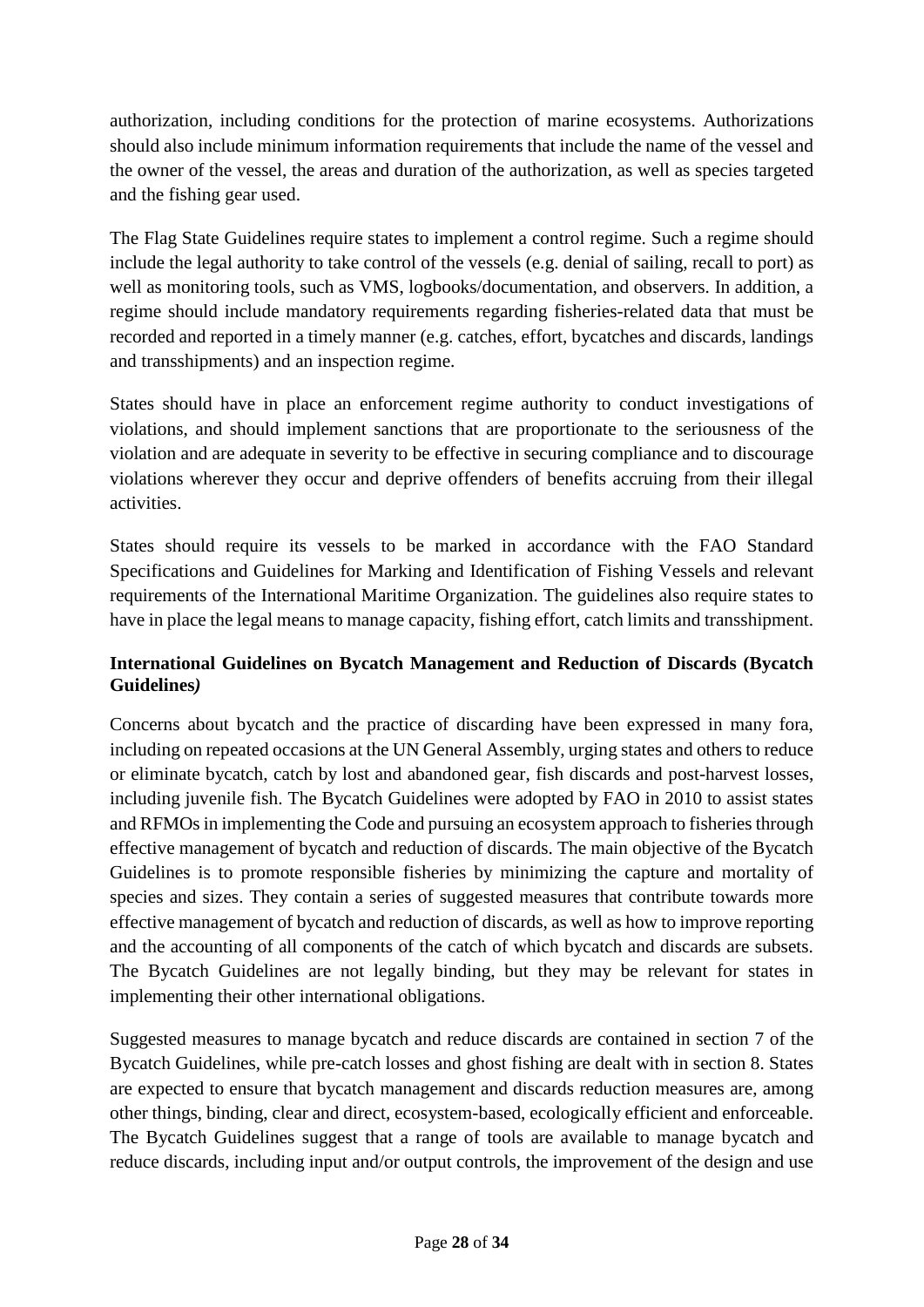of fishing gear and bycatch mitigation devices, spatial and temporal measures, limits and/or quotas on bycatches and bans on discards.

# **UN General Assembly Resolutions**

Since 2003 the UN General Assembly has adopted annually a resolution dedicated to fisheries and fisheries related issues, the so-called Sustainable Fisheries Resolution. The UN General Assembly resolutions are not legally binding, but they call on states and RFMOs to implement them.

The Sustainable Fisheries Resolution addresses numerous issues, including the implementation of UNFSA, combating IUU fishing, monitoring, control, and surveillance and enforcement, fishing overcapacity, fisheries bycatch and discards, sub-regional and regional cooperation, responsible fisheries in the marine ecosystem, and protection of vulnerable marine ecosystems (VMEs) from bottom fisheries. Many of the paragraphs are general in nature and directed at policy considerations rather than legal implementation. However, there are also paragraphs that call for states to take legal actions at the national level.

The UN General Assembly emphasizes that IUU fishing remains one of the greatest threats to fish stocks and the marine environment, and lists a series of actions that should be taken to counteract this activity, in particular through RFMOs. States are also addressed in various ways, both on policy and suggested measures that require legal implementation at national level.

The UN General Assembly urges states to exercise effective control over their nationals, including beneficial owners, and vessels flying their flag in order to deter them from engaging in IUU fishing or supporting vessels engaged in IUU fishing.

Recent UN General Assembly Resolutions have paid particular attention to the protection of VMEs from fishing activities, particularly bottom fishing and similar destructive fishing practices. The UN General Assembly calls upon states to sustainably manage deep-sea fish stocks and protect VMEs, including seamounts, hydrothermal vents and cold water corals, from destructive fishing practices, recognizing the immense importance and value of deep-sea ecosystems and the biodiversity they contain. In this regard, states are explicitly called upon to ensure that their vessels do not engage in deep-sea fishing until impact assessments have been carried out. States are requested to make publicly available, assessments of whether individual deep-sea fishing activities would have significant adverse impacts on VMEs and the measures adopted, which should be consistent with domestic law.

Furthermore states should identify where VMEs are known to occur or are likely to occur and adopt conservation and management measures to prevent significant adverse impacts on such ecosystems, or close such areas to bottom fishing until conservation and management measures (which can include fisheries closures, gear modification, etc) have been established.

States are requested to establish and implement appropriate protocols, including definitions of what constitutes evidence of an encounter with a VME, in particular threshold levels and indicator species.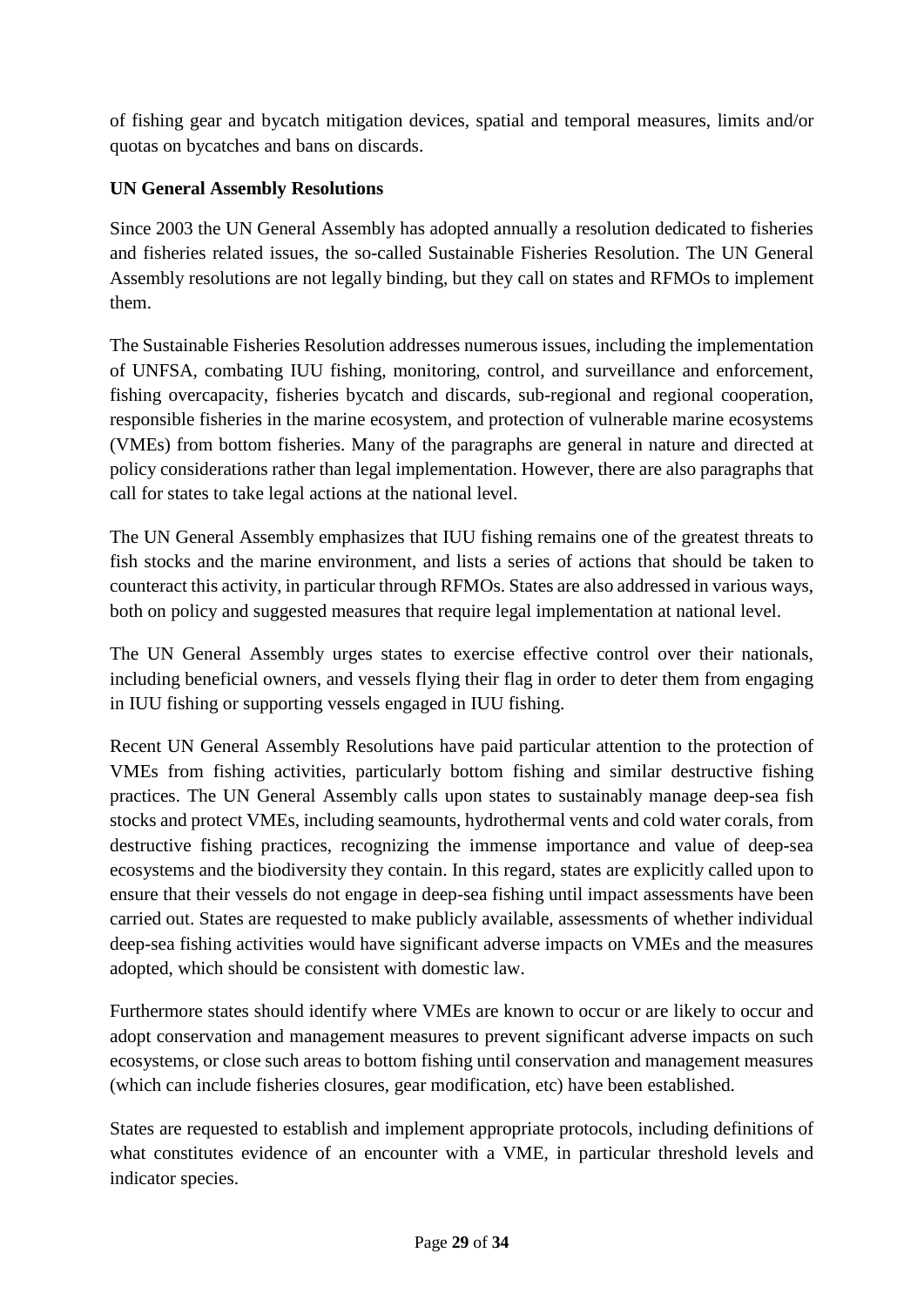The UN General Assembly calls on states to establish mechanisms to promote and enhance compliance with applicable measures related to the protection of VMEs, which would in most cases require implementation in national law.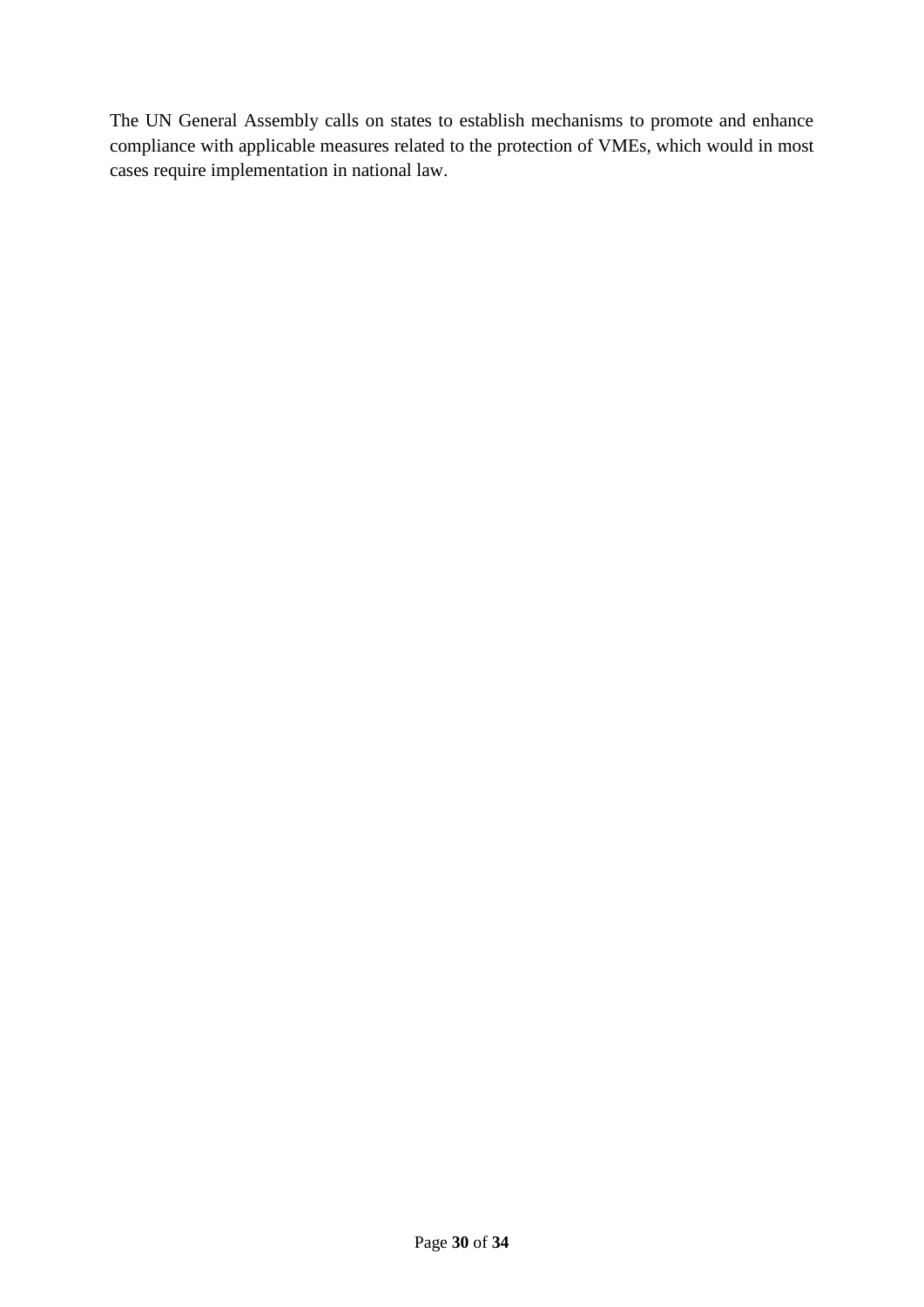# **ANNEX II**

#### **Outline example of regional fisheries treaty**

#### **Preamble**

Note: Introductory statement setting forth the purpose of the treaty in general terms, including references to relevant instruments, documents etc.

### **Article 1 Use of terms**

Note: Description of specific terms used in the treaty, in order to facilitate the understanding and interpretation of the instrument.

# **Article 2 Objective**

Note: Setting forth the purpose and standards that can be achieved, containing the main goals of parties to the treaty.

### **Article 3**

#### **Application**

Note: Description of the geographical area, to which the treaty applies as well as targets and activities covered by it.

# **Article 4 General principles**

Note: General principles concerning harvesting of marine living resources may include references to long-term sustainability, science based decisions, maintenance and restoration of the resources, application of the precautionary approach, minimisation of harmful impact on the marine ecosystem, collection and sharing of data, and ensuring effective compliance etc.

### **Article 5 The Commission**

Note: Establishment of the Commission and details concerning participation, chair, meetings etc.

# **Article 6 Functions of the Commission**

Note: Listing the functions and responsibilities of the Commission, related to, inter alia, conservation and management measures, research activities, data and information, and control.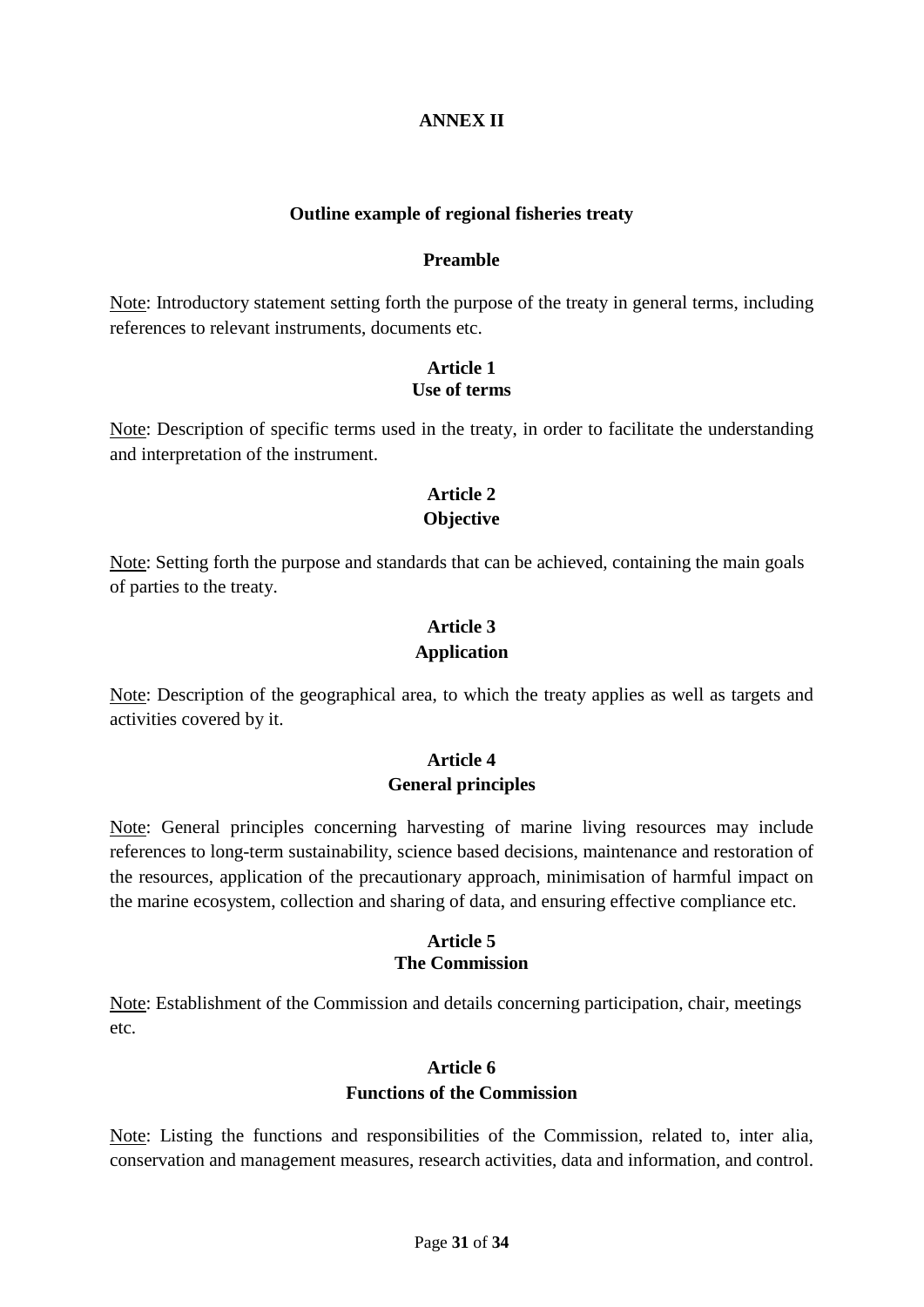# **Article 7 Subsidiary bodies of the Commission**

Note: If it is decided to establish any subsidiary body of the Commission, its composition, role and functions could be described. Alternatively, it could be a function of the Commission pursuant to the previous article to establish subsidiary bodies as it considers desirable for its functions and direct activities.

# **Article 8 Administration**

Note: Setting forth the functions and responsibilities of the secretariat. Could also include financial arrangements.

### **Article 9**

### **Financial arrangements**

Note: Budget, parties contributions, funds from other sources, consequences of being in arrears of payment etc.

# **Article 10 Decision-making**

Note: General rule for decisions; consensus and/or potential voting.

# **Article 11 Implementation**

Note: Specifying obligations concerning steps to be taken to implement the treaty and relevant decisions by the Commission. These may also include cooperation in furthering the objective of the treaty, enforcement of agreed measures, collection and exchange of scientific, technical, and statistical data and knowledge.

# **Article 12 Compliance and enforcement**

Note: Obligations concerning enforcement. Requiring parties to report periodically on implementation of the treaty and Commission's decisions, Based on these reports the Commission assesses compliance.

# **Article 13 Transparency**

Note: Describing various categories of observers that may attend meetings of the Commission, and potential it's subsidiary bodies, including their rights and obligations. Also to include provisions on access to information by the civil society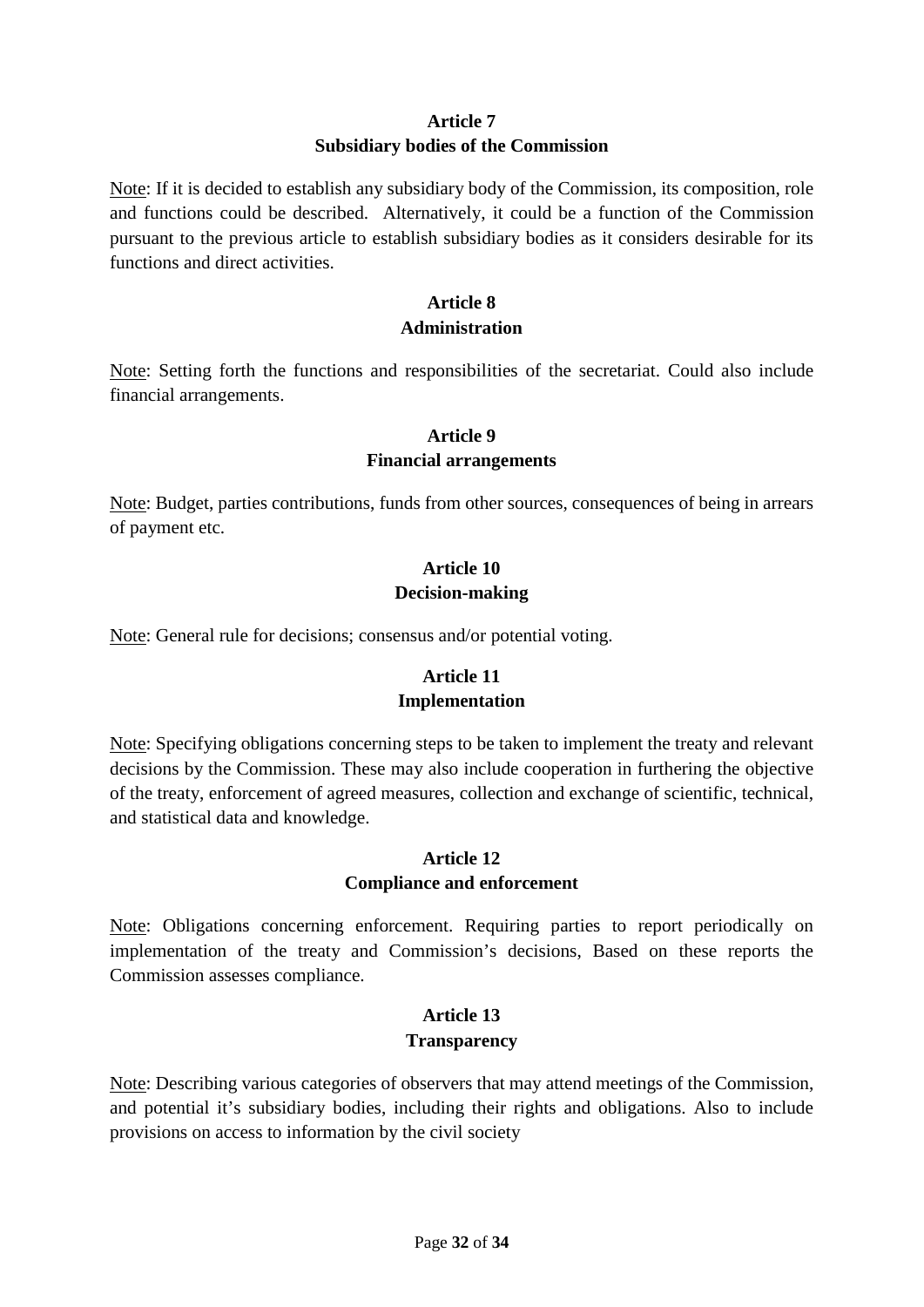# **Article 14 Settlement of disputes**

Note: Describe how to handle disputes relating to the interpretation or application of the treaty and decisions taken by the Commission.

### **Article 15**

### **Signature, ratification, acceptance and approval**

Note: Stating who are entitled to become parties to the treaty, as well as the timeframe for signature.

# **Article 16 Entry into force**

Note: Stating when the treaty enters into force, and conditions thereto.

# **Article 17 Reservations and exceptions**

Note: Stating whether or not reservations or exceptions may be made.

# **Article 18 Declarations and statements**

Note: Allowing parties to make statements or declarations that do not exclude or modify the legal effect of the provisions of the treaty.

# **Article 19 Relationship with other international instruments**

Note: Considering references to for example the UNCLOS concerning sovereign rights of coastal States as well as other possible relevant instruments.

# **Article 20 Amendments to the treaty**

Note: Describing the amendment mechanisms such as time frames, communication, adoption and entering into force. If annexes or appendices are regarded as an integral part of the treaty, more flexible mechanism for those.

# **Article 21 Withdrawal**

Note: Describing possible withdrawal procedures.